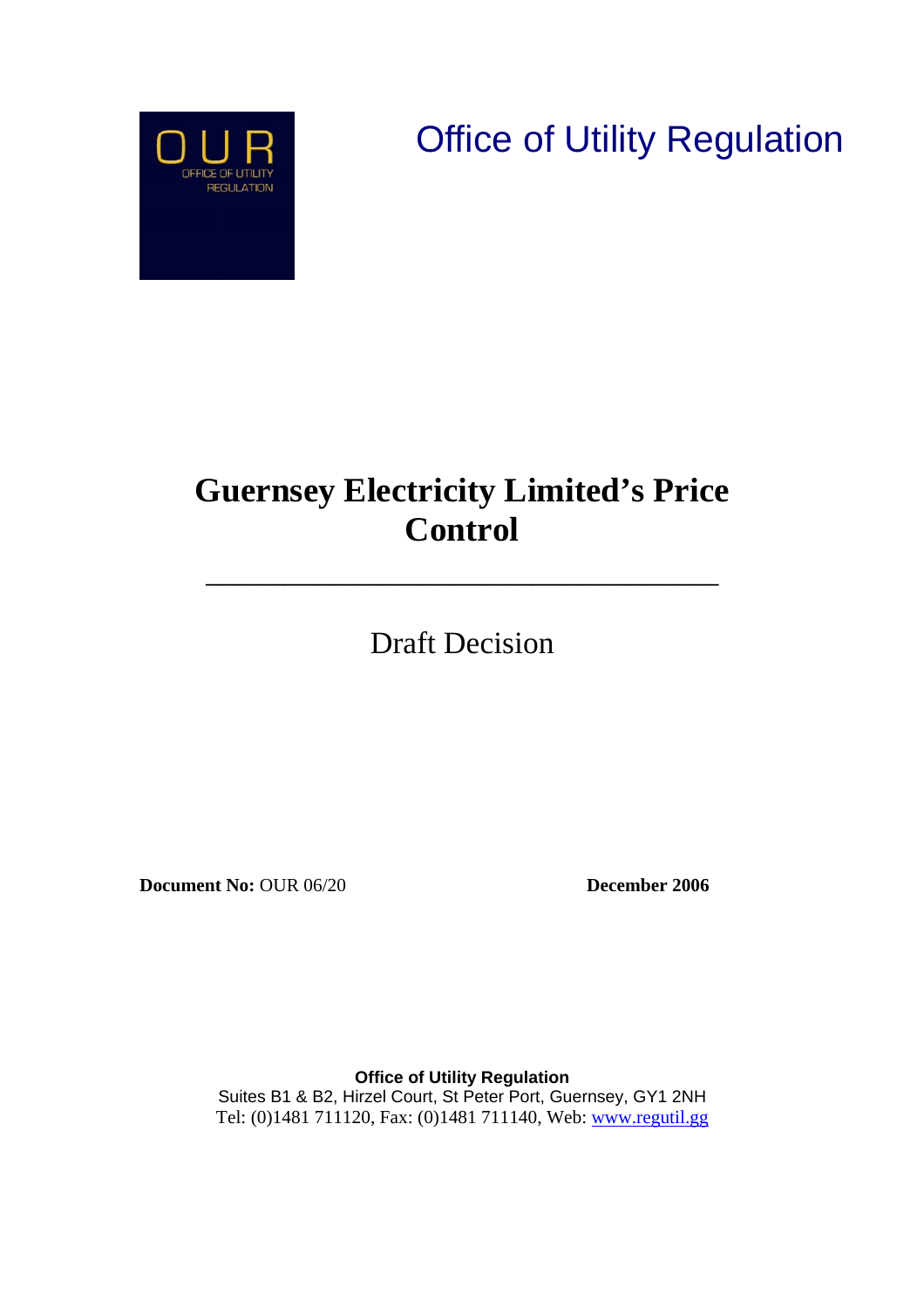### **CONTENTS**

| 1.    |                                                            |  |
|-------|------------------------------------------------------------|--|
| 2.    |                                                            |  |
| 2.1.  |                                                            |  |
| 2.2.  |                                                            |  |
| 2.3.  |                                                            |  |
| 3.    |                                                            |  |
| 3.1.  |                                                            |  |
| 3.2.  |                                                            |  |
| 3.3.  |                                                            |  |
| 4.    |                                                            |  |
| 5.    |                                                            |  |
| 5.1.  |                                                            |  |
| 5.2.  |                                                            |  |
| 5.3.  |                                                            |  |
| 5.4.  |                                                            |  |
|       |                                                            |  |
| 5.5.  | The Regulatory opening asset value -RAB (historic)32       |  |
| 5.6.  |                                                            |  |
| 5.7.  |                                                            |  |
| 5.8.  |                                                            |  |
| 5.9.  | The Regulatory Depreciation Schedule for RAB (historic) 33 |  |
| 5.10. | The Regulatory Depreciation Schedule for RAB (new) 33      |  |
| 5.11. |                                                            |  |
| 5.12. |                                                            |  |
| 6.    |                                                            |  |
| 7.    |                                                            |  |
| 8.    |                                                            |  |
|       |                                                            |  |
|       |                                                            |  |
|       |                                                            |  |
|       |                                                            |  |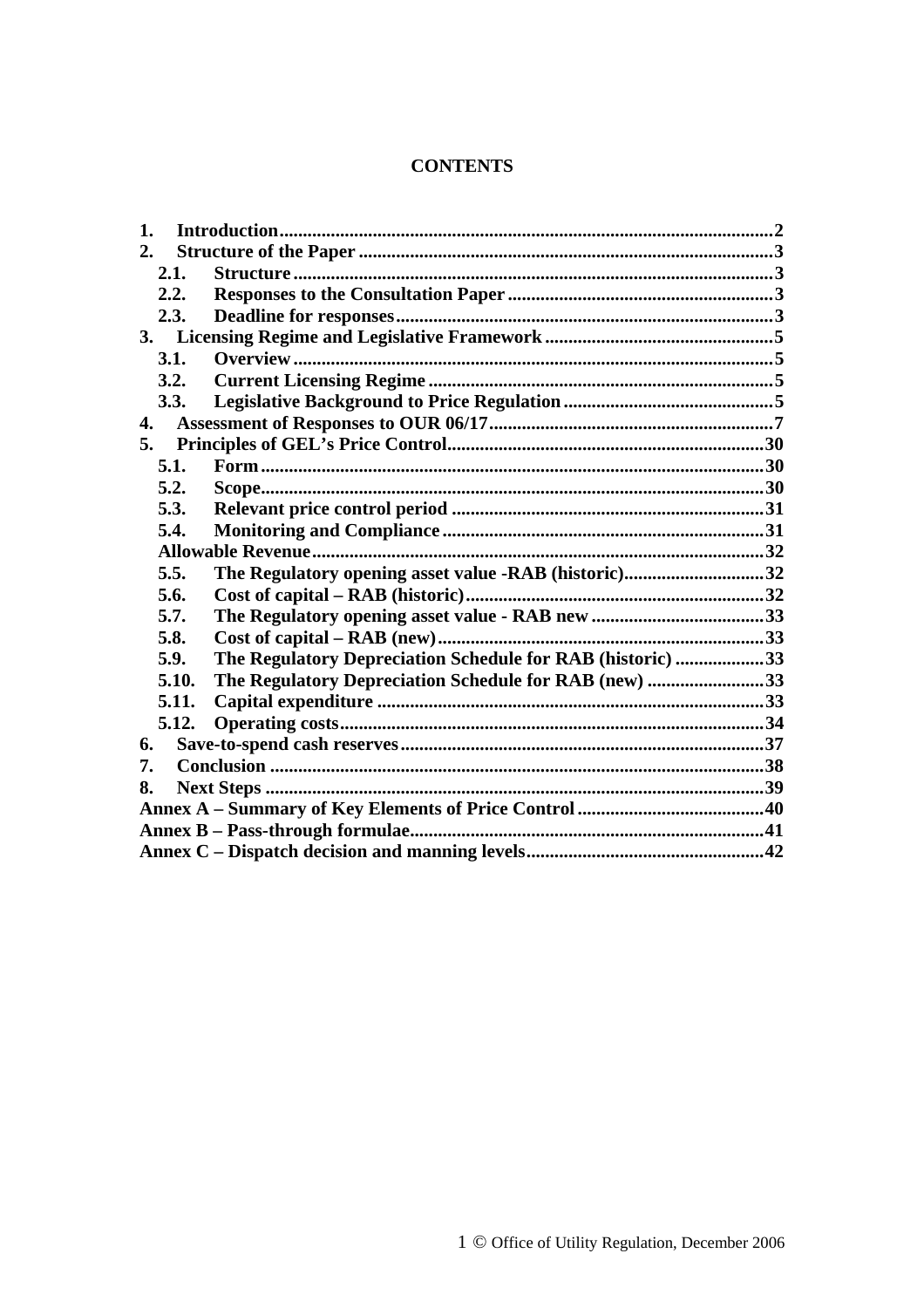## <span id="page-2-0"></span>**1. Introduction**

This document sets out a proposed price control for Guernsey Electricity Limited ("GEL"). The price control period proposed is four years, commencing  $1<sup>st</sup>$  April 2007 and ending  $31<sup>st</sup>$  March 2011. An RPI-X form of price control is proposed, with a passthrough of allowed fuel costs and imported electricity costs provided for. An annual adjustment mechanism will facilitate the cost pass-through calculation in which differences in volumes forecast and outturn are taken into account. A proposed price increase of 18% in April 2007 is proposed with no change in tariffs thereafter for the next three years, based on forecasts made and subject to pass-through and other annual adjustment mechanisms as set out in this document.

The draft price control follows consideration of all matters relevant to ensuring that it provides for a sustainable electricity provider whilst providing consumers with a level of certainty that their tariffs cover only those costs efficiently incurred. Since publication of the price control in 2005, the OUR has worked closely with all stakeholders including GEL, Treasury and Resources Department ("T&R") and Commerce & Employment ("C&E"). The Director General ("DG") has also sought the input of an Independent Expert Panel ("IEP") who has advised the DG on an optimal framework given States policy. The T&R Department ("T&R"), as GEL's shareholder, in response to the same IEP's recommendations has also provided a significant contribution to the setting of this price control through its clarification of its expectations of GEL. Efficiency targets are based on the recommendations by PPA, a power consulting firm, who has advised the DG following a review of GEL's generation business.

This draft decision follows the consultation document OUR 06/17 on GEL's forthcoming price control. An assessment of responses to that consultation is included in Section 4. Following consideration of any comments on this draft decision, the DG will finalise GEL's price control that will come into effect on 1<sup>st</sup> April 2007.

*This consultative document does not constitute legal, commercial or technical advice. The Director General is not bound by it. The consultation is without prejudice to the legal position of the Director General or his rights and duties to regulate the market generally.*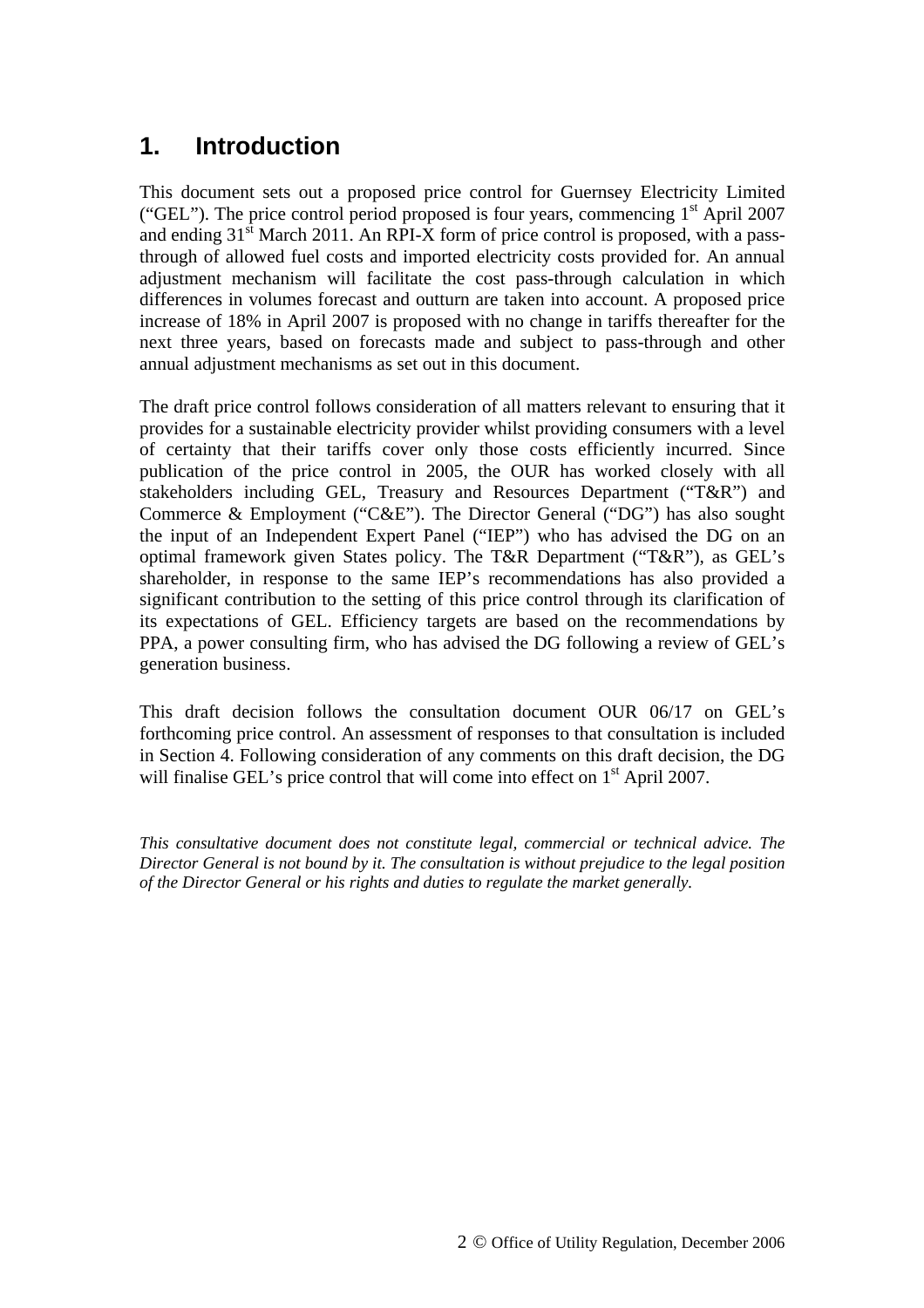## <span id="page-3-0"></span>**2. Structure of the Paper**

#### *2.1. Structure*

The structure of the paper is as follows:

| summarises the legal framework of this price control;        |
|--------------------------------------------------------------|
| assesses responses to OUR 06/17;                             |
| sets out the principles proposed for GEL's price control and |
| presents aggregates of the components of allowable revenue   |
| proposed under the price control;                            |
| assesses the key element of GEL's financeability, namely the |
| level of GEL's future 'Save-to-spend' cash reserves;         |
| summarises the price increases proposed;                     |
| sets out the next steps in the process.                      |
|                                                              |

### *2.2. Responses to the Consultation Paper*

The DG received responses to the consultation paper from:

- Guernsey Electricity (GEL) and
- Guernsey Gas Ltd ("GGL")

The DG wishes to thank those who have responded to the consultation for their contributions. In accordance with the OUR's policy on consultation set out in Document OUR 05/28 – "Regulation in Guernsey; the OUR Approach and Consultation Procedures", non-confidential responses to the consultation are available on the OUR's website (www.regutil.gg) and for inspection at the OUR's offices during normal working hours.

### *2.3. Deadline for responses*

Interested parties are invited to submit comments in writing on the matters set out in this paper to the following address:

Office of Utility Regulation Suites B1& B2 Hirzel Court St Peter Port Guernsey GY1 2NH

Email: info@regutil.gg

All comments should be clearly marked "*Comments on the Guernsey Electricity Limited's Draft Price Control Decision*" and should arrive before 5pm on the 19<sup>th</sup> of **January 2007**.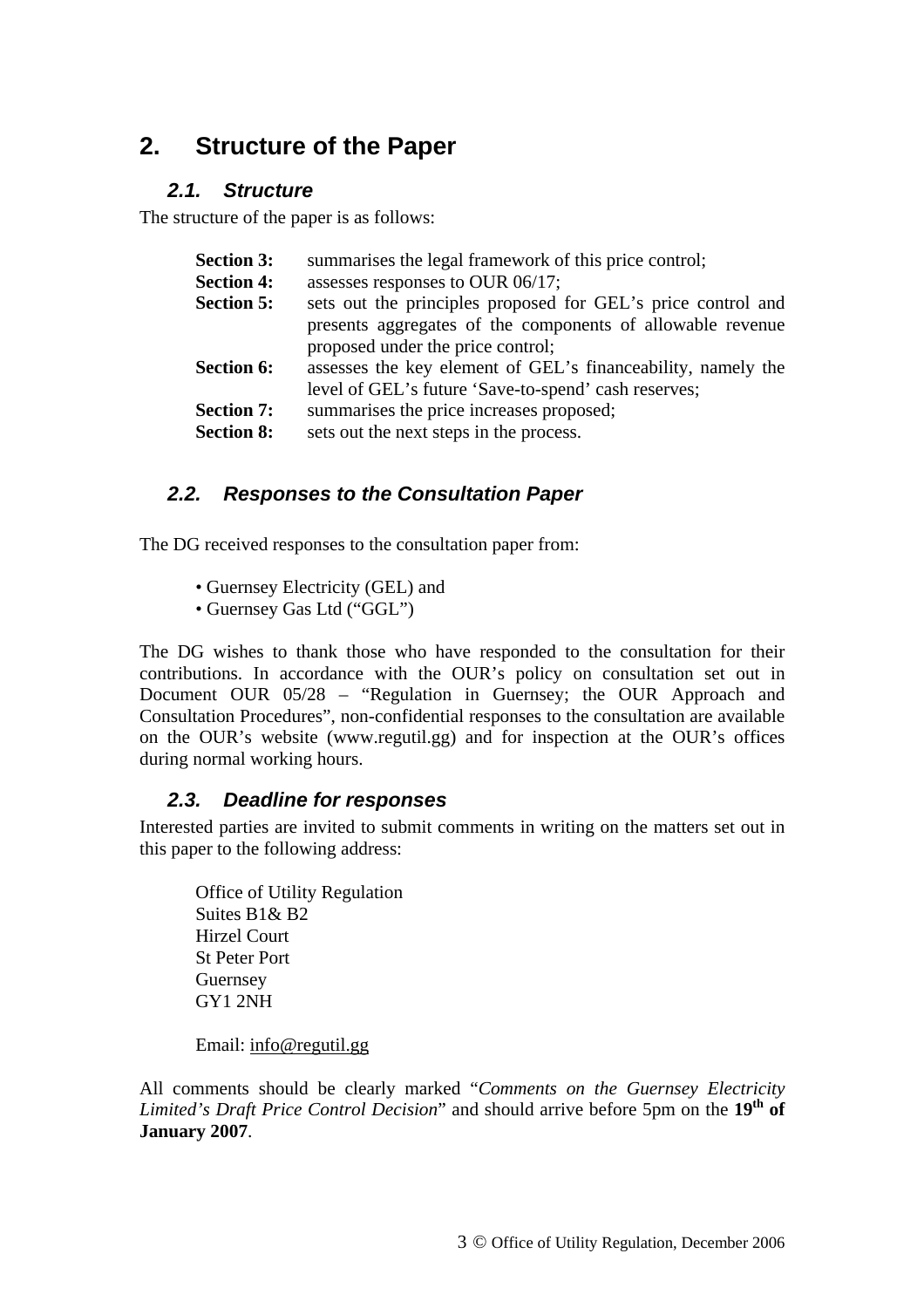In line with the policy set out in Document OUR 05/28 – "*Regulation in Guernsey; Revised Consultation Procedures*", non-confidential responses to the consultation are available on the OUR's website (www.regutil.gg) and for inspection at the OUR's Office during normal working hours. Any material that is confidential should be put in a separate annex and clearly marked so that it can be kept confidential. However, the DG regrets that he is not in a position to respond individually to the responses to this consultation.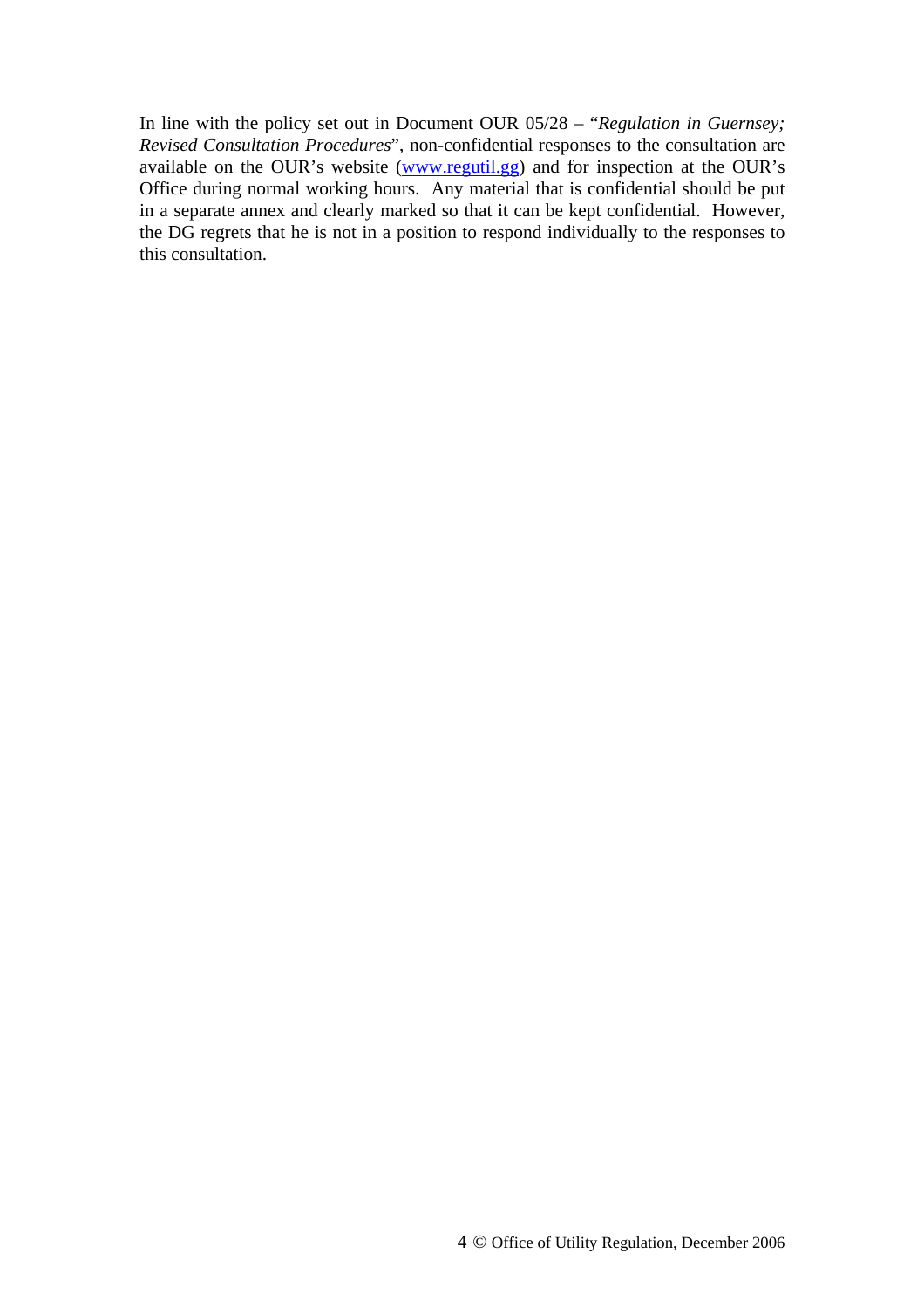## <span id="page-5-0"></span>**3. Licensing Regime and Legislative Framework**

## *3.1. Overview*

The legislative framework underpinning the regulatory regime for the electricity sector is governed by:

- The Regulation of Utilities (Bailiwick of Guernsey) Law, 2001 (the "Regulation Law");
- The Electricity (Guernsey) Law, 2001 (the "Electricity Law");
- The Electricity (Guernsey) Law 2001 (Commencement and Amendment) Ordinance 2001; and
- States Directions to the DG adopted by the States of Guernsey<sup>1</sup>.

The Electricity Law defines the three activities that constitute the electricity supply chain under the current legislative framework, these are;

- the generation of electricity;
- the conveyance of electricity across the electricity network; and
- the supply of electricity directly to homes and businesses.

These terms, are defined in the Electricity Law and govern the current licensing framework which is outlined below.

## *3.2. Current Licensing Regime*

The States of Guernsey has issued a number of States Directions to the DG in relation to the licensing of electricity activities in Guernsey. In accordance with those Directions the DG issued the first licences for electricity generation, conveyance and supply to the incumbent electricity company – GEL - on 1st February 2002.

The market for generating electricity is, in principal, open to competition. In terms of conveyance, under the current regime no other operator can lay electricity cables and anyone generating electricity must therefore use the existing electricity network of GEL to convey that electricity from their generation plant to customers. In terms of supply, only GEL may sell electricity to end customers.

## *3.3. Legislative Background to Price Regulation*

Section 5(1) of the Electricity (Guernsey) Law, 2001, provides that the DG may include in licences such conditions as he considers necessary to carry out his functions. The Law specifically provides that such conditions can include (but are not limited to) conditions regulating the price premiums and discounts that may be charged or (as the case may be) allowed by a licensee which has a dominant position<sup>[2](#page-5-2)</sup> in a relevant market<sup>[3](#page-5-3)</sup>.

 $\overline{a}$ <sup>1</sup> Billet d'Etat No.XVIII 2001, pages 1263-1264 and Billet d'Etat I of 2003, p.55<br><sup>2</sup> Condition 5(1)(f) of the Electricity (Guerneau) Law 2001

<span id="page-5-2"></span><span id="page-5-1"></span><sup>&</sup>lt;sup>2</sup> Condition 5(1)(f) of the Electricity (Guernsey) Law, 2001.

<span id="page-5-3"></span><sup>&</sup>lt;sup>3</sup> Section 22 of "The Regulation of Utilities (Bailiwick of Guernsey) Law, 2001 states that: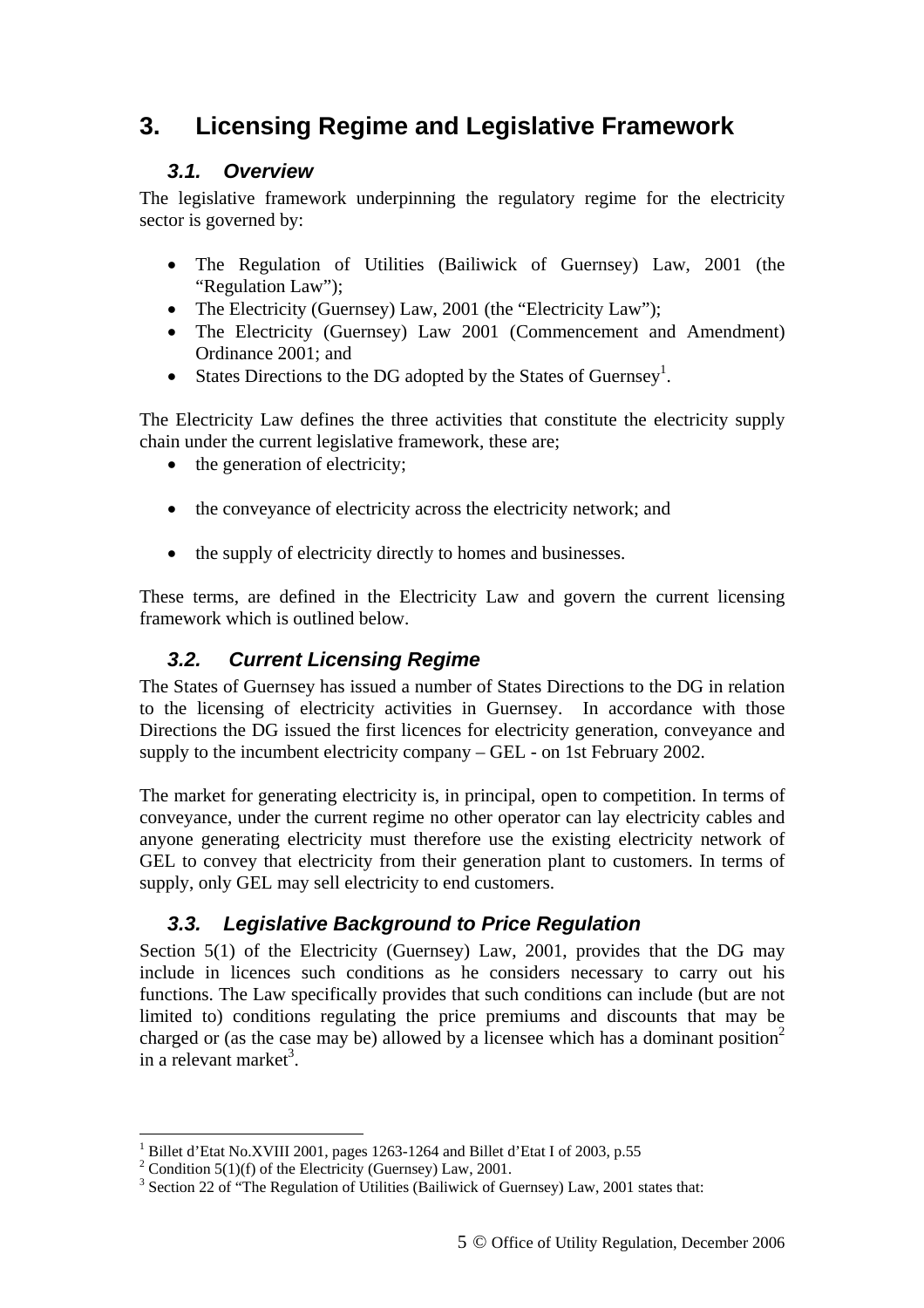In accordance with these provisions, the "Electricity Licence Conditions" include the following condition 20.2:

*"The DG may determine the maximum level of charges the Licensee may apply within a relevant market in which the Licensee has been found to be dominant. A determination may;* 

- *(a) provide for the overall limit to apply to such charges;*
- *(b) restrict increases in any such charges or to require reductions in them whether by reference to any formula or otherwise; and*
- *(c) provide for different limits to apply in relation to different periods of time falling within the periods to which any determination applies."*

This condition allows the DG to regulate the prices that a licensee charges for its electricity services in a way and for a period that he deems appropriate, provided the licensee has a dominant position in the relevant market.

As set out in a previous OUR document (OUR03/07), Guernsey's retail electricity market currently possesses a monopolist/dominant operator that also has a dominant position throughout the electricity supply chain. This position of economic strength is unlikely to change in the near to medium term. In this context it is essential that the social objective of maintaining the affordability of electricity provision, thus underpinning economic growth, is safeguarded. In the absence of competition, price control is widely accepted as the most appropriate tool to achieve this.

The DG includes for completeness the States guidance to T&R at the time of commercialisation of GEL. This guidance stated, inter alia, that:

*4. Financial performance targets for Guernsey Electricity Limited shall be set so as to:* 

- *1. deliver improved efficiency in fulfilling the requirements of the Public Supply Obligation imposed under the regulatory regime whilst drawing a balance between seeking a commercial return on the resources employed and the effect on the community of any increase in charges which may result; and*
- *2. achieve as soon as is practicable an appropriate commercial return on the resources employed in the provision of other services.*

 <sup>&</sup>quot;A dominant position in relation to a relevant market shall be construed as it would be in the United Kingdom under the Competition Act 1998, but with the substitution, where appropriate, of references to the Bailiwick for references to the United Kingdom."

The Competition Act 1998 utilises the definition of dominance that has developed under European Community Competition Law.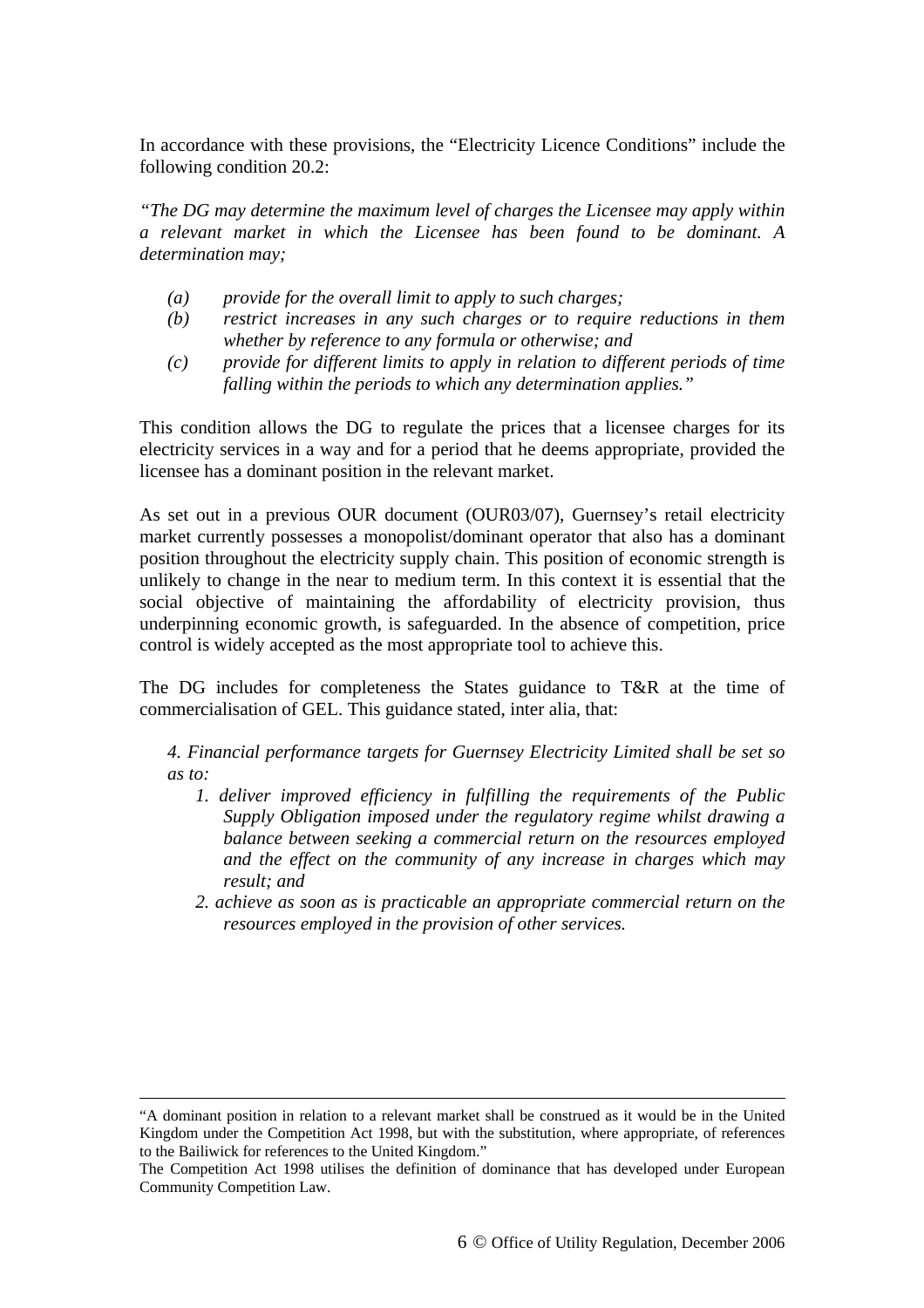## <span id="page-7-0"></span>**4. Assessment of Responses to OUR 06/17**

OUR 06/17 set out a number of specific issues on which the DG sought views prior to implementing a price control for GEL. The questions posed in that consultation document are set out below with a summary of respondents' views on each of these issues together with the DG's consideration of those views.

#### *Q1) The DG consulted on whether an RPI-X form of price control remains an appropriate approach to the regulation of GEL's prices or whether an alternative is more appropriate.*

#### **Guernsey Gas Limited**

GGL support the DG's view that in principle an RPI-X form of price control is appropriate but is of the view GEL's power and fuel purchase costs as well as changes to direct taxes or duty costs should be allowed as a cost pass-through. GGL argue that an RPI-X form of price control should mean GEL is indifferent to the level and structure of each individual tariff and the OUR must ensure that each individual tariff is set on sound economic principles and not used to disadvantage competitors or to distort the energy market. GGL maintain an absence of market incentives on GEL require a number of additional measures for incentive regulation to work, namely:

- an effective system of management incentives and budgets for both capital and operational expenditure; and,
- removal of surplus cash from GEL's control and control on GEL's access to the 'Save-to-spend' reserve.

#### **Guernsey Electricity Limited**

GEL is of the view that an RPI-X form of control is appropriate for those elements of its cost base for which RPI is relevant, but considers a pass-through formula for international fuel oil costs and imported electricity is more appropriate. GEL therefore argues for a form of control where customer price levels are set in advance for a period and an adjustment to prices is then available for the future, should actual import and fuel prices not equate to predicted price levels. GEL also believe the form of regulation should continue to be one of control of prices rather than revenues.

#### **DG's assessment**

The DG considers there is merit in setting a price control in the form of  $RPI \pm X$  but proposes that provision for a pass-through mechanism of fuel costs as well as imported electricity costs is made. In setting any pass-through mechanism, the DG places importance on ensuring any pass-through arrangement does not of itself materially favour one source of generation over another.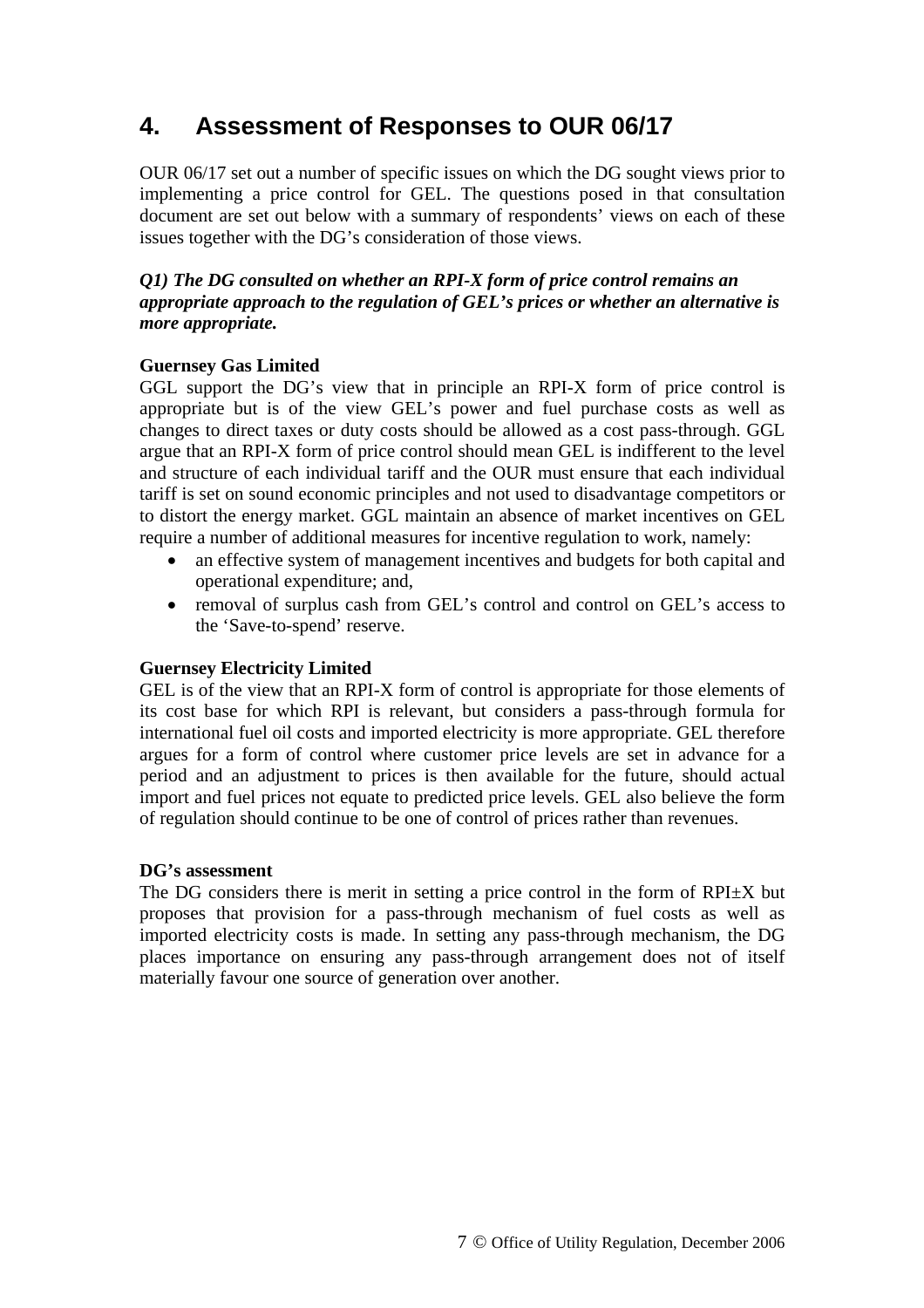#### *Q2) The DG sought confirmation that the relevant tariffs on which the proposed price control of GEL's core business is based over the next control period are those set out in section 5.2 of OUR 06/17.*

#### **Guernsey Gas Limited**

GGL consider the price control should also include the two tariffs associated with CHP, namely, Buy-back tariff and Standby tariff, which GEL should routinely publish.

#### **Guernsey Electricity Limited**

GEL agrees with the scope of the control and the associated proposed list of tariffs but note it excludes the Boiler Tariff and elements of the Maximum Demand Tariff, namely installed capacity and power factor data were not covered. To facilitate future discussion on any tariff rebalancing, GEL sought to ensure that the price control direction is framed so that a re-balancing of tariffs could take place during a six-year period. This is subject to assurances GEL says it would provide on intended total revenue being unaffected by the rebalancing and also subject to satisfactory reassurance by GEL that any re-balancing was justified on the grounds of improving the cost reflectivity of tariffs to customers.

#### **DG's assessment**

The DG notes GEL's comments and will provide for the reopening of individual tariffs for purposes of tariff re-balancing. In the case of the Buy Back Tariff, GEL's marketing information indicates that rates will be agreed on application to GEL. The DG expects GEL to negotiate commercially mutually acceptable agreements and if no such agreement was acceptable then either party could request the OUR to intervene. The DG does not therefore intend to include the Buy Back Tariff within the scope of the price control. The Standby tariff (installed capacity), which is already published by GEL, as well as the power factor tariffs, are less predictable charges to some extent and the scale of funds involved is small. For completeness, the DG has however proposed to include these within the scope of the control and applied the average growth rates of other GEL tariffs in order to forecast levels of revenue realised from these customers.

#### **Additional Issue – Financeability**

GEL believe there is an over-emphasis and a dominant focus on "cash" and "save-tospend" issues at the expense of profitability and dividends, when considering company finances under the price control. In GEL's view, both of these factors need to be given a balanced role in the regulatory perspective of GEL's finances. GEL does not agree with the proposal by the OUR to use "the level of cash in the save-to-spend reserve" as the "key variable on which to assess financial viability" and therefore place "less weight on accounting accruals and provisions such as depreciation". In its view such an approach could result in no dividends being made to the shareholder for the foreseeable future which in their view is inconsistent with the IEP Report. GEL are also of the view there are a range of risk management issues that need to be taken into account by the shareholder when it determines the level of cash reserve that is necessary.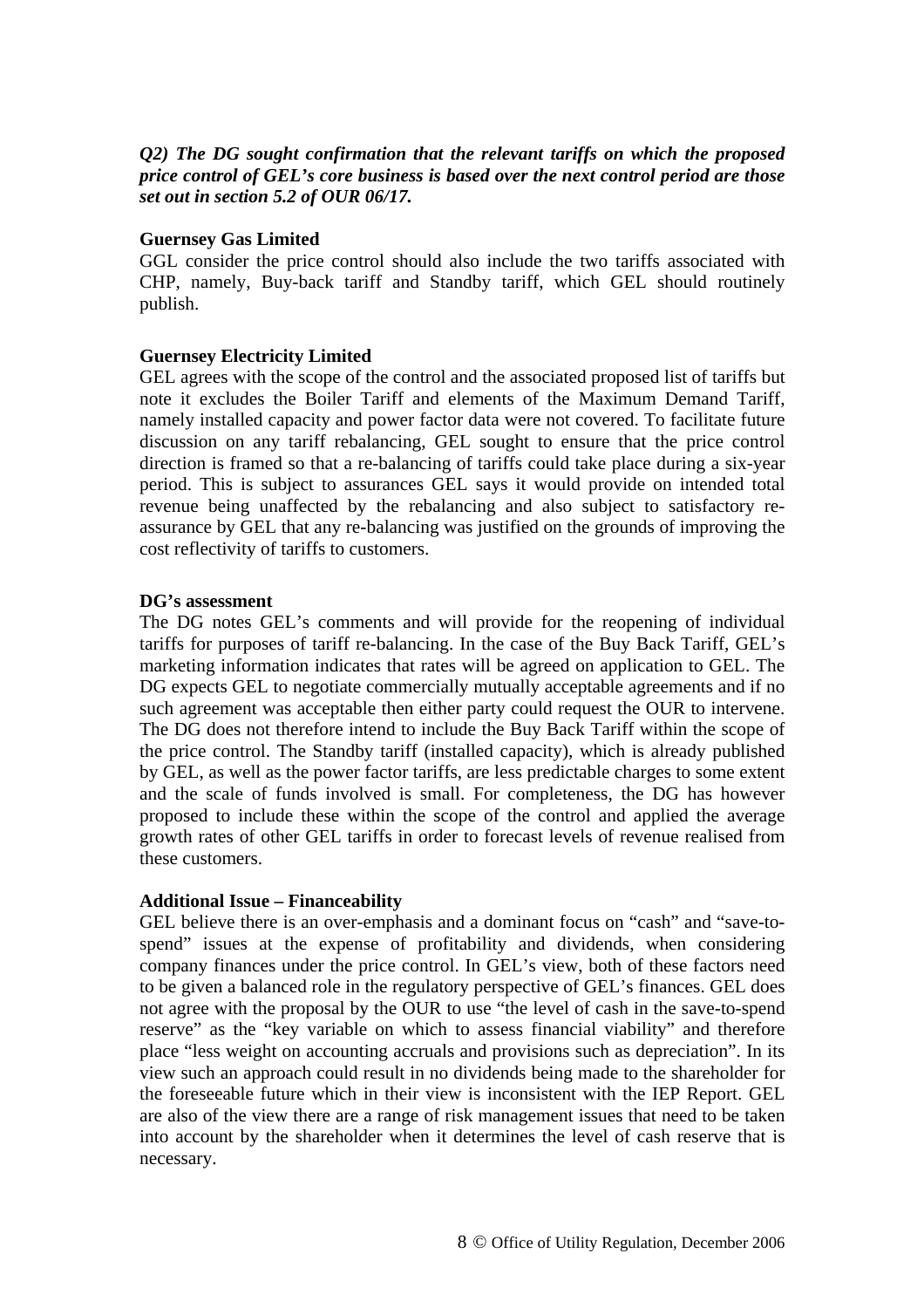#### **DG's assessment**

The National Audit Office (NAO) reviewed the outcomes of commercialisation and the operation of the regulatory framework that supports it, in a report to T&R and C&E Departments dated September 2005. Appendix 3 of that report set out recommended principles for the States as Shareholder in the commercialised enterprises, including GEL. One of the underlying principles it recommended was:

• *"An incentive framework that links rewards explicitly to profit and value performance over the long term."* 

The price control framework provides for an outcome where, if GEL achieves its regulatory efficiency targets, and if all approved investment is financed out of the Save-to-Spend cash reserves, the business will be profitable over the period of the price control. Exceptional events may occur and in these circumstances GEL may submit a case for review of tariffs set by the DG. However the DG believes, in light of the funding arrangements for GEL, that the level of Save-to-Spend cash reserves is an important indicator for the regulator to focus on.

#### *Additional Issue – Monitoring and Compliance*

#### **Guernsey Electricity Limited**

GEL argue for compliance arrangements that are simple and transparent and which will result in certainty over pricing decisions. GEL however maintain that arrangements proposed by the OUR last year had not been provided and requested a draft set of arrangements to be made available for comment by GEL prior to a final decision. GEL also expressed concern that the new price control could be so complex as to require increased regulatory compliance requirements in the future contrary to the "lighter touch" trend for regulation on Guernsey envisaged by the States of Deliberation in May 2006.

#### **DG's assessment**

 $\overline{a}$ 

OUR 05/31 stated that the aim of the compliance procedures for the price control over the period  $1<sup>st</sup>$  January 2006 to  $31<sup>st</sup>$  March 2007 would be to ensure that GEL met its obligations under the price control. Due to the nature of the final price control decision (i.e. a 15-month period) – demonstrating compliance was relatively simple. GEL was only required to demonstrate that price increases on 1st January 2006 and on 1st April 2006 did not exceed RPI + 1.7% on each occasion<sup>[4](#page-9-0)</sup>. The Monitoring and Compliance arrangements were therefore clearly set out and straightforward, without involving a set of arrangements that required consultation.

In terms of the price control commencing  $1<sup>st</sup>$  April 2007, compliance with the maximum level of tariffs set will require GEL to ensure its tariffs do not exceed the levels set by the DG. This is in line with current practice.

It is apparent that fuel and imported electricity costs are a significant proportion of GEL's overall costs. A pass-through mechanism has therefore been provided. Such a mechanism has the potential to alter the level of allowable revenue for future years of the price control period should outturn differ materially from that assumed at the time of the final decision. The information required by the DG for these purposes is

<span id="page-9-0"></span> $4$  RPI was the latest available 12 month figure as published by the T&R Department.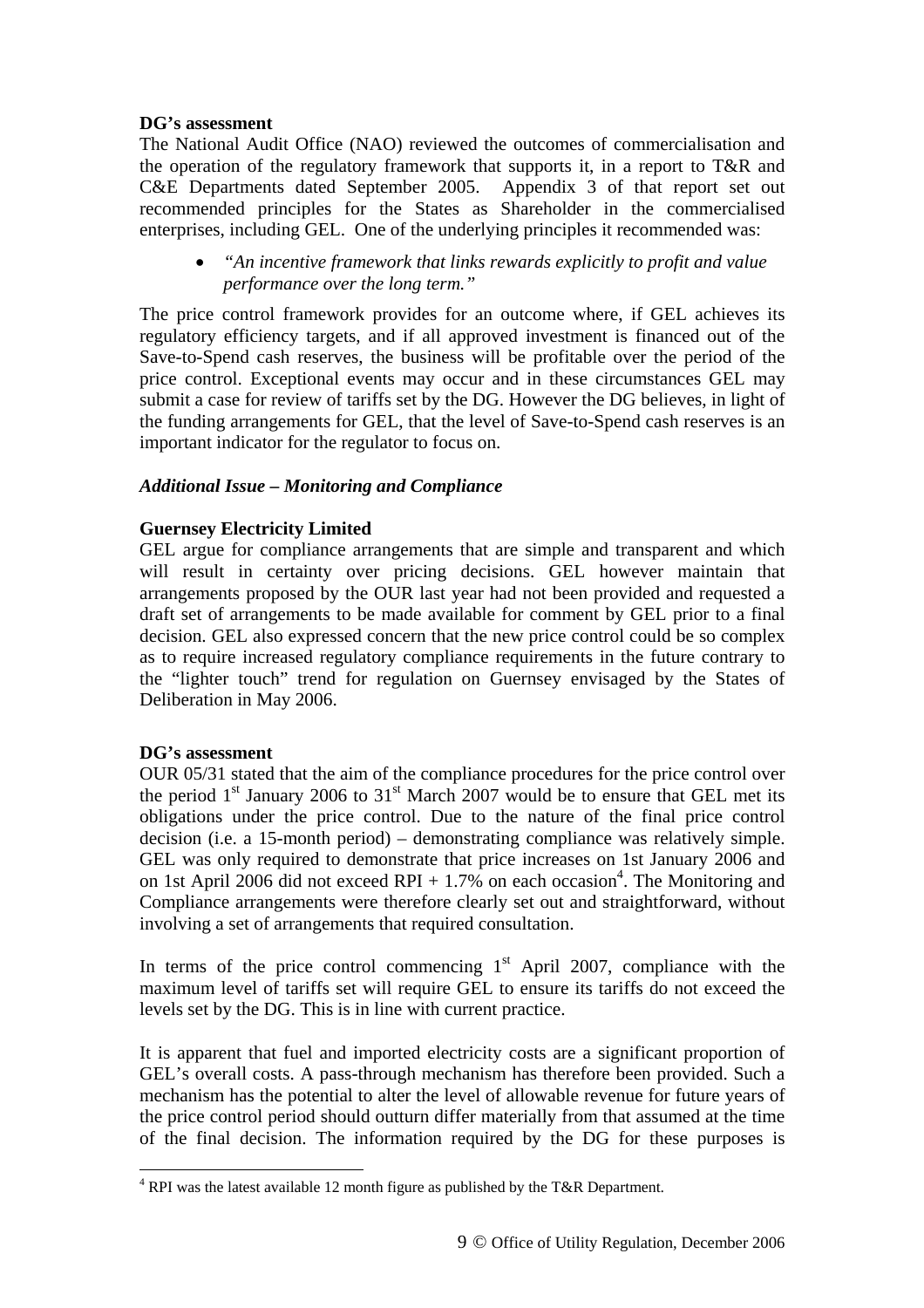detailed in Annex B. It is proposed that prior to the end of each financial year, annual maximum tariffs will be announced by the DG in the event this pass-through arrangement as well as any incentive/penalty mechanisms that the DG may put in place result in material changes to allowable revenue.

Finally, GEL will need to report on outturn actual costs on an annual basis, at an aggregate level, for all of the main cost categories. Rather than wait until the end of the four year-price control, it is preferable that this data is provided on an annual basis. The data needed for the control is information that one would normally expect to be recorded by GEL in the course of its day-to-day management of the business, and should therefore not present any regulatory burden.

#### *Q3)The DG sought views on the appropriate length of the next price control.*

#### **Guernsey Gas Limited**

In general GGL agreed that setting a long price control is appropriate for RPI-X type regimes to provide a time frame in which to realise efficiency gains. GGL recommended a price control period of no more than 3 years as it believes the arrangements for GEL are still in transition and an unduly long price control create risks in that the OUR may not be able to correct any problems that may emerge.

#### **Guernsey Electricity Limited**

GEL confirmed it seeks a six year price control. However, it maintains an appropriate length of price control can only be agreed if the form of price control has a simple form of pass-through of import and fuel price variances and should not be of the RPI±X format for all costs.

#### **DG's assessment**

The DG considers that in light of responses to the consultation and, in particular, given the price control framework is still relatively new for GEL, it is prudent to set a price control of no more than four years. This has involved striking a balance between the need for stability in GEL's business planning, and the risk of unforeseen issues emerging over a lengthy price control period as highlighted by GGL. It also ensures that a further price control can be undertaken closer to the peak investment periods forecast by GEL to ensure that should any significant adjustment be required, a clear time window exists for doing so.

#### [CONFIDENTIAL TO GEL]

*Q4) The DG sought views on the appropriate allocation of capital investment costs incurred by GEL over the period from 1 February 2002 to 31 March 2007. In particular, whether they should be allocated to RAB (historic), RAB (new) or some alternative* 

#### **Guernsey Gas Limited**

In GGL's view it is appropriate to use the net book value at the time of commercialization as the opening RAB (historic) and GGL supports the recommendation of the IEP that investments post commercialization should all be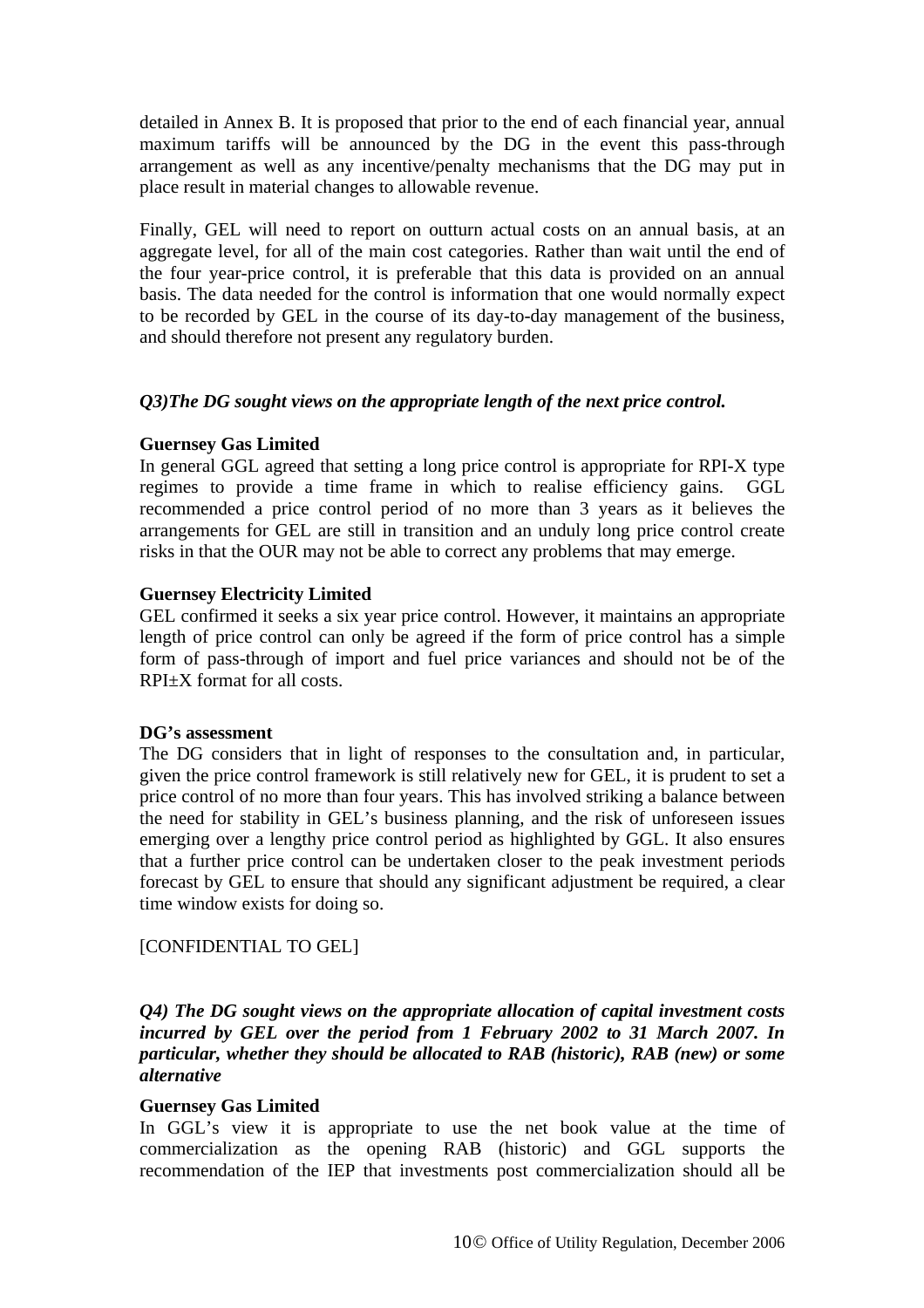treated as RAB (new). GGL's view is that the choice of any date other than  $1<sup>st</sup>$ February 2002 is essentially arbitrary.

#### **Guernsey Electricity Limited**

GEL maintain that the IEP made recommendations regarding two categories of assets according to two time periods – commercialisation and subsequently, and did not propose that the period between commercialisation and the next price control period (April 2007) should be treated as a separate third period. In GEL's view the post commercialisation rate of return (RAB new) should apply to all core assets since 1 February 2002.

#### **DG's assessment**

The DG would note that the purpose of the IEP report was to inform the DG's further consideration of the longer term price control for GEL – and not to actually set the control. The DG has noted the views of respondents and therefore proposes to allocate all capital investment costs incurred by GEL over the period 1 February 2002 to 31 March 2007 to RAB (new).

*Q5) The DG invited comments on the proposed approach to the implementation of the Panel's recommendations in establishing GEL's regulatory asset bases, RAB (historic) and RAB (new).* 

#### **Guernsey Gas Limited**

In principle, GGL accepted the IEP's proposal of a split asset base and differential rates of return (subject to its preference for an alternative approach where a commercial return is provided for all GEL's core asset base with a provision for customer dividend).

#### **Guernsey Electricity Limited**

GEL welcomed the proposal to base a return on an asset base approach and supported the two-tier approach to asset valuation, with the proviso that the values used were supportable as reasonable estimates that are stable over a period of time. GEL does not believe single point values of assets and returns provide reliable estimates. GEL maintain the issues of roll forward of the proposed two asset categories can only be properly responded to within the context of the OUR's price control model and therefore did not respond in detail on the arrangements proposed in the consultation document. GEL also indicated that the consultation indicated capital investment to the date 31 March 2007 would be required as an input but noted this value will not be available until after the price control is due to come into effect.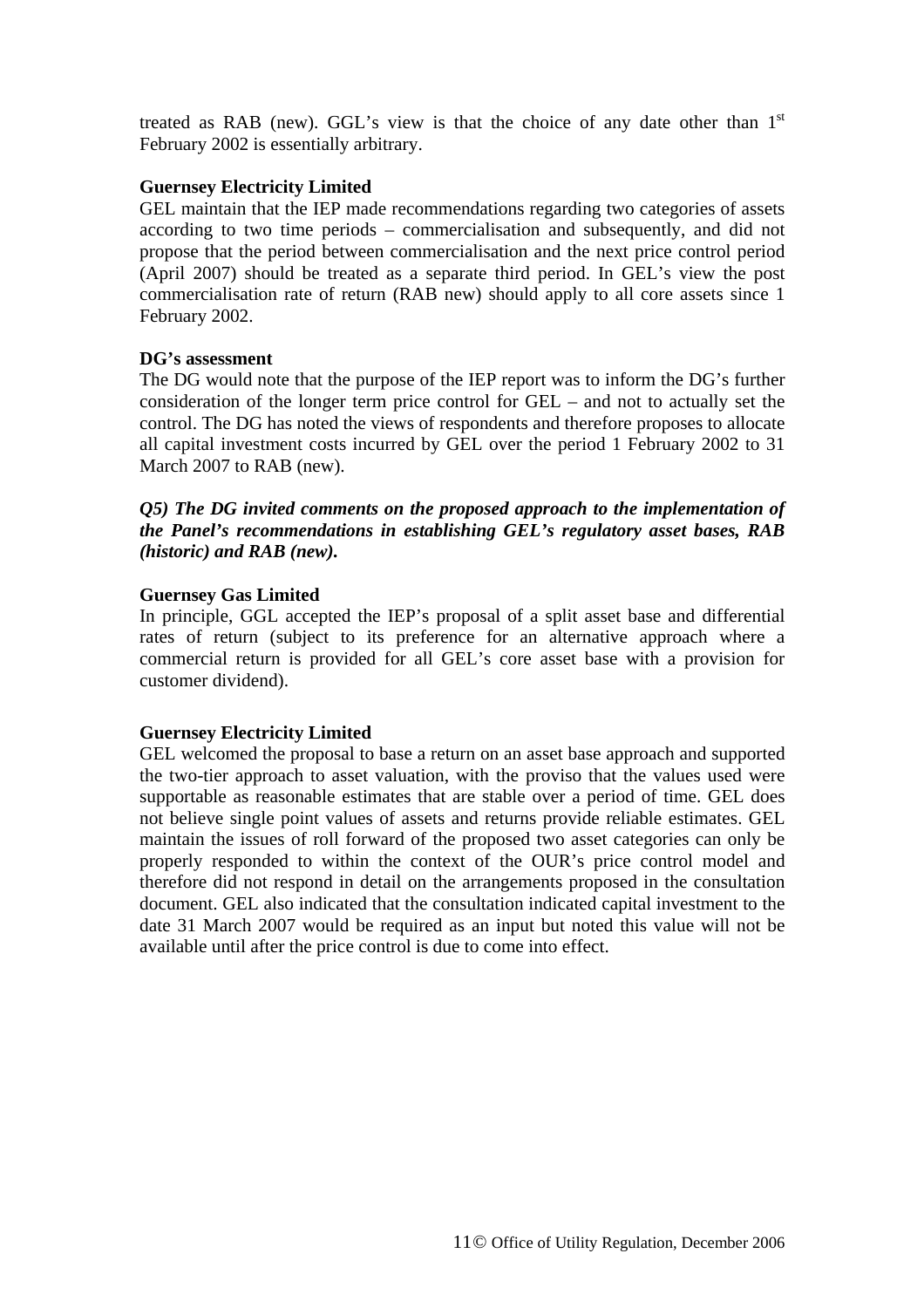#### **DG's assessment**

A split asset base is proposed in this draft decision and referred to in this document as RAB (historic) and RAB (new). These will form the basis for provision of the respective costs of capital of the business consistent with the IEP's recommendations. The DG has a record of GEL's historic investment as well as asset lives of those investments. These investments by GEL were used to set the value of RAB (historic) at £72.5m and the basis for this figure will be passed to GEL to ensure the data is robust for purposes of setting RAB (historic). The DG has also received GEL's proposed capital expenditure for the 2006/07 year. Despite the fact that this is a forecast, it is expected to provide a robust basis for setting of RAB (new) which, as stated above, is based on GEL's capital expenditure from 1 February 2002 to 31 March 2007 comprising RAB (new). RAB (new) is therefore estimated at £17m net of depreciation based on capital investments costs and the lives of the relevant assets. GEL is invited to review the basis for this figure to ensure the data is robust for purposes of setting RAB (new). The two RABS will be indexed by inflation.

*Q6) The DG requested views on whether the accounts submitted to the States on Wednesday 10 July 2002 for the period 1 April 2001 to 31 January 2002 are appropriate as a basis for implementing the Panel's recommendation regarding the rate of return on which RAB (historic) might be based? Comments were also sought on the use of the surplus (after depreciation) as at end of period 31 January 2002 as the basis for assessing the return to shareholder and therefore the cost of capital for RAB (historic).* 

#### **Guernsey Gas Limited**

GGL agreed that the balance sheet as the  $31<sup>st</sup>$  January 2002 is the correct source for setting RAB (historic). On the question of assessing the return, GGL's view is that OUR should, at least, make a correction to include a winter quarter given the annual report covered a period of only 10 months. GGL proposes either the winter quarter from  $1<sup>st</sup>$  February 2001 to  $1<sup>st</sup>$  April 2001, or alternatively from the  $1<sup>st</sup>$  February 2002 to 1<sup>st</sup> April 2002.

GGL however recommends an alternative approach on the basis that GEL's returns over recent years have not been stable and their suspicion that GEL's performance over 2001/2 was affected by the impending commercialisation. GGL provided analysis of the sources of GEL's reduced profitability from 1997/98 to 2005/06 and concluded that the downward trend in GEL's profits in this period is entirely due to its prices not keeping pace with its increased costs, particularly energy costs. GGL therefore question whether basing the return on RAB (historic) on a spot year is representative. GGL believe that GEL was reluctant to increase prices in the run up to commercialisation, when it should have and suggest it would be more representative of the pre-commercialisation return for OUR to determine the allowed return on RAB (historic) on the profit over a number of years (say 5-10) prior to commercialisation.

#### **Guernsey Electricity Limited**

GEL accepts the IEP's recommendations in this area, but does not agree with the reasoning and the approach that the OUR proposes for implementation. In GEL's view the financial return figure cited in the consultation is too specific to be a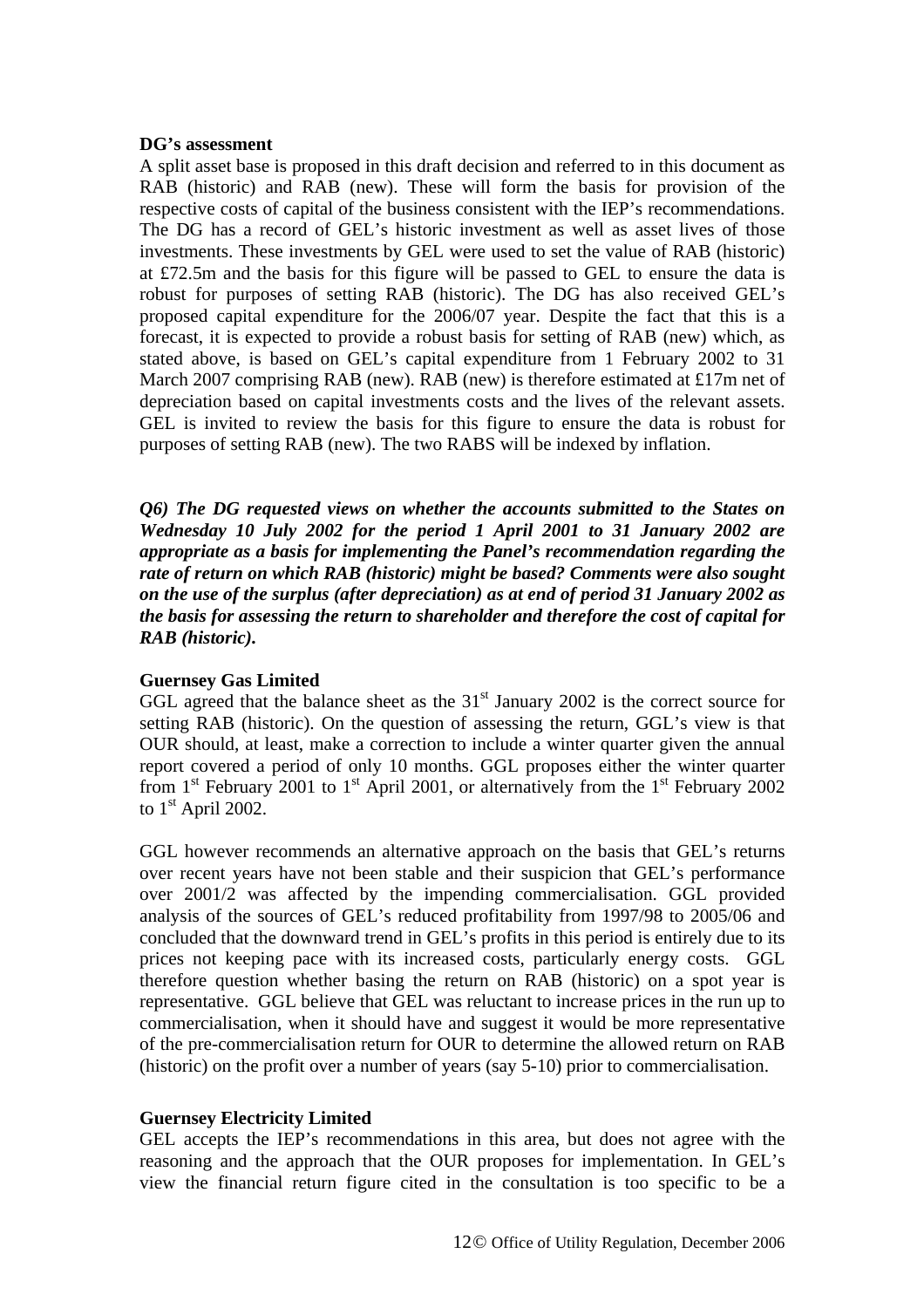reasonable approximation of GEL's returns in the period leading up to commercialisation. GEL instead advocates a return figure calculated over a longer time period, believing this would provide a more robust implementation of the IEP's recommendations in this area and address the unique and extraordinary items influencing GEL's accounts and returns in that one period. GEL notes that the OUR's figure relates to a 10 month period, rather than to a 12 month period. GEL believes that if the return of 0.245% cited in the consultation document is considered nominal then it is a significant negative value when expressed in real terms. GEL calculates relevant values for a return as follows for the 12 month periods to the dates;

 $T_1$  1:1:1:1

|                | rabie i :     |
|----------------|---------------|
| Year Ending    | Return $(\%)$ |
| March 1998     | 7.096         |
| March 1999     | 11.009        |
| March 2000     | 6.132         |
| March 2001     | 2.128         |
| March 2002     | 0.549         |
| <b>Average</b> | 4.807         |

GEL proposes that this average figure for return is adopted, but taking account of the exceptional items arising from the BCCI liquidation, this might adjust the above average figure downwards to 4.3%, which would be acceptable to GEL.

#### **DG's assessment**

The purpose of setting a return on investment expenditure prior to commercialisation was not to provide a commercial return to GEL's shareholder for these assets. The IEP's recommendations 4 and 5 state that:

"*The RAB at the time of commercialisation should be set equal to the balance sheet asset value at that date*"; and

"*The allowed return on these assets should be determined in a way which leaves average bills at that date uncharged*".

It is apparent that the IEP proposed a point estimate of the asset value and consideration of average bills was also referenced to a specific date. An interpretation that the IEP intended for the asset values and allowed return to reflect the situation leading up to commercialisation is not consistent with these recommendations. The DG therefore proposes to take the surplus in GEL's profit and loss account for the 2001/02 financial year less any allowance for exceptional items such as those arising from the BCCI liquidation. This figure will be divided by the value of the net tangible assets of the business at the end of that period. The cost of capital derived from this ratio is, based on GEL's submission, 0.549%. It is proposed this will be the cost of capital provided on the asset base referred to as RAB (historic), and the asset base will be indexed by inflation each year, thereby providing a nominal level of return to GEL.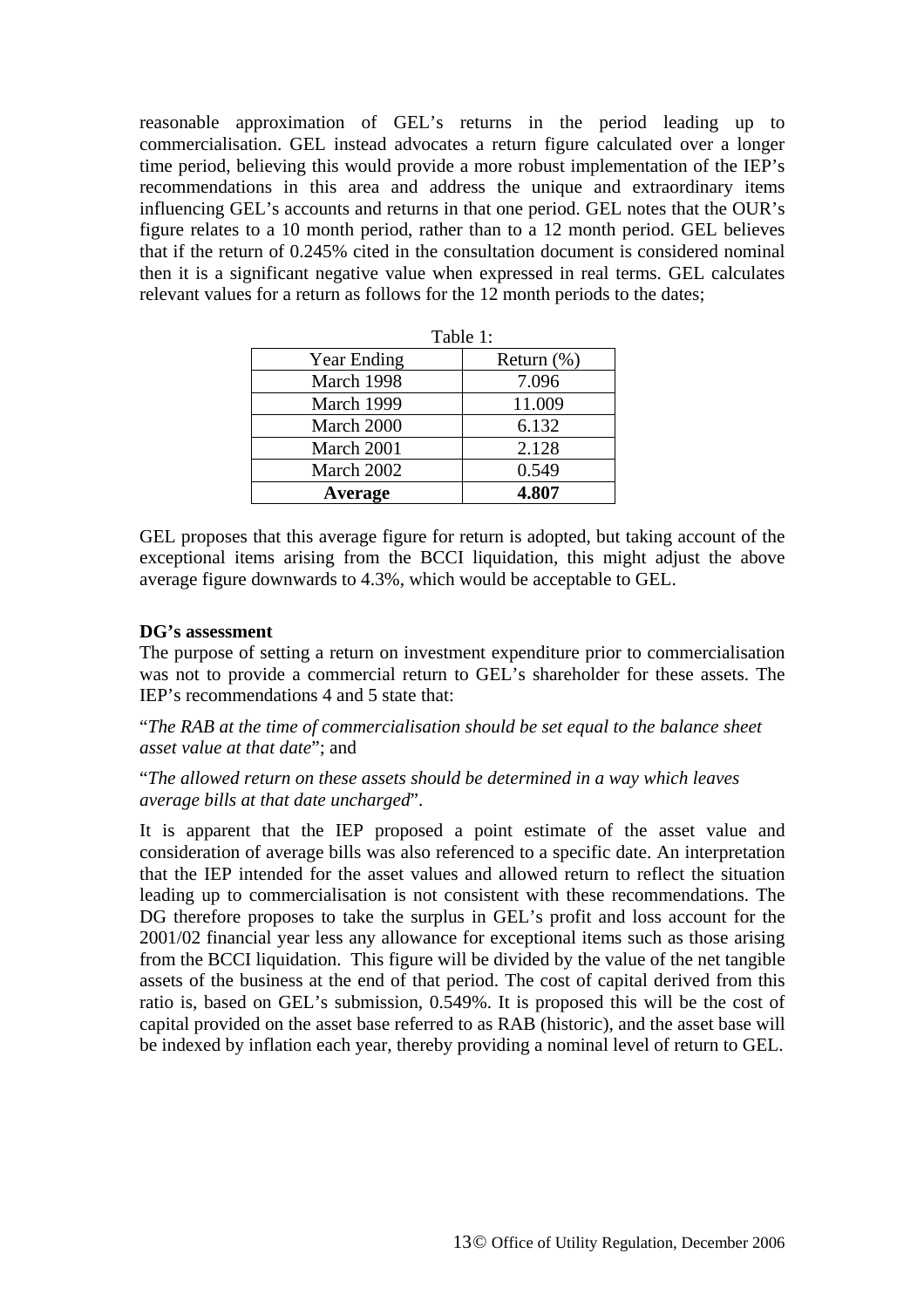#### *Q7) Comments were sought on the validity of the approach to assessing GEL's riskbased discount rate as set out in section 6.2.2 of OUR 06/17.*

#### **Guernsey Gas Limited**

GGL supported the approach set out by the OUR and cannot see any logical reason not to accept the middle case. GGL are concerned that GEL actually uses the WACC as a discount rate for its investment decisions and propose the OUR should undertake periodic spot checks as part of its compliance and monitoring programme.

#### **Guernsey Electricity Limited**

GEL welcomed recognition that a real pre-tax WACC should be applied to new investments and its own consultant's work supports figures within the range of 5.97% to 7.81% (both real values). However, GEL advocated the low value within the range suggested in the consultation so that the impact on prices for future customers is not too marked as new assets replace old assets. GEL was concerned that the OUR may propose too low a value to pre-commercialisation returns and possibly returns on new assets that are too high – leading to instability for customer price trends.

#### **DG's assessment**

GEL is a business that is underwritten by the States of Guernsey, meets its capital expenditure only from cash reserves, is vertically integrated and has a high level of excess capacity to meet security of supply demands. On the other hand, as an island economy access to raw materials and other scarce resources, such as staff, are elements of risk for GEL that other electricity businesses are not generally exposed to. On balance however the DG considers GEL is subject to a lower level of risk than the average electricity provider and has therefore chosen the lower of the three cases on which to base a rate of return to the business. The DG therefore proposes to take 5.97% on which a return on RAB (new) is based over the period of this price control

#### *Q8) Views were invited on the feasible depreciation allowance for RAB (new) and the implication of no depreciation allowance for RAB (historic).*

#### **Guernsey Gas Limited**

GGL's view is that it is essential that RAB (historic) is depreciated, otherwise the assets will remain on the books long after they have been removed or been replaced. GGL's own estimates suggest that, on the basis that RAB (historic) is depreciated as a single item, it would be depreciated over about 25 years. GGL believes the OUR should allow the depreciation on RAB (new) based upon the estimated technical or economic life of the assets concerned.

#### **Guernsey Electricity Limited**

GEL's view is that the approach set out in the consultation would result in regulation which is disproportionate to Guernsey circumstances since the OUR is not proposing to allow depreciation based upon historic cost accounting. GEL argue that depreciation not already charged to the profit and loss account in respect of existing assets should be allowed both for statutory and regulatory purposes. GEL suggests that the OUR adopts an approach to price control modelling that includes a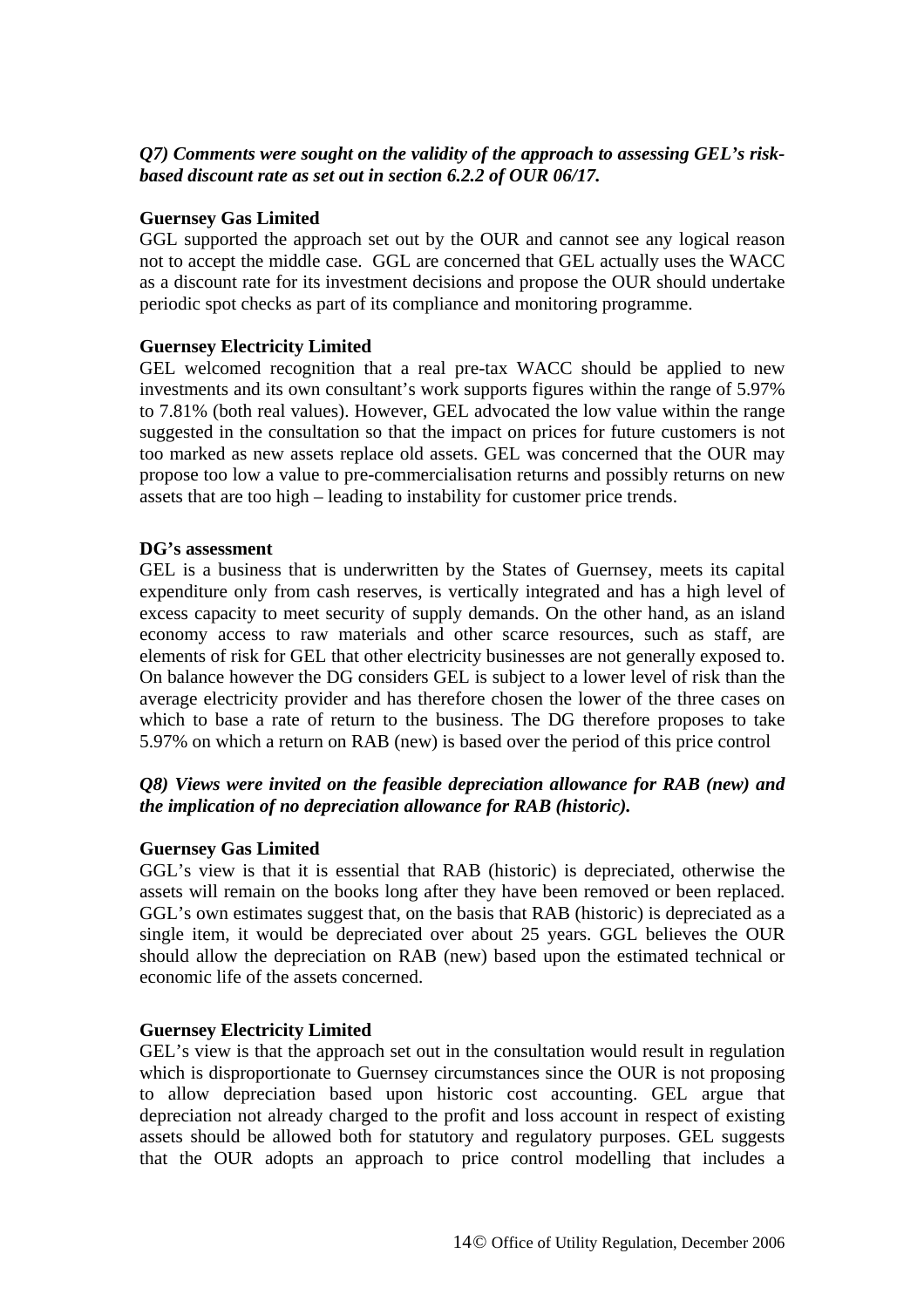depreciation charge in its regulatory analysis. GEL consider that depreciation on historic and new assets should be treated in the same way.

#### **DG's assessment**

It should be noted that in a regulatory price control, the term 'depreciation allowance' is an amount provided for in the company's allowable revenues for the upkeep, improvement and replacement of capital assets. The terminology has contributed to a degree of misunderstanding reflected in responses to this question. Consultation on the possibility of no depreciation allowance for RAB (historic) was not intended to suggest this asset base would not be depreciated, but that no capital allowance need be allocated in the roll-forward of this particular asset base. The DG proposed the option to allow for such costs of upkeep, improvement and replacement of these assets in the roll-forward of another asset base, i.e. RAB (new). The allowance would be based on the average future capital expenditure needs of the business. This presented an alternative basis for a depreciation allowance since it would be based on future capital expenditure needs rather than historic expenditure, which is the case with a standard 'depreciation allowance' provision. A regulatory depreciation schedule set on the basis of the asset lives of those capital investments comprising RAB (historic) and RAB (new) is not expected to differ materially from the average future capital expenditure by GEL and either could be used.

The DG however proposes to depreciate the assets comprising RAB (historic) and RAB (new) based on the asset lives as provided by GEL. These will form the two regulatory depreciation schedules provided for in GEL's allowable revenue. The RAB (historic) asset base will therefore decline over time as depreciation charges lower the value of these net assets, given all new investment will be added to RAB (new). The net effect will therefore be to raise the value of RAB (new) and reduce the value of RAB (historic) as essentially new assets are required to replace those older assets categorized under RAB (historic).

*Q9) The DG sought comments on the appropriateness of drawing upon a mix of approaches to assessing GEL's potential for efficiency savings given his duty to regulate in a manner proportionate to Guernsey, and the different nature of cost.* 

#### **Guernsey Gas Limited**

GGL generally supported the classification of GEL's costs set out in the consultation. GGL were however wary of OUR making comparisons between the performance of GEL and of much larger utilities referred to in the consultation document as the scope and opportunity for efficiency savings in smaller utilities in GGL's view is much less than in larger utilities. GGL proposed the OUR should make a realistic assessment of the potential for efficiency savings for GEL and would recommend making comparisons with Jersey Electricity, which is partially privately owned.

#### **Guernsey Electricity Limited**

GEL have responded that the suggested top down approach to overall cost levels proposed in the consultation document does not take account of GEL's circumstances and the bottom up analysis of generation costs contains uncorrected errors. GEL therefore do not believe the predicted cost savings from efficiency will be achievable.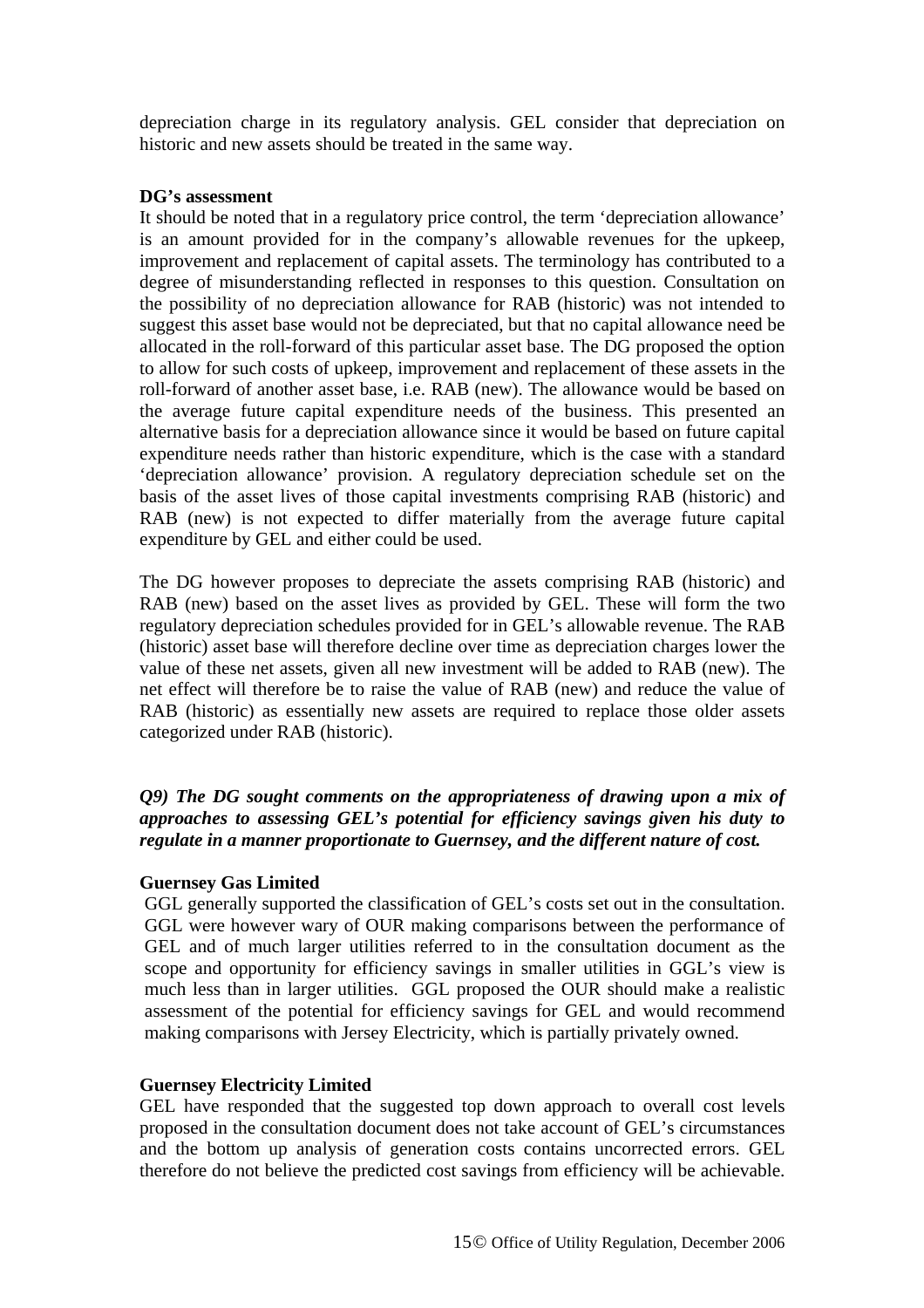In terms of top-down assessment, GEL believes the examples of efficiencies achieved by other organisations are not appropriate benchmarks as it considers these examples arise from very different organisations to GEL, in different jurisdictions and in different sectors to itself. GEL also consider that these businesses did not go through the changes experienced by GEL pre-commercialisation in which it is argued GEL made substantial change and cost savings. GEL therefore maintains such benchmarks are too harsh and price regulation based on these would not be proportionate to the circumstances in Guernsey. The consultation does not in GEL's view identify the similarities of these businesses to itself and believes the differences outweigh the similarities to the extent they render such comparisons of no value.

#### **DG's assessment**

Given these comments this appears to raises doubts whether proportionality to Guernsey's situation is realistically achievable to the extent envisaged by the States since the approach raises significant objection from GEL. The extent to which GEL does not accept that benchmarks can be a valid basis for changes to its business unless an extensive level of scrutiny of those comparators is made would in practice lead to an approach that would be little different from a detailed bottom-up appraisal of the business. This would appear to resist States' objectives and the threshold of detailed analysis acceptable to GEL in this area is not transparent.

The DG believes that a variety of approaches is required, with each approach proportionate to the costs being examined.

#### [CONFIDENTIAL TO GEL]

#### [CONFIDENTIAL TO GEL]

The approaches taken for the various cost categories are described in the relevant parts of Section 5. The DG believes the approaches taken are proportionate and sound.

*Q10) The DG consulted on the appropriate benchmarks available on which to base efficiency targets in the area of overhead costs, and in particular whether the setting of an efficiency target for these costs based on proportions in 2001/02 is appropriate.* 

#### **Guernsey Gas Limited**

GGL believed it was not in a position to comment on the efficiency of GEL's overheads, however it was of the view that the OUR should ensure that only the overheads associated with the core business are allocated to the price control, suggesting standard methods of cost allocation, such as 'Activity Based Costing', could be used.

#### **Guernsey Electricity Limited**

GEL's comments are summarised in the Confidential Annex A to its response. GEL maintained that activities and costs in the year ended 31 March 2006 and to date confirm its view that the proportions in 2001/2 are inappropriate bases for the setting of future efficiency targets.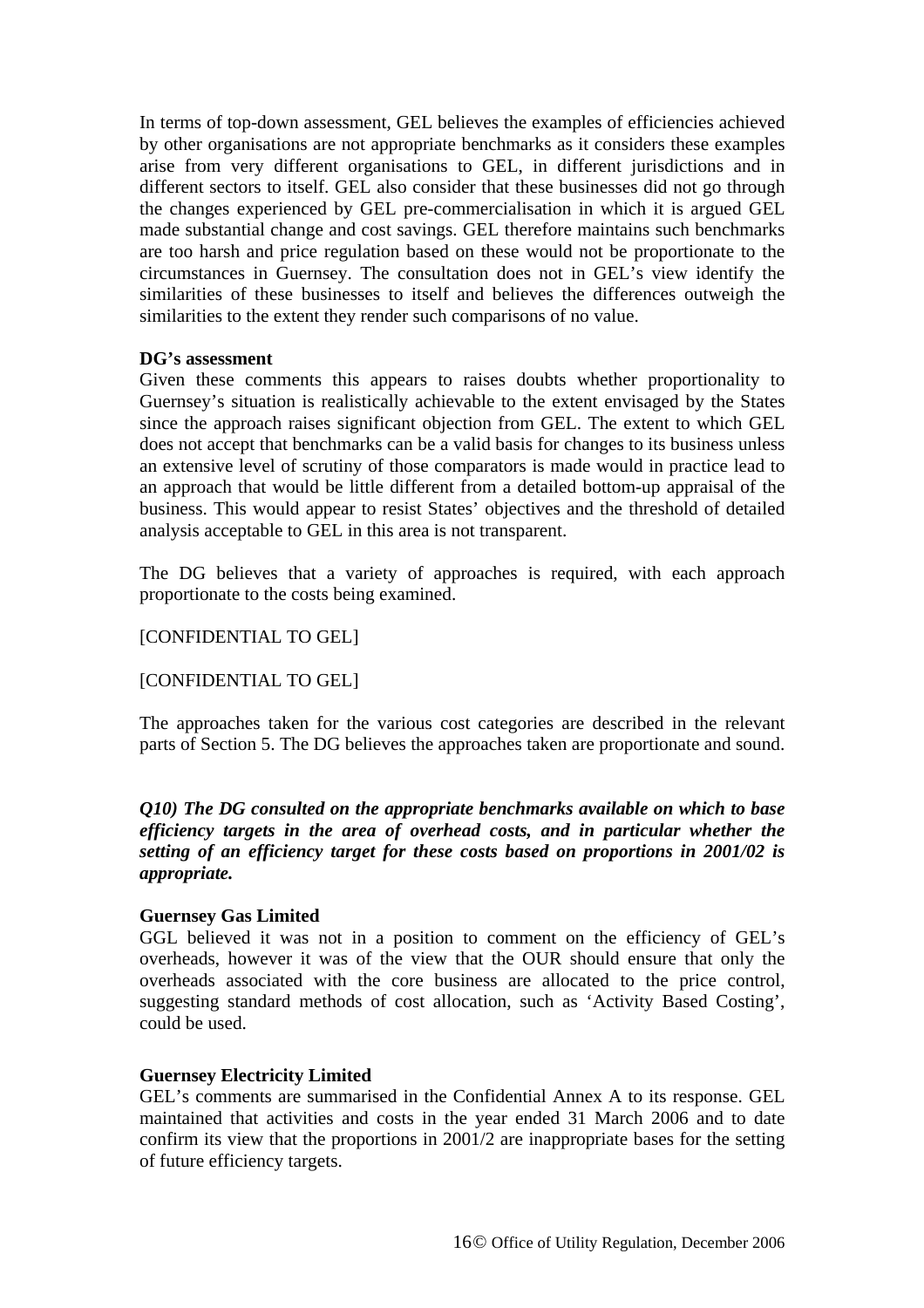GEL consider that since the period relates to a pre-commercialisation situation when the scope of activities in that area of the business was very different to what has been required since commercialisation there are a number of business activities and operational functions which are now required which would not be included in the benchmark cost proportions if the year 2001/02 is used. GEL's view is that such an approach would have the effect of setting future allowances below efficient cost levels.

#### **DG's assessment**

The DG has based future allowed costs based on GEL's current projected costs for the year 06/07. The DG has noted that this figure is below the allowed revenue for this cost category in the current price control period. The future allowed costs in the first two years are based on the allowed costs, rather than the actual costs. In effect this allows GEL higher revenues than projected costs as a reward for getting to a lower cost base than previously allowed. This is consistent with good regulatory practice and provides an incentive for the regulated company to beat allowed costs.

#### *Q11) The DG invited views on the conclusions of PPA's efficiency review as set out in consultation document OUR 06/17.*

#### **Guernsey Gas Limited**

GGL did not believe it was in a position to comment on this question.

#### **Guernsey Electricity Limited**

GEL's response to this aspect was contained in a Confidential Annex B to its main response. An assessment of GEL main points is made below

#### **DG's assessment [THIS SECTION IS CONFIDENTIAL TO GEL]**

*Q12) The DG sought views on a means of implementing a robust pass-through arrangement for fuel costs.* 

and

#### *Q13) The DG also invited views on the appropriate pass-through arrangements for imported electricity prices for the next price control.*

#### **Guernsey Gas Limited**

In GGL's view GEL faces uncertainty on the costs and volume of fuel purchased for on-island generation and recommend an approach where the cost of fuel is estimated from the price of fuel indicated by the futures market, together with an end-of-year reconciliation of any variance. GGL emphasise the importance of fuel costs together with the associated marginal operating costs should be accurately allocated to the relevant tariffs. GGL supports a full cost-pass through of the imported electricity costs, provided OUR is satisfied that the contract represents best practice.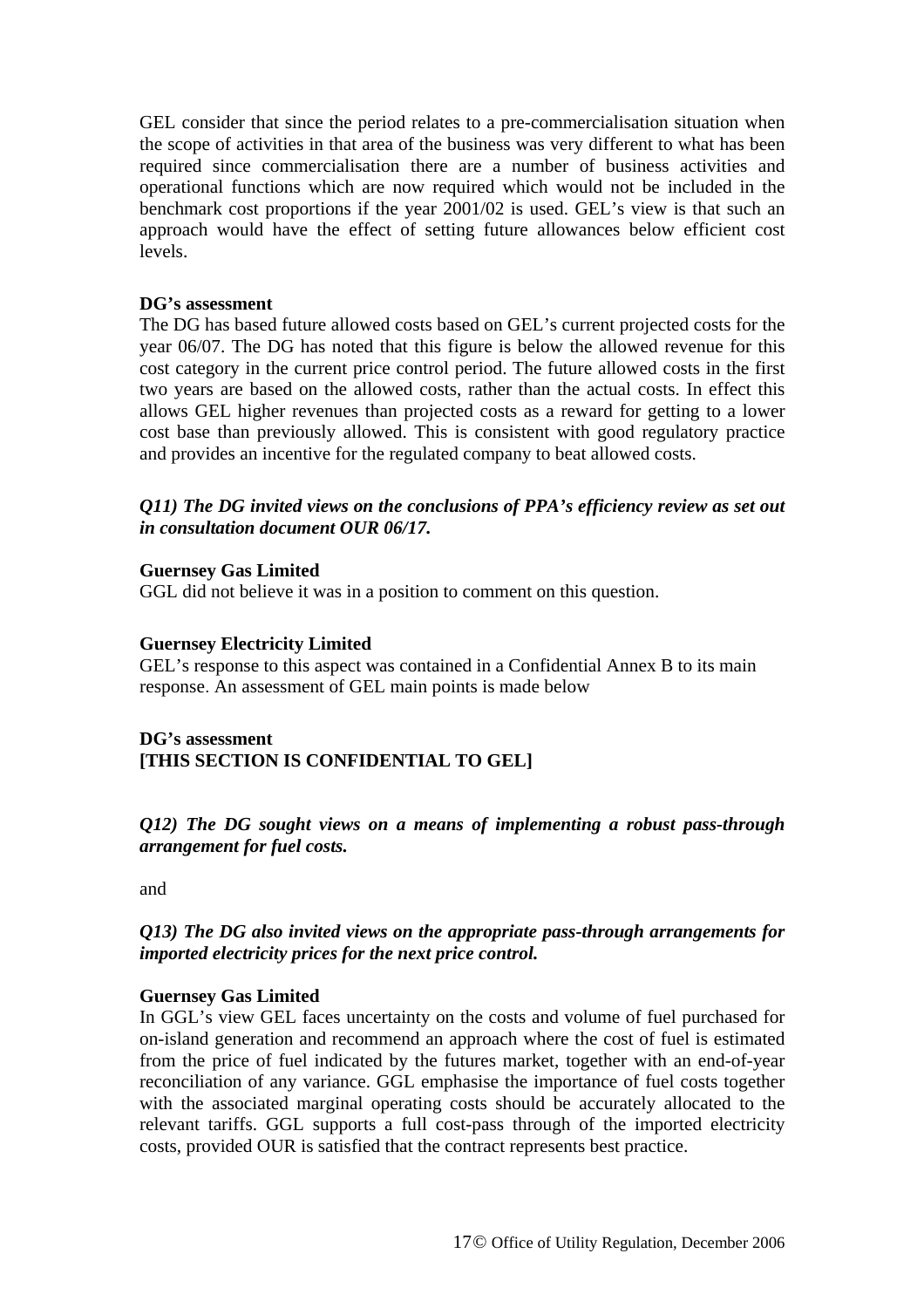#### **Guernsey Electricity Limited**

GEL believes proposals can only be understood through the regulator providing a provisional estimate of all pass-through correction amounts through an agreed formula. GEL states it seeks a simple form of regulation which is proportionate to the circumstances of Guernsey and has concerns that the implementation of the type of annual correction mechanisms being considered by the OUR could result in very onerous compliance arrangements in the future. GEL believes that a mechanism is required, which simply calculates the difference in fuel cost that would have been allowed by the OUR if the actual fuel price levels had been known in advance, when setting the price control. GEL's view above on the pass-through of fuel costs apply to the pass-through of imported electricity prices.

#### **DG's assessment [THIS SECTION IS CONFIDENTIAL TO GEL]**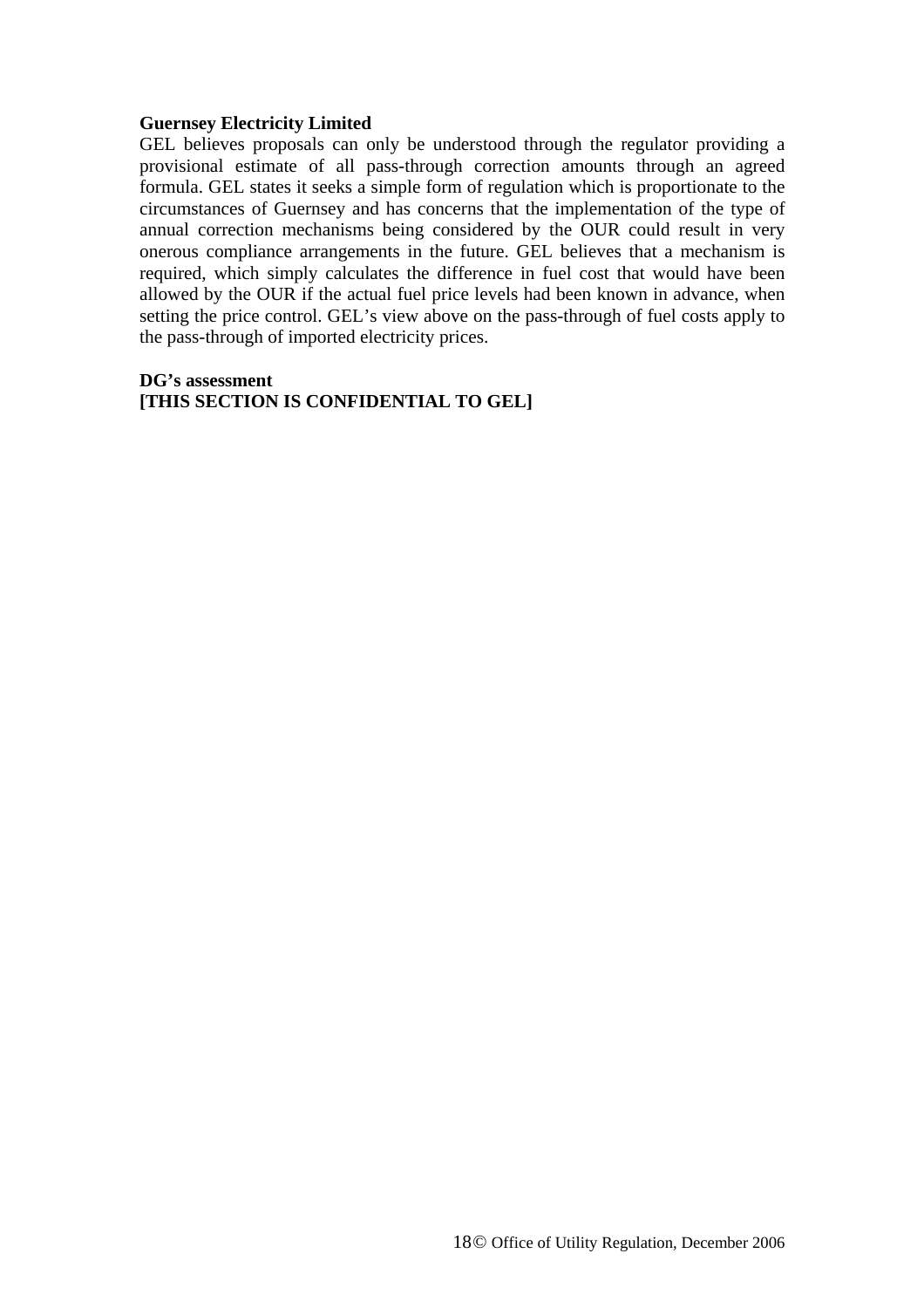*Q14) Views were invited on the criteria on which the level of 'Save-to-spend' cash reserve for the period of this price control might be based. In particular, respondents are invited to comment on whether criteria should be set in relation to identified capital expenditure needs over a defined time period.* 

#### **Guernsey Gas Limited**

GGL agree with the IEP that 'Save-to-Spend' is an unusual and probably an inefficient method of financing GEL but accept that it is the current policy set by the States of Guernsey. GGL suggest that the cash reserve should be set at a level based on projected capital expenditure. Since, in its view, capital expenditure forecasts are to some extent uncertain GGL believes cash reserves should be set at a level that recognizes this uncertainty. GGL suggests the OUR undertake a longer term cash flow analysis to establish the level of the reserve at the end of the current period and in theory this cash flow analysis should cover a complete asset cycle.

GGL cite the NAO referring to a complete asset cycle of 25 years which they consider is also the asset life of the cable and the likely life of RAB(historic). GGL cite Ofgem practice which has typically undertaken a high level 20 year cash flow model to test the sustainability of its price controls and cash flow position over the longer term and propose an approach along these lines. GGL did not believe it is in a position to judge whether a rolling ten-year analysis is reasonable in the circumstances but believes a reasonable allowance for normal working capital should be provided for but should not be included as part of the 'Save-to-Spend' reserve.

GGL also consider it a priority that the rules by which GEL can access the reserve are clearly understood. In the absence of such controls, GGL believe there is a risk that GEL will use the reserve to underwrite poor performance, and in their view continue to fund investments with questionable economics. GGL agrees that the reserve should not be used by GEL to fund non-core investments.

#### **Guernsey Electricity Limited**

GEL maintain that the IEP's Recommendation 1, which deals with GEL's cash reserves states that T&R should specify the required level of cash reserves and once T&R has considered the matter and made its decision known then GEL would expect to target delivery of that level of reserve. GEL therefore concludes this needs to be set out by T&R in order for matters to progress in this area and the OUR's questions 14, 15, 16, 17 & 21 – which relate to the above areas – are not legitimate matters for regulatory decision and consultation, if the IEP's recommended approach is to be adopted.

GEL also suggest that profitability and dividends are matters upon which the OUR should also have consulted, arguing they are key financial indicators which deserve equal consideration to the issue of cash reserve levels. GEL maintains that it is clear from the IEP's comments in particular, in Annex A of its report, that the OUR's role was envisaged as one of implementation in the areas covered by those parts of the Financial Framework and that the IEP expects GEL to be profitable.

GEL does not consider the adoption of a "Save-to-Spend" policy as involving a "premium to customer tariffs". Consideration of cash reserves for the price control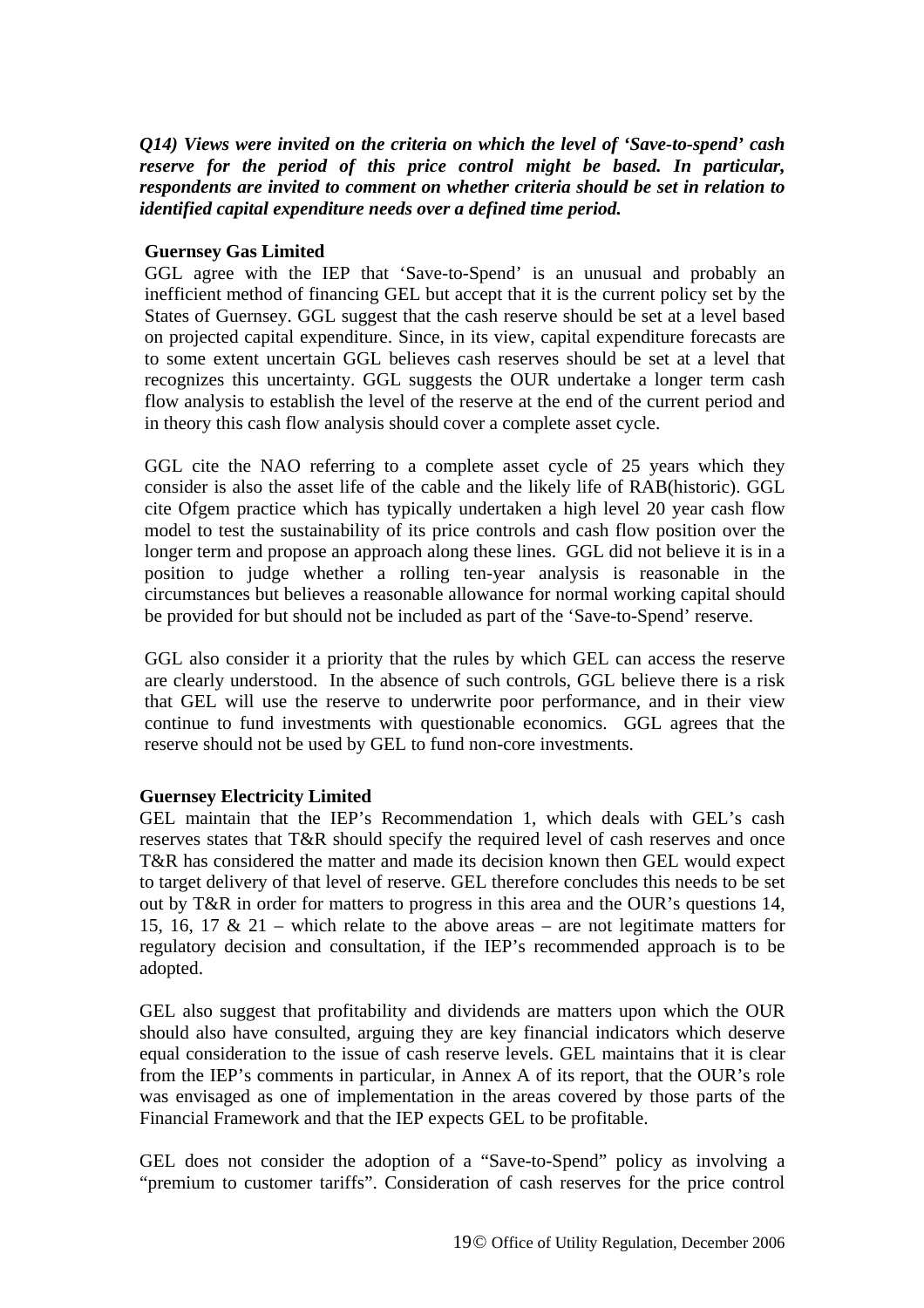should in GEL's view be restricted to the funding needs of the core business, and confirming that there is no cross subsidy between core and non-core. GEL also express concern the OUR will set tariffs solely with regard to the cash levels required for capital expenditure each year.

In terms of monitoring, GEL proposes a "service standard" approach for a band range, with exception reporting to the shareholder – this being copied to the OUR for further regulatory consideration, if necessary. GEL supports the OUR's proposal not to involve itself with the significant resources that would be required to estimate and predict risks of cash levels falling below those required for planned capital expenditure. GEL maintain that the proper governance of risk management of cash levels lies between the company and the shareholder and regulatory involvement in this area is unnecessary and would be inconsistent with a "light handed" form of regulation which is appropriate for Guernsey.

#### **DG's assessment**

The DG notes from GEL's response to OUR 06/17 in this question and subsequent questions posed by the DG for comment in the area of Save-to-Spend, that GEL had interpreted Recommendation 1 of the IEP's report in a particular way. The IEP were therefore approached to clarify precisely its recommendation on this point to ensure there is no risk of misinterpretation.

The IEP have stated its recommendation means the following:

"*T&D specifies a RULE which OUR then takes into account in setting the price control. Given that T&D's background policy is save-to-spend, the rule is likely to be linked to the required investment but it is for OUR to determine what that amount is, bearing in mind that it should be least cost at the relevant discount rate. It would not be consistent with this allocation of responsibilities if T&D said - accumulate a reserve of £X to pay for a new interconnector which GEL says will cost £X, when OUR had determined that the least cost investment were other and might only cost say £X/2.*" (emphasis added).

The DG considers GEL have misinterpreted the IEP's recommendation in this area and he proposes that the price control will be set to achieve the shareholder's rule on the basis for financing GEL's capital expenditure programme but will apply this to achieve a level of cash reserves he considers satisfies the shareholder's objectives in this area. The DG has not been presented with the details of GEL's proposal for a service standard approach for a band range and exception reporting as suggested by GEL and welcomes further expansion on this aspect in GEL's response to this paper.

#### *Q15) Comments were sought on the appropriate level of cash reserves at the end of 2016/17.*

#### **Guernsey Gas Limited**

GGL refers to its answer to question 14, stating its view that the technically correct approach is to analyse the investment plan over a complete asset cycle. GGL does not believe it is in a position to judge the appropriate level of reserve in 2016/17 as this will depend on the expected profile of planned investments.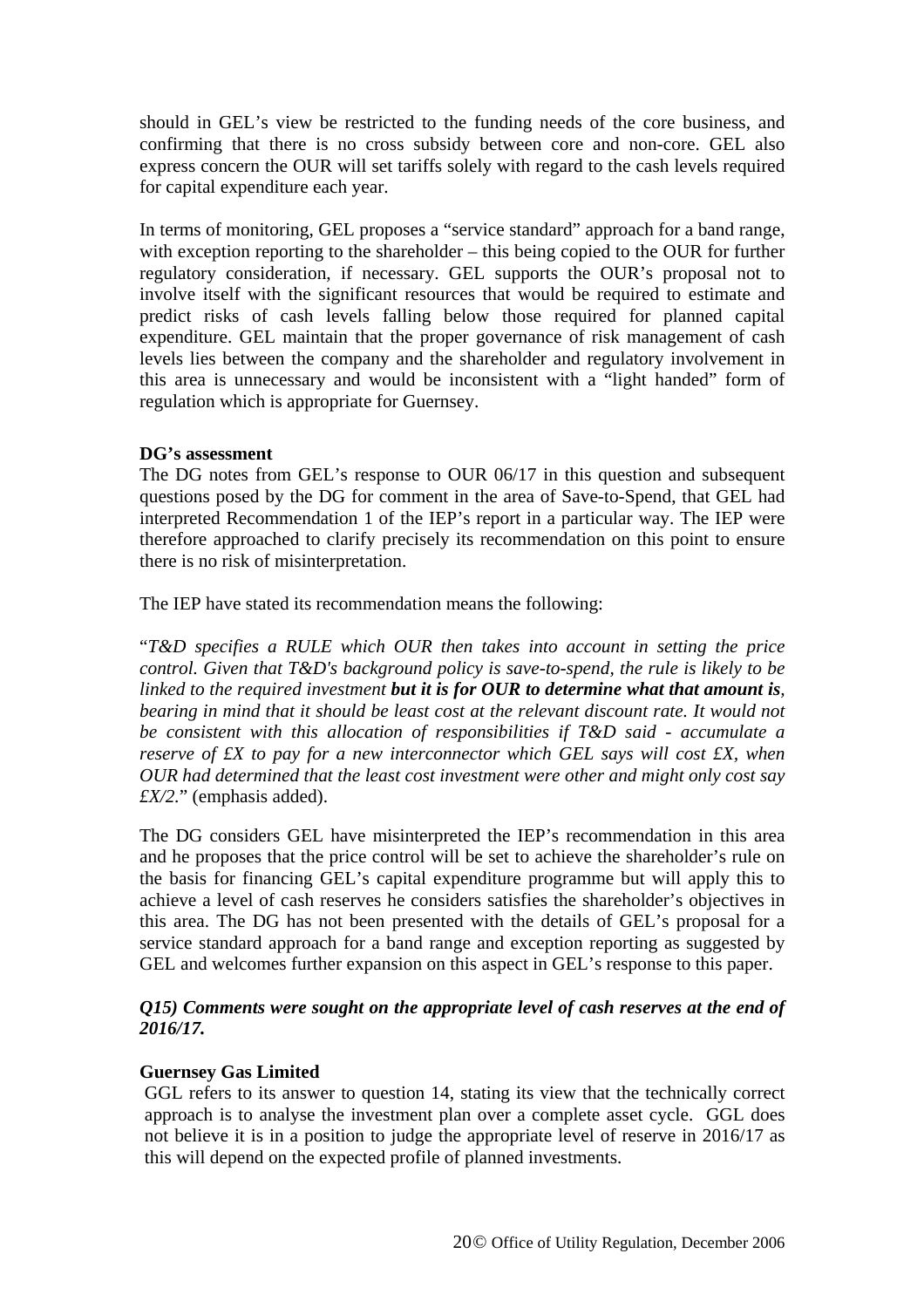#### **Guernsey Electricity Limited**

GEL reiterate the view that the target level of the "save-to-spend" reserve is a matter for the shareholder – as it contends is recommended by the IEP. In GEL's view the time horizon suggested by the OUR of the period to 2016/17 is appropriate for overall modelling purposes within the price control process but is quite arbitrary and therefore conclude the suggestion to aim for zero cash at that point in time is also arbitrary.

#### **DG's assessment**

The DG's assessment under question 14 is relevant here also. In addition the shareholder has written to GEL and stated that:

*"The Department is of the view, and accordingly instructs, that the Company:* 

• *Maintain a Save-to-Spend policy such that sufficient cash reserves are held to fund future capital expenditure."* 

The DG has provided for capital expenditure by GEL over the period of the price control of £19.7m. Cash reserves have been forecast and are sufficient to fund this investment over the price control. Consideration has also been given to the level of Save-to-Spend reserves against capital expenditure accepted over a ten-year time horizon. With the proviso that these reserves are used for the purposes of capital expenditure applied for by GEL and agreed with the DG and that GEL achieves the efficiency targets set by this price control, this draft decision satisfies the above rule by the shareholder.

#### *Q16) Comments were invited on ring-fencing of a 'Save-to-spend' reserve and, the 'Distributable surplus' and the options for implementation. In particular views were sought on realistic and verifiable means of implementing and monitoring any ringfencing approach.*

#### **Guernsey Gas Limited**

GGL's view is that a sensible arrangement needs to be put in place to address any 'distributable surplus' in excess of the 'Save-to-Spend' reserve and agrees that the 'Save-to-Spend' reserve should be ring-fenced. GGL also consider GEL should be set an annual target for net payments into and out of the reserve derived from OUR assumptions. Where GEL wants to exceed these targets, then GGL's view is that approval for the variance should be sought from OUR and T&R. GGL consider the OUR should monitor GEL's capital expenditure each year and the net payments into and out of the reserve and that it may be appropriate for the net payments to be included as one of the management targets. GGL's view is that the proposed arrangements may well continue to generate cash in excess of that needed to fund 'Save-to-Spend' and have concerns that if GEL has access to unlimited cash it will have no incentive to achieve, let alone out-perform efficiency targets set by OUR, while in its view the incentive to over-invest will remain.

On the basis of the financial framework, GGL concludes T&R has no wish to increase the dividends it receives and therefore suggest a full commercial return on the entirety of GEL's assets, with provision for a customer dividend. GGL's view is that a customer dividend is a sound and acceptable way to address the surplus cash that GEL has accumulated and will continue to accumulate and is essential for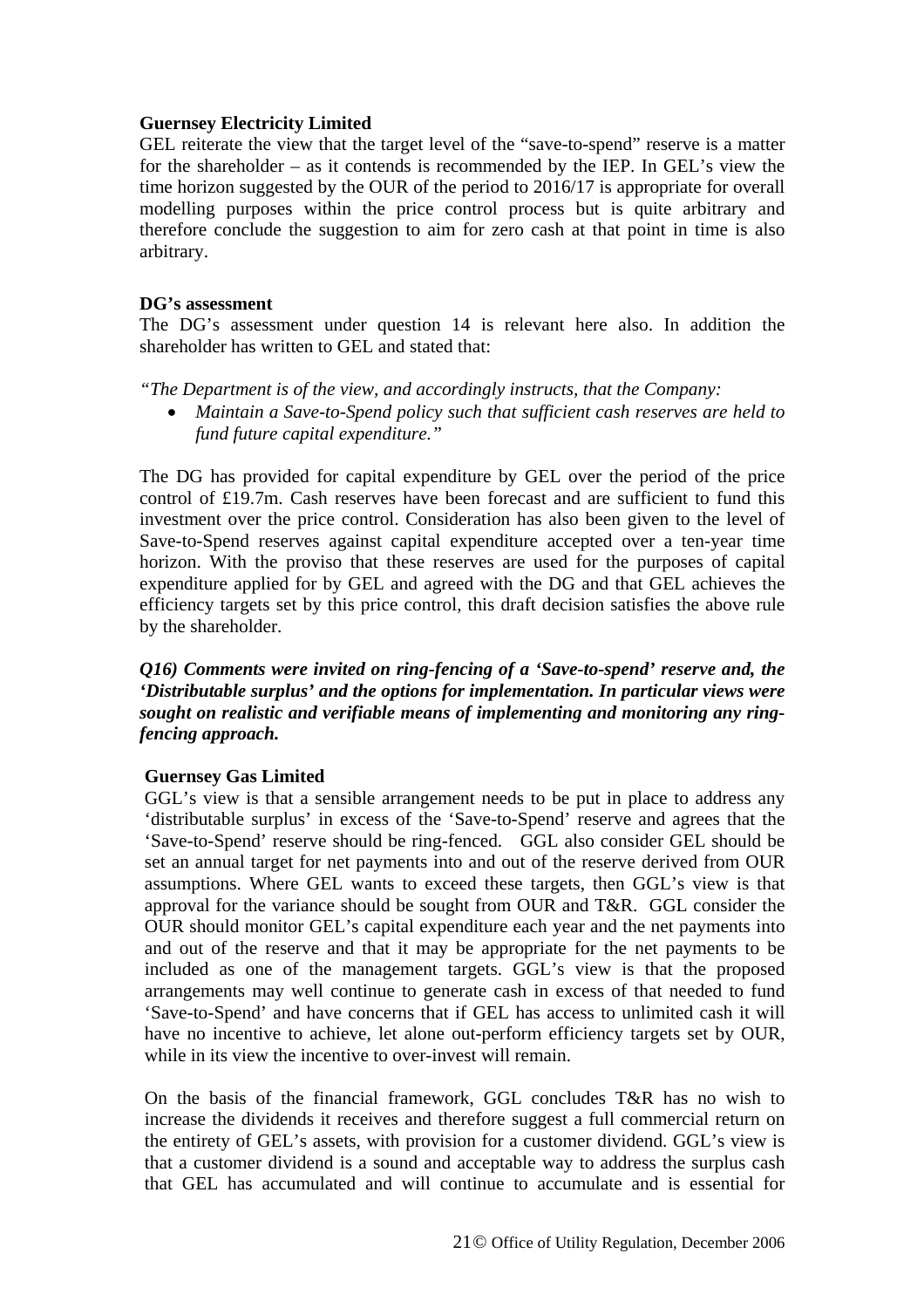allocative efficiency to ensure the 'distributable surplus' is not used to directly subsidise prices. GGL's preference is for any surplus the OUR determines in the 'Save-to-Spend' reserve is paid out promptly (i.e. before the start of the new price control) as a customer dividend. In GGL's view this would be a positive outcome for customers from the OUR price control review and also serve to mitigate any increase in tariffs arising either directly from the price control review or from the rebalancing of tariffs. GGL was also of the view that a further benefit would arise if future customer dividends reflected any out-performance of GEL, as customers would see this is a benefit from commercialisation.

#### **Guernsey Electricity Limited**

GEL maintain that this area is one that was only an observation of the IEP, not one of its seven Recommendations and that the use of cash reserves is a matter for the shareholder, as are any decisions regarding dividends. It considers this view is explicitly recognised in the Recommendations made by the IEP. GEL also contend the OUR is incorrect in saying "*a situation where the shareholder makes no decision and leaves funds within the cash reserve is not an alternative provided for in the Panels recommendations..*.". GEL argue that the IEP made seven Recommendations, none of which covers this point and made clear in its Recommendations  $1 \& 2$  that dividends are a matter for the shareholder and is therefore not a regulatory issue for consultation but rather a matter for the shareholder.

GEL maintain the OUR has adopted a speculative interpretation of the IEP's work in this area and that the OUR should only focus on the Panel's 7 Recommendations for the price control preparations and assumptions. GEL is of the view that if GEL's shareholder were to accept the IEP's Recommendations of a two-tier asset base with a lower than commercial rate of return on the historic base, then this is ample evidence that the shareholder is abiding by the States Direction to protect customers from high prices. Under these circumstances, GEL maintain the company can expect to be profitable, and to produce dividends, leaving T&R to take a view on how to deal with the Cash Reserves. GEL's maintain its view on the use of a relatively low rate of return on post-commercialisation assets is consistent both with T&R's requirement to show restraint in pricing and with the behaviour expected of a publicly owned utility.

#### **DG's assessment**

The DG proposes that it is for the shareholder in the first instance to provide sufficient safeguards to ensure inefficiency is not subsidised through subsidy from the shareholder's cash reserve. A lower or higher than expected level of 'Save-to-Spend' reserves can arise for a variety of reasons. The shareholder has indicated it will provide its own checks and balances through budget discussions and reviews. On this basis the DG proposes to rely on such a system and will review the situation with the shareholder during the latter stages of the next price control to assess whether changes are needed.

#### *Q17) Comments were sought on the appropriateness of a 10 year time horizon or some other alternative time horizon.*

#### **Guernsey Gas Limited**

GGL refer to previous responses noting that in theory the OUR should consider a complete asset cycle and would not favour a shorter time horizon.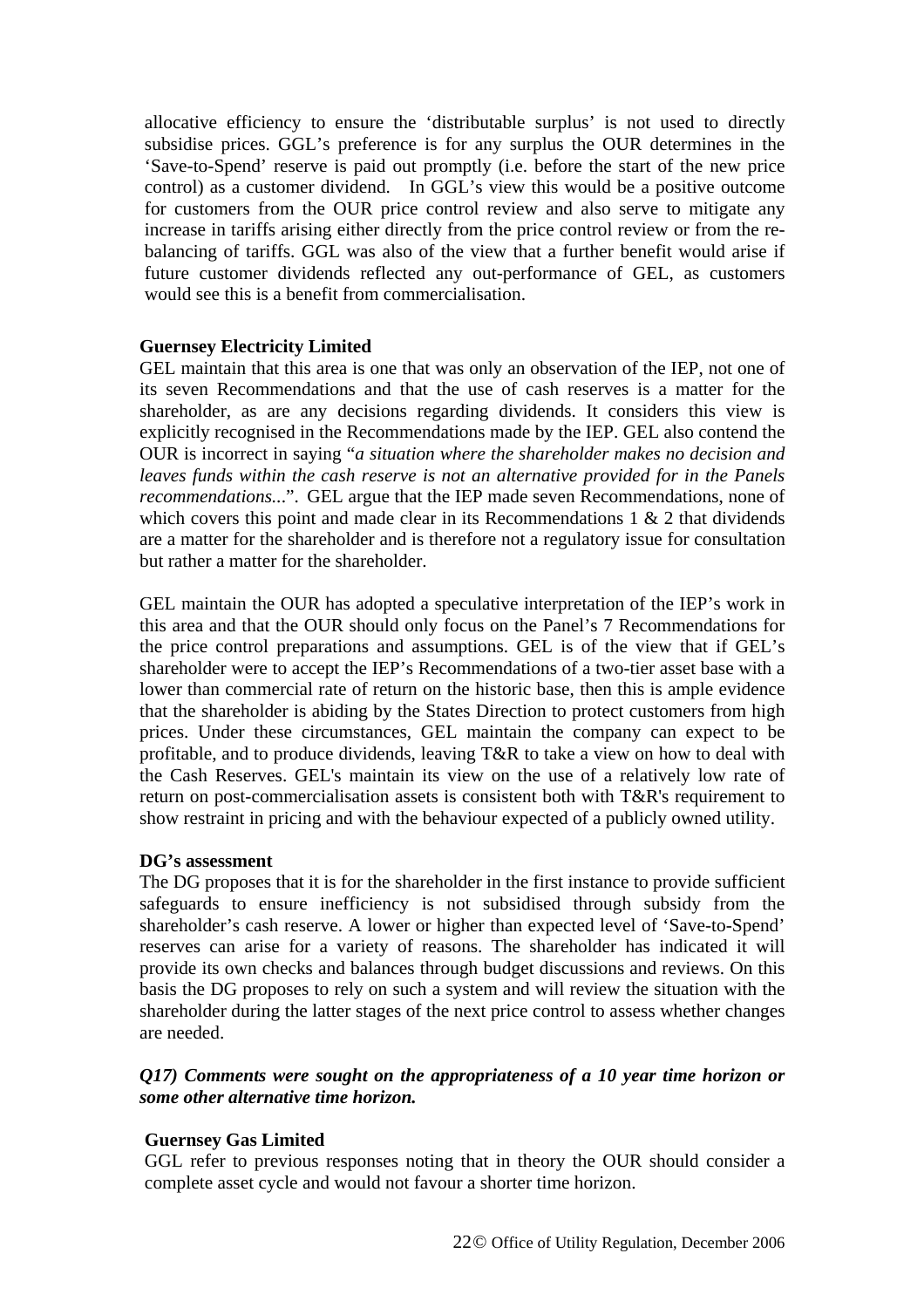#### **Guernsey Electricity Limited**

GEL state that the time horizon of 10 years was proposed as it was preferable to the OUR's 25 year time horizon in its price control model and remains GEL's view. It does not consider that any target level of cash reserves set by the shareholder should necessarily occur at that point in time and that the time horizon for cash levels should be driven by the "save-to-spend" policy, not the regulatory price control model. GEL contends that time horizon should be specified by the shareholder, in accordance with its role to implement the "Save-to-Spend" policy, and consistent with the IEP's Recommendation 1.

#### **DG's assessment**

On the specific time horizon period considered appropriate, GEL have stated that:

*"… the prime requirement that dictates the period for an electricity business such as ours is the capital investment programme. As a capital intensive business we must examine the periods which contain large investment in capital assets, which for us means the years when we either enhance the cable link or buy new engines for our onisland generation. In the 10 years from 1 April 2007 to 31 March 2017 we are assuming a plan to do both…. I am, therefore, of the view that a 10 year horizon be adopted."* 

There seems a clear argument by GEL in support of a 10 year time horizon for purposes of ensuring the business is adequately financed in terms of the level of 'Save-to-Spend' reserves.

The implication of States policy that GEL's capital expenditure needs are funded entirely from cash reserves is that the scale of cash reserves relative to GEL's future capital expenditure needs beyond the next price control period require assessment by the DG. GEL's financeability beyond the next price control period and the need to avoid excessive corrections to cash reserve levels through price changes are specific considerations in this regard. It would not be appropriate, for example, if the DG set prices that ensured cash reserves were adequate to fund GEL capital expenditure over the next price control period, but these reserves were so depleted that major price rises were needed in future to fund GEL's capital expenditure needs beyond this period.

The role of the shareholder as conveyed above by GEL is also not consistent with the IEP's recommendations in this area. GEL's interpretation of the shareholder role is one where it implements 'Save-to-Spend' policy to the extent that the shareholder sets the level of cash reserves and the relevant time horizon. The OUR has a statutory role in ensuring GEL's capital expenditure is efficient. A shareholder role that extends to setting the actual level of cash reserves over a given period, which the DG must observe in any price control, is not reflective of the DG's statutory duties in this regard as it would, in effect, determine the level of capital expenditure allowable by the regulator over future years. Clearly, such an approach is not tenable in the commercialization framework provided by the States.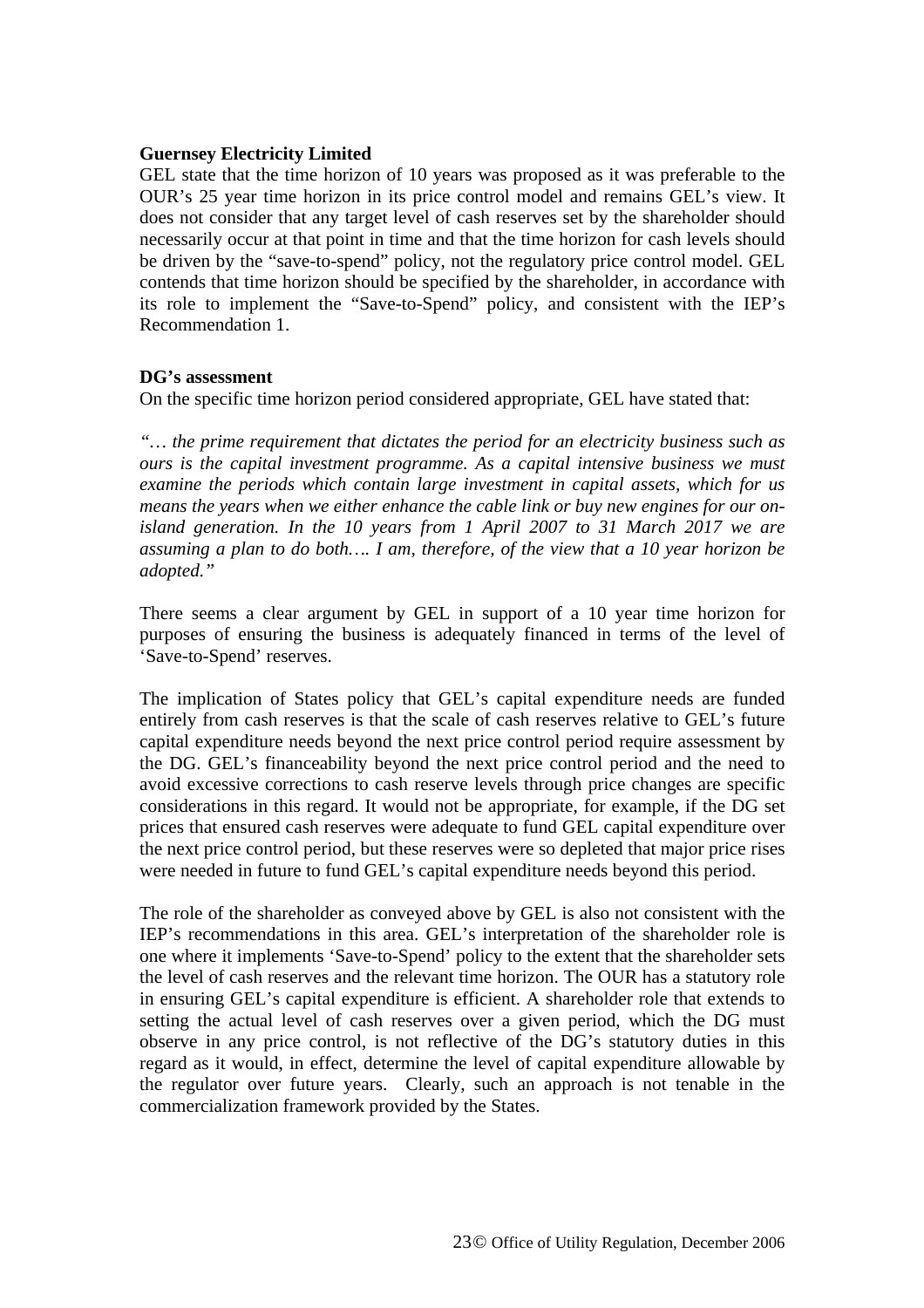The DG proposes to adopt a 10-year outlook in assessing GEL's financeability, in particular the level of 'Save-to-Spend' reserves available to the business beyond the price control commencing 1 April 2007.

#### *Q18) Comments were sought on the Panel's recommendation that the variable element of electricity tariffs should be based on commonly accepted economic principles, also reflecting the risk-based WACC.*

#### **Guernsey Gas Limited**

GGL fully supported the IEP's recommendations. In its view GEL should be indifferent, generally, to the structure and level of individual tariffs as they are just a vehicle for recovering its allowed income. In this environment GGL's view is that there is a risk that GEL could set tariffs on the basis of expedience rather then reflecting the fundamental economics and it falls to the OUR to ensure that GEL's tariffs are cost–reflective and based on sound economic principles. In GGL's view the variable rates in the tariffs should take into account:-

- The incremental cost of power purchased from EDF and any fuel purchased for on-island generation;
- Incremental operating costs incurred, including losses on the network;
- The Long Run Marginal Cost (LRMC) of back-up generating capacity as required by the security of supply policy (current n-2).

GGL also raise issues as to whether GEL has over-sold the volume of off-peak electricity and whether off-peak demand is really contributing to peak demand. In GGL's view any adjustment should be made to standing charges or capacity charges as discussed in question 20.

#### **Guernsey Electricity Limited**

GEL's preference is that the outcome of the price control should be presented by all parties in as simple terms to customers as possible. GEL also comment on customer dividend issues, and maintain that the IEP made no recommendation regarding either a customer dividend or the structure of charges to customers. GEL believes that the OUR's considerations regarding per kWh and fixed charge issues risk unnecessary complexity when trying to explain a new price control to customers.

#### **DG's assessment**

The principle that tariffs should properly reflect the cost of service provision is sound and one the DG would wish to see progressed. The implication of making such adjustments, if necessary, would however require a pragmatic assessment of the benefits and time period over which such changes might be introduced. GGL appear to hold the view that some GEL tariffs are not cost reflective and regards the matter as more urgent. The evidence base available to the DG for assessing detriment to GGL is however weak and for this reason the DG sees no justification to set a deadline for GEL to implement any rebalancing of tariffs as part of this proposed decision. The DG does however welcome GEL's request to provide for rebalancing of its tariffs over the period of this price control. For purposes of this price control the DG does not therefore propose to assess the potential for rebalancing of GEL's tariffs. He will look to work with GEL to identify the appropriate time for any such review. The DG also agrees with GEL's preference for tariffs that can be presented in simple terms.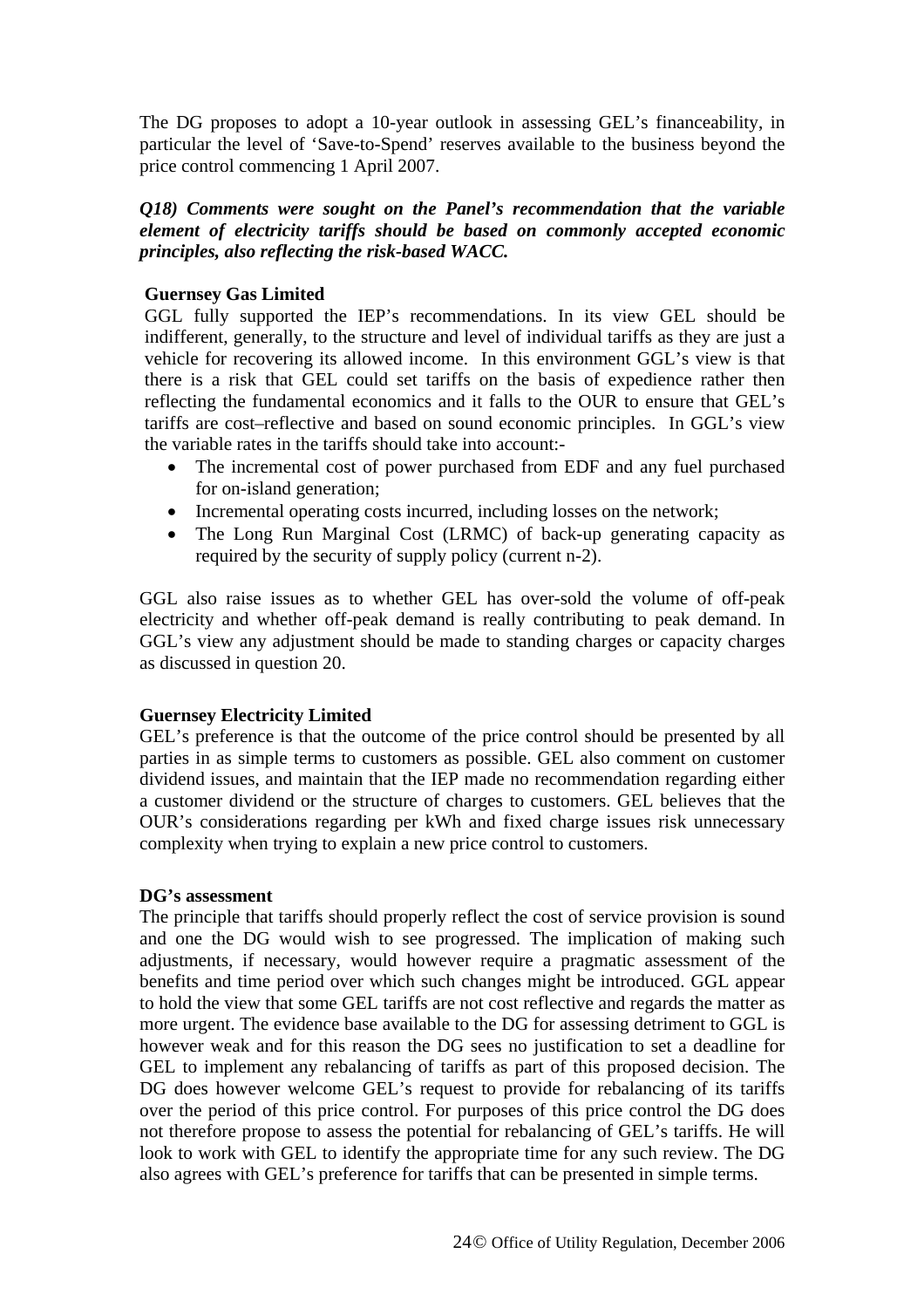#### *19) Comments were sought on the Panel's recommendation that the effect on GEL's allowed revenue of the lower allowed return on pre-2002 assets (net of depreciation on those assets) should be reflected in fixed or capacity charges that do not affect consumption decisions.*

#### **Guernsey Gas Limited**

GGL support this recommendation as in its view it should avoid distorting allocative efficiency. GGL also notes that this approach is likely to benefit small consumers the most, which would be socially beneficial.

#### **Guernsey Electricity Limited – see response to Q18**

GEL's comments in response to question 18 apply equally to question 19.

#### **DG's assessment**

The DG considers that the same arguments relevant to question 19 apply to the issue of reflecting allowed return on RAB (historic) in fixed or capacity charges and will seek to have these issues considered during any rebalancing exercise by GEL.

*Q20) The DG invited views on whether all customers should share in the capital costs required to maintain a security of supply level above a margin of 35% or whether these should be allocated to those customers placing such demands on capacity margin.* 

#### **Guernsey Gas Limited**

GGL propose that OUR determines the LRMC cost of n-2 and agrees that OUR should examine the cost of n-2 and ensure that the costs are passed through to the appropriate tariff. In GGL's view there does seem to be some scope for GEL to finesse the allocation of the cost of security of supply as in its view:-

- There does seem some merit in undertaking an LOLP calculation to determine risk level and to allocate costs;
- Off-peak electricity should only be sold up to the level that it is not increasing peak demand; and,
- GEL should set its tariffs to encourage distributed generation (such as CHP) on the island, which are efficient and increase security of supply.

GGL for example accepts that GEL needs to provide back-up supplies to any individual CHP installation, but considers it unlikely that they would all be off at the same time, and GGL therefore believe GEL's tariffs should reflect the real diversified risks to the business rather than treating each installation as a separate risk. GGL advise against making savings by reducing the level of security of supply noting that other fuels are dependent upon a reliable electricity supply as most oil or gas boilers will not work without power. GGL endorse the continued use of the n-2 policy.

#### **Guernsey Electricity Limited**

GEL believes that the supply security position of the island and the contributions towards the cost of these by different customer groups is not an urgent matter for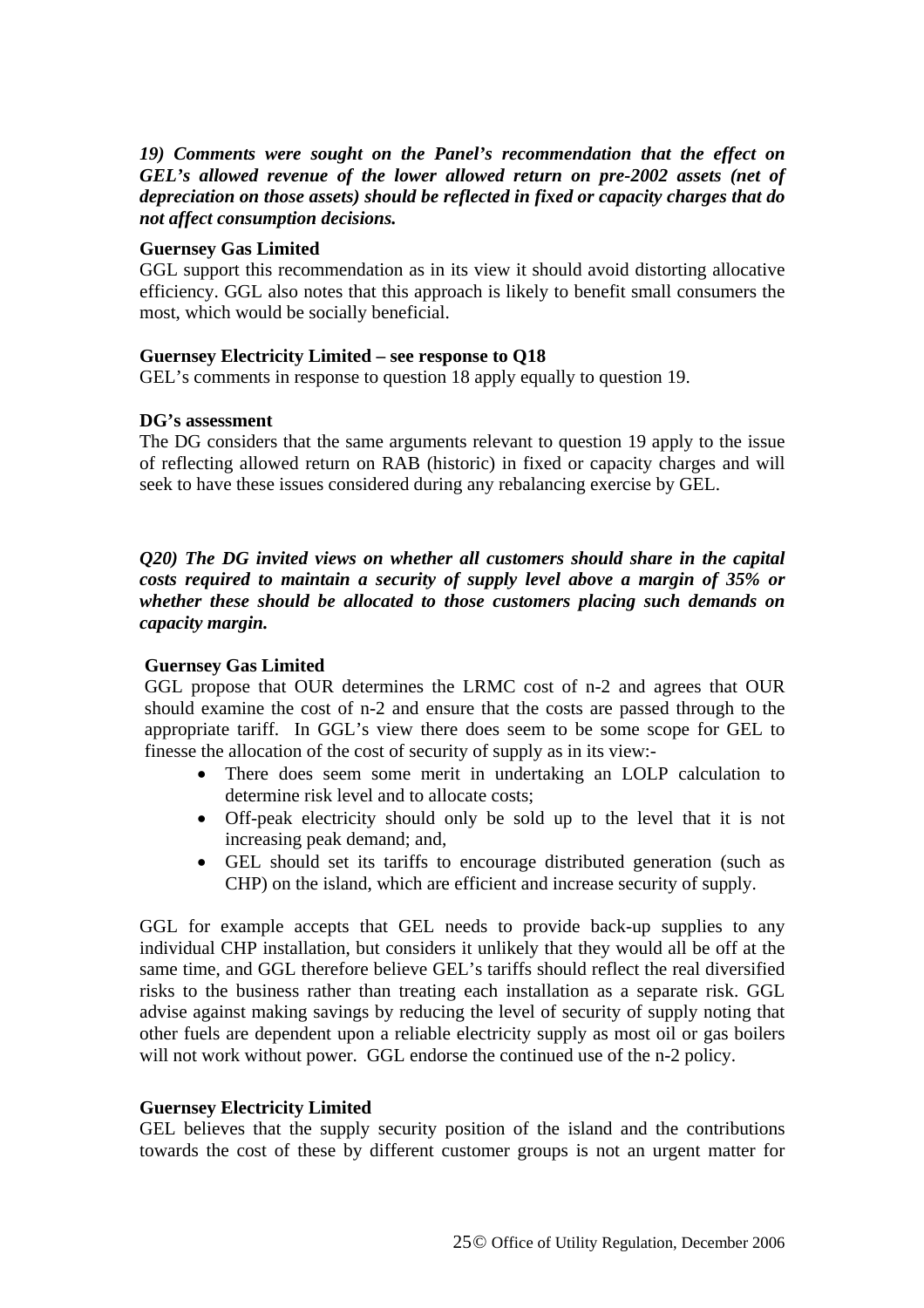consultation under the price control and argue that this matter need not be addressed at the current time.

#### **DG's assessment**

The DG agrees that the issue of priorities dictate that assessment of this issue is best covered as a subject for review at a later stage rather than implemented as part of the current price control.

*Q21) The DG consulted on whether the current management incentive plan for GEL does focus on appropriate measures and seeks comments on whether management incentives elsewhere provide useful references for best practice.* 

#### **Guernsey Gas Limited**

GGL consider that in the absence of commercial pressures from investors it is essential that sensible management incentives are put in place as it is normal practice in regulated companies for regulatory objectives, both quantitative and qualitative, to inform the company as targets for individual managers. GGL indicate that many regulated companies routinely report to all staff their performance against regulatory targets and standards which helps ensure meeting regulatory targets is a collective endeavour, involving all of the staff. GGL consider that such a regime is essential for GEL in the absence of external market pressure. GGL however maintain it is for GEL management, supported by T&R and C&E to set such targets and the OUR's role should rather involve provision of advice on the appropriate range of targets.

#### **Guernsey Electricity Limited**

GEL argue that incentives are a matter for T&R to consider and believes the shareholder is best able to judge the circumstances of appropriate and best practice relevant to Guernsey Electricity. GEL would support the OUR in applying a suitable mechanism which is simple and automatic in terms of pass-through costs but expresses concern that any mechanism which is more complex than that in the current price control will increase the burden of regulation, contrary to the "lighter touch" regulation expected following the States of Deliberation debate in May 2006.

GEL also has concerns that a new mechanism might have the effect of fundamentally altering the form of price control and maintains clarification is required, since there is no indication that a fundamental change to the nature of the price control is envisaged by the OUR. GEL sees no reason to change the form of control from one where customer price level are set in advance for a period and a simple adjustment to prices is then available for the future, should actual import and fuel prices not outturn at predicted price levels. In GEL's view the form of regulation should continue to be one of control of prices rather than revenues.

#### **DG's assessment**

The DG agrees with the IEP that there should be an alignment of regulatory objectives with management incentives. GEL appears to argue that such alignment is provided already through T&R oversight. There is no anticipation that for purposes of this price control T&R would wish to implement a system of management incentives as proposed by the IEP and the DG has not sought this for purposes of implementing this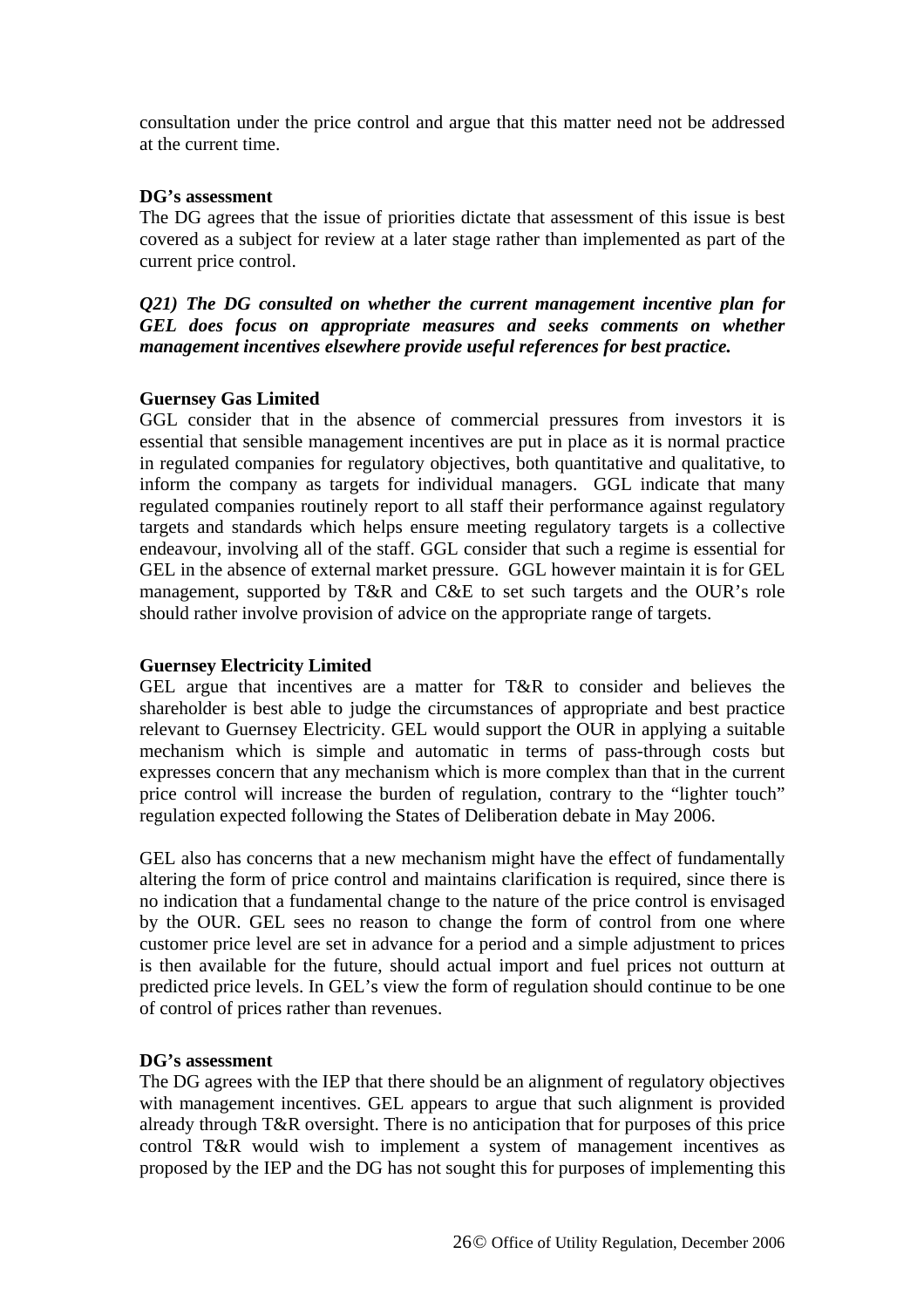price control. In the DG's view it seems preferable at this stage to monitor the achievements of regulatory objectives by GEL management and review this before future price controls.

#### *Q22) The DG invited views on the issues and potential mechanisms for annual adjustments during the price control period.*

#### **Guernsey Gas Limited**

GGL consider that in principle, GEL should be allowed to pass-through costs beyond its control, and it is therefore appropriate to allow a cost pass-through of power and fuel purchase costs, subject to some safeguard to promote efficient purchasing. GGL is also of the view that the RAB and prices should be linked to a routinely published index of general inflation, where it believes best practice is to use mid-year factors for prices and year-end indices for RAB. GGL's view is that it is inevitable that there will be a difference between the actual revenues and the allowed revenues and that it is general practice that small differences (1-2%) can be carried over from one year to the next, with a penalty if the differences are excessive (say  $>5\%$ ). GGL also cite tariff years being often different to price control years, enabling companies to set tariffs so they straddle price control years which helps minimize any variances. GGL is of the view that since energy policy for the island is still ongoing it is important that OUR should not pre-empt any of the measures or initiatives that might come out of this review and recommend the provision of a cost pass-through for any direct taxes, duties or levies on either fuel or emissions resulting from the energy policy review.

#### **Guernsey Electricity Limited**

GEL's comments in response to question 21 apply equally to question 22.

#### **DG's assessment**

In reviewing GEL's costs, and proposing the costs and resultant tariffs contained in this draft decision, the DG has also considered the quality of service provided. It is typical for regulated electricity companies to face incentives and penalties as incentives to improve quality in areas of concern to customers and the regulator. Guaranteed standards are another example of revenue penalties being incurred by the regulated company for failure to meet agreed standards.

The third element in any performance measurement, as well as cost and quality as mentioned, is timeliness of delivery. As customers provide the funds for capital and operational expenditure, new services should be delivered on time.

In the January 2006 – March 2007 Price Control, the DG approved capital expenditure for the period as part of an overall capital expenditure of £2.05m on an Automated Meter Reading project, whereby all customers would have a "smart meter" on their premises. Such a system brings a range of benefits, including accurate meter readings and a tool for GEL to better monitor its network and reduce faults as a result of improved information.

In approving the expenditure, the account of the business case put forward by GEL as well as the expected delivered benefits to customers was assessed. The proposals from GEL at the time in the business plan were for a four-year rollout following successful technical testing. In order to fully derive the benefits outlined in the business case, it is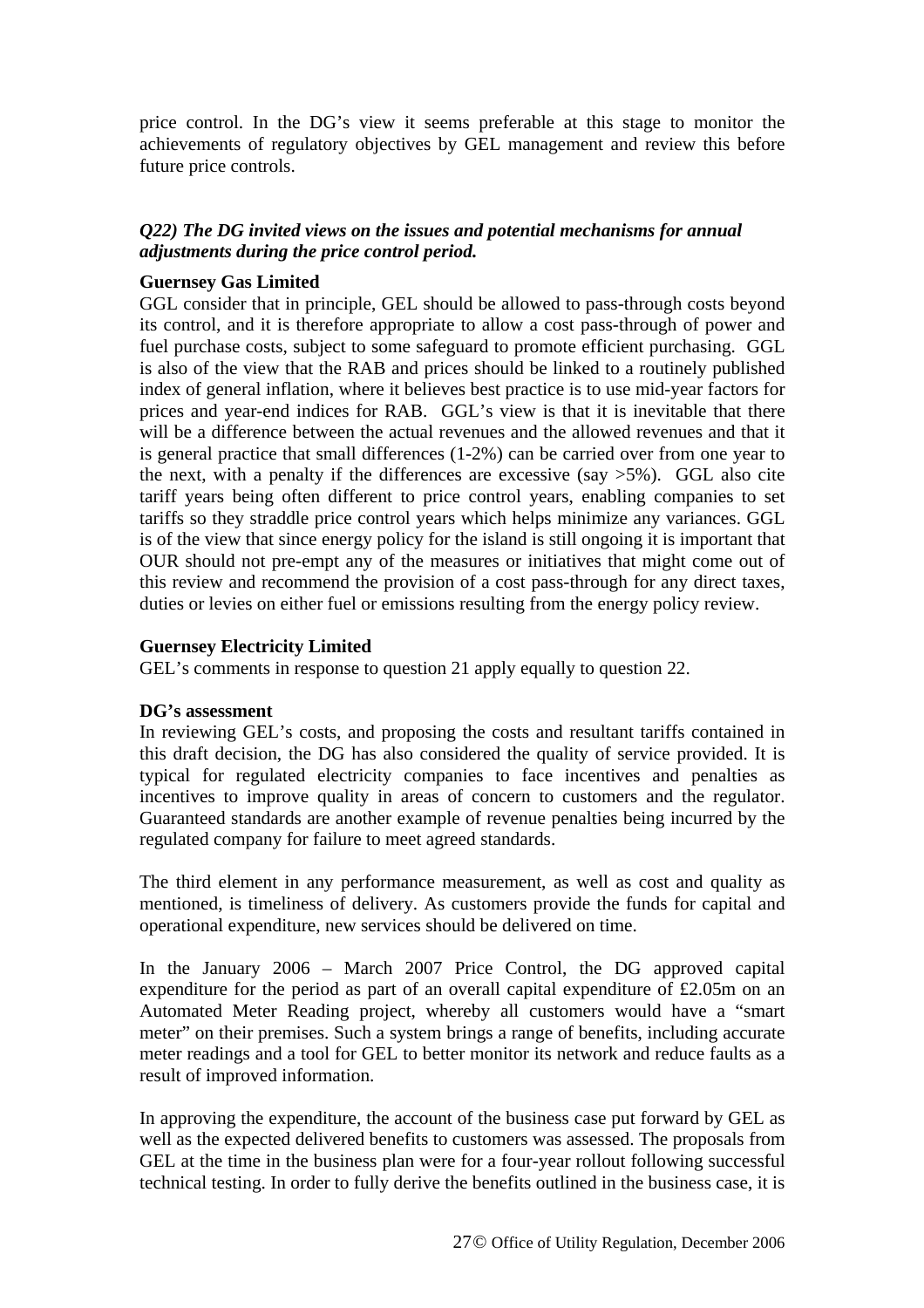important that any rollout plan is delivered within the period outlined. Extending this period will incur extra costs, as stated by GEL, in a number of ways, including the costs of running two systems at once, as well as fixed meter reading costs incurred over a longer period.

By May 2005, 2,000 AMR customers were connected to the network, and by mid-December 2006, as part of a wider rollout strategy this figure has almost reached 5,000. GEL has stated that the current forecast rollout programme is due to be completed by the March 2011, a five year rather than a four year rollout as originally envisaged. The DG is not aware of any analysis of the extra costs associated with a five year rollout compared to a four year rollout programme, which he would have expected.

While GEL has developed plans up to the rollout stage, the DG is concerned at the lack of any detailed plan for the full rollout of AMR system. The rollout schedule and expenditure also appears inconsistent with GEL's submitted capital expenditure. It is in the interests of all customers that the rollout is completed within the rollout period, to ensure that all customers benefit, and that tariff options enabled by the AMR system can be introduced at such a point.

The DG is therefore proposing that any delays to the full delivery of the project should incur a financial penalty. This is akin to a customer placing an order for goods, with an agreed delivery date. A service provider who fails to meet these dates will tend to lose customers to competitors – however, for a product delivered by a monopoly supplier, no such threat exists. In such a circumstance it is appropriate for the regulator to protect the interests of customers by incentivising GEL to deliver the project on time.

| Financial<br>Year | <b>No of Meters</b><br><b>Installed</b><br><b>Single Phase</b> | No of Meters<br><b>Installed</b><br><b>Poly Phase</b> | No of Local<br><b>Controllers</b><br><b>Installed</b> |
|-------------------|----------------------------------------------------------------|-------------------------------------------------------|-------------------------------------------------------|
|                   |                                                                |                                                       |                                                       |
| 2006/07           | 6,500                                                          |                                                       | 68                                                    |
| 2007/08           | 6,000                                                          |                                                       | 50                                                    |
| 2008/09           | 6,000                                                          |                                                       | 50                                                    |
| 2009/10           | 4,500                                                          | 1,500                                                 | 50                                                    |
| 2010/11           |                                                                | 3,500                                                 | 32                                                    |
|                   | 23,000                                                         | 5,000                                                 | 250                                                   |

GEL has provided the following rollout plan:

This amounts to an extra half-year compared to the original plan, as the DG assumes the final 3,500 meters will be completed by the middle of the financial year 2010/11. For the period of this price control the DG proposes a penalty of £40 per meter for each meter not installed when compared to the rollout schedule above. This compares to the approximately £100 that each customer is paying through tariffs for these meters. The DG also proposes that the penalty will only apply if the total number of installed meters is less than 95% of the target. However if the penalty is incurred it will be applied to the full shortfall number.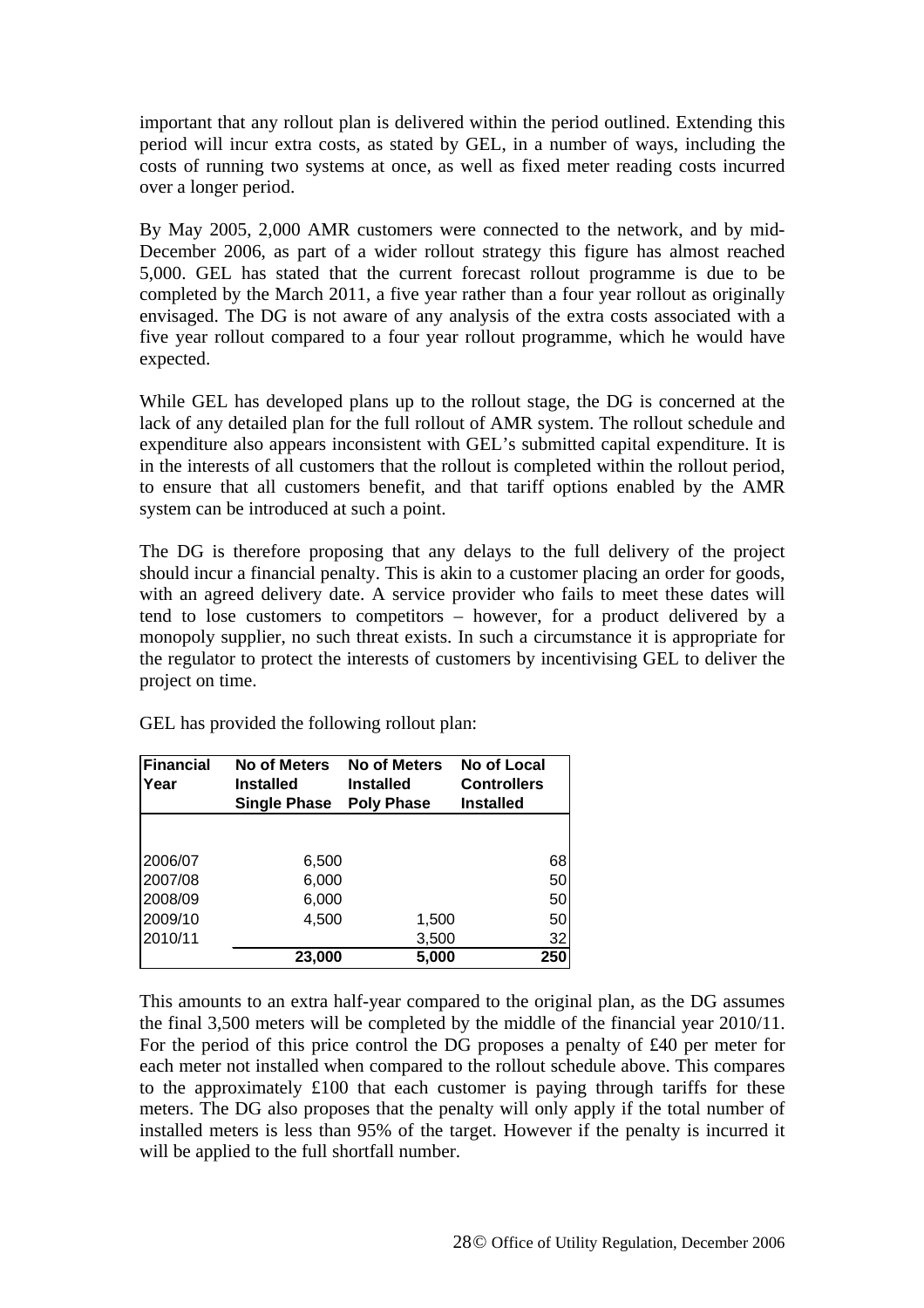The end year targets are therefore as follows:

| <b>Financial</b> | <b>No of Meters</b> |  |  |
|------------------|---------------------|--|--|
| Year             | <b>Installed</b>    |  |  |
|                  | <b>Single Phase</b> |  |  |
|                  |                     |  |  |
|                  |                     |  |  |
| 2006/07          | 6,500               |  |  |
| 2007/08          | 12,500              |  |  |
| 2008/09          | 18,500              |  |  |
| 2009/10          | 24,500              |  |  |
| 2010/11          | 28,000              |  |  |

The last year in the schedule includes a completion date six months into that year. Any incurred penalty will be prorated, i.e. half the penalty will be incurred, with the date of comparison being the scheduled completion date rather than the year end. GEL will incur no financial penalty if the rollout is completed within this schedule.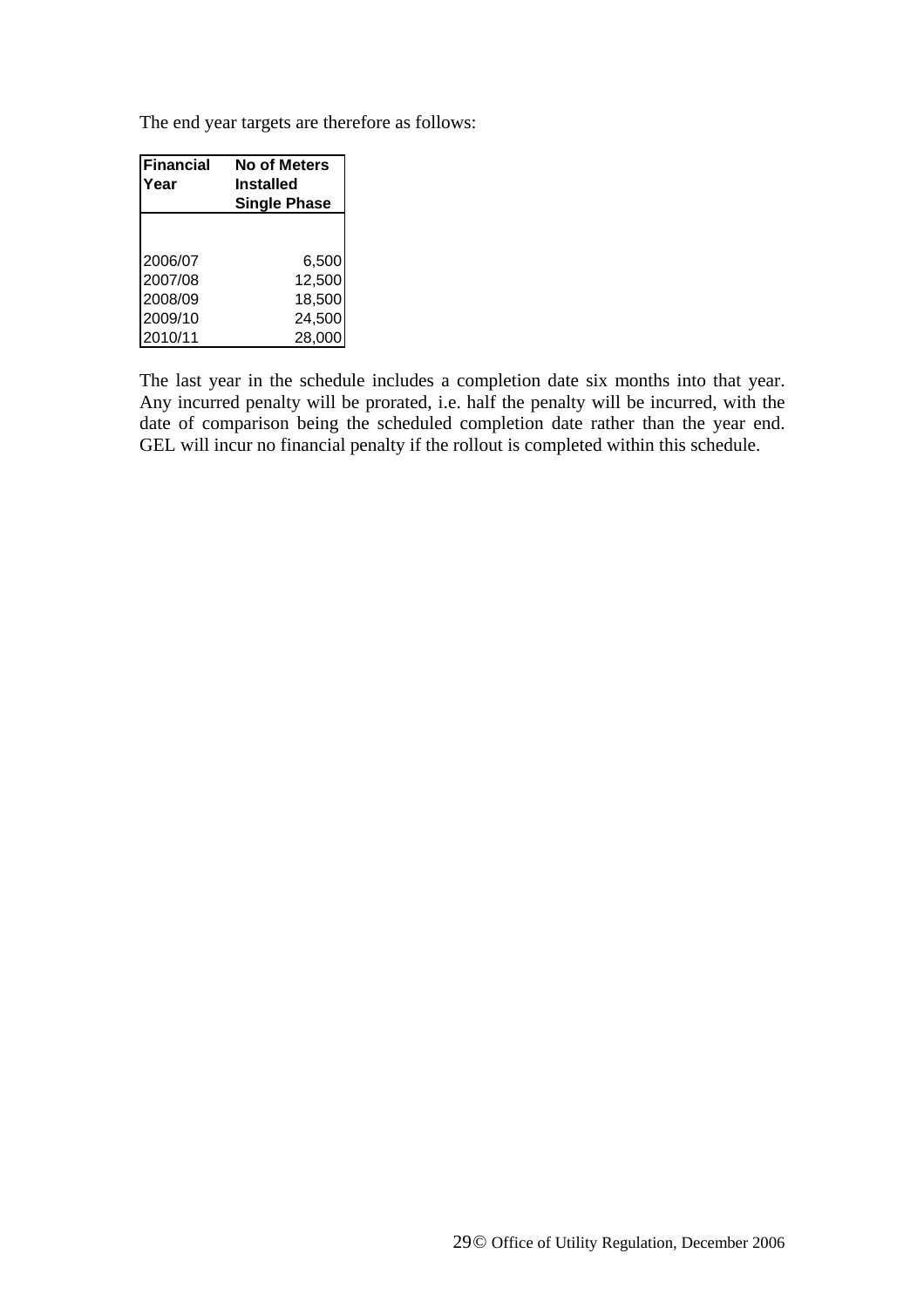## <span id="page-30-0"></span>**5. Principles of GEL's Price Control**

## *5.1. Form*

#### **Proposed Decision**

The DG proposes an incentive regulation form of the price control (i.e. RPI-X or RPI+Y) to regulate GEL's retail prices with provision for an annual adjustment mechanism to achieve pass-through of fuel and imported electricity costs.

## *5.2. Scope*

It is proposed that any price change is applied consistently to all tariffs and that the scope of the price control will include the following services:

- **Standard Tariff:** 
	- o Primary Standing charge;
	- o Secondary Standing Charge; and
	- o Unit charge;
- Super Economy 12:
	- o Primary Standing charge;
	- o Secondary Standing charge;
	- o Low rate unit charge; and
	- o Normal rate unit charge
- Industrial Economy Tariff High Voltage Supplies:
	- o kW charge (April-October);
	- o kW charge (November-March);
	- o Low rate unit charge;
	- o Normal rate unit charge;
	- o Standby Charge; and
	- o Power Factor adjustment
- Industrial Economy Tariff Low Voltage Supplies:
	- o kW charge (April-October);
	- o kW charge (November-March);
	- o Low rate unit charge;
	- o Normal rate unit charge;
	- o Standby Charge; and
	- o Power Factor adjustment
- Maximum Demand Tariff High Voltage Supplies:
	- o kW charge (April–October);
	- o kW charge (November-March);
	- o Unit charge
	- o Standby Charge; and
	- o Power Factor adjustment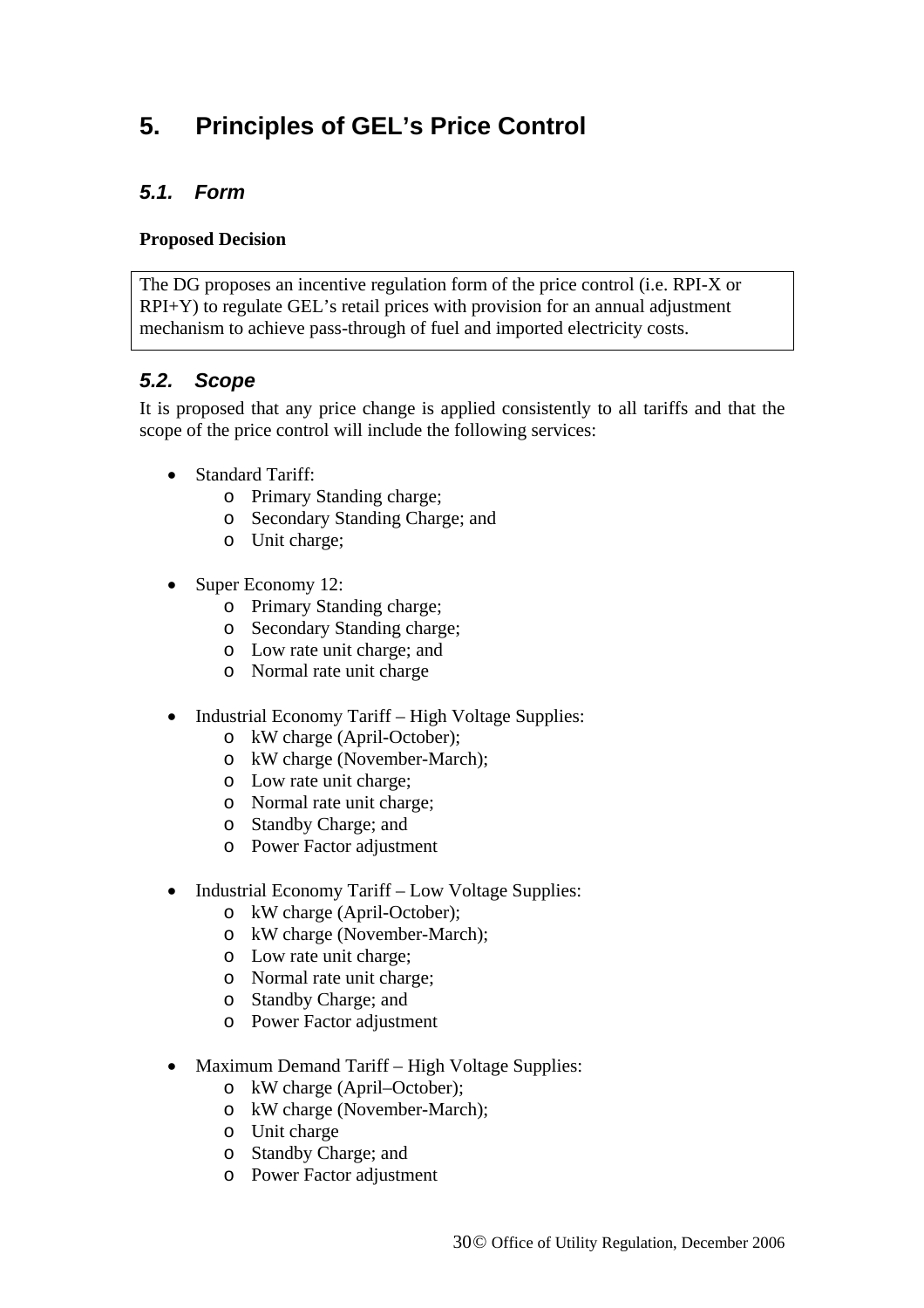- <span id="page-31-0"></span>• Maximum Demand Tariff – Low Voltage Supplies:
	- o kW charge (April-October);
	- o kW charge (November-March);
	- o Unit charge;
	- o Standby Charge; and
	- o Power Factor adjustment
- Heat Pump Tariff:
	- o Unit charge;
- Non-Peak Tariff:
	- o Standing charge; and
	- o Unit charge;
- Superheat Tariff:
	- o Standing charge; and
	- o Unit charge;
- Boiler Tariff:
	- o Standing charge; and
	- o Unit charge;
- Public lighting Tariff:
	- o Standing charge; and
	- o Unit charge;

#### **Proposed Decision**

The DG proposes to include the above tariff charges by Guernsey Electricity Limited within the scope of the price control and apply the same percentage price change to each. It is proposed that GEL may re-balance its tariffs during the control period subject to the DG's approval.

## *5.3. Relevant price control period*

#### **Proposed Decision**

The DG proposes to set a price control for GEL for the period  $1<sup>st</sup>$  April 2007 to 31<sup>st</sup> March 2011.

## *5.4. Monitoring and Compliance*

The aim of the compliance procedures will be to ensure that GEL meets its obligations under the price control. This overall aim has the following objectives:

- to minimise the resources required for compliance and monitoring, both from GEL and the OUR; and
- to ensure maximum transparency and certainty for GEL to make its pricing decisions.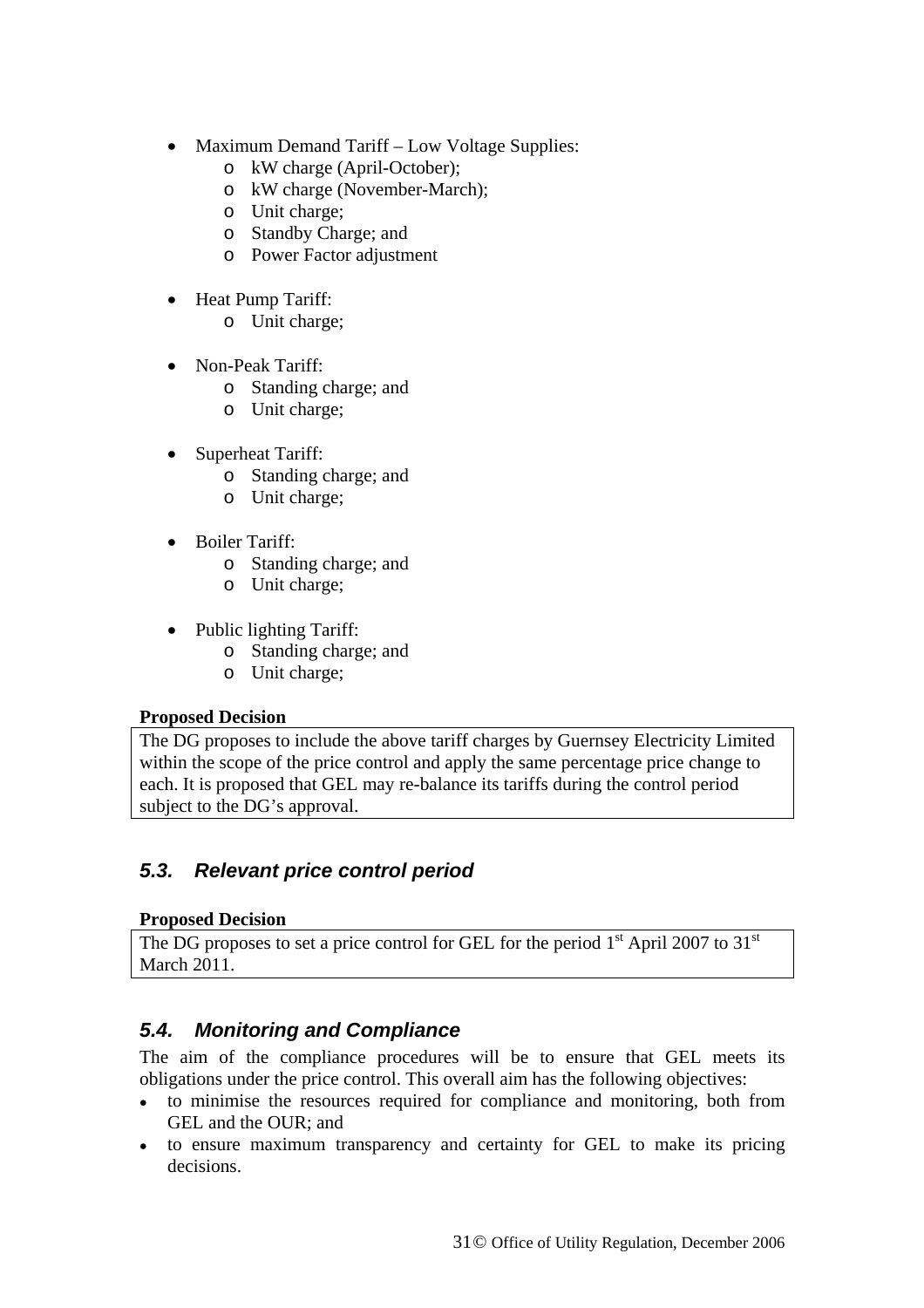<span id="page-32-0"></span>Compliance with the maximum level of tariffs set will therefore involve GEL ensuring its tariffs do not exceed the levels set by the DG. This is in line with current practice.

It is apparent that fuel and imported electricity costs are a significant proportion of GEL's overall costs. A pass-through mechanism has therefore been provided. **[THIS SECTION IS CONFIDENTIAL TO GEL]** . The information required by the DG for these purposes is detailed in Annex B. It is proposed that prior to the end of each financial year, the DG will confirm the annual maximum tariffs based on this passthrough arrangement as well as any incentive/penalty mechanisms the DG has put in place.

Finally, GEL will need to report on outturn actual costs on an annual basis, at an aggregate level, for all of the main cost categories. Rather than wait until the end of the four year-price control, it is preferable that this data is provided on an annual basis. The data needed for the control is information that one would normally expect to be recorded by GEL in the course of its day-to-day management of the business, and should therefore not present any extra regulatory burden. However the DG will discuss the precise nature of any information required with GEL prior to the finalisation of the price control decision.

### *Allowable Revenue*

Derivation of GEL's allowable revenue for the period of the price control, and therefore the extent of any price change, requires consideration of a number of factors, namely:

- Regulatory opening asset value;
- Cost of capital
- Capital expenditure;
- Regulatory depreciation schedule; and
- Operating costs.

The principles used by the DG in each of the above issues have been discussed in detail in Section 4. This section presents the resulting values from the principles adopted.

## *5.5. The Regulatory opening asset value -RAB (historic)*

#### **Proposed Decision**

The DG proposes that the value of RAB (historic) is £72.5m which will be rolled forward on an annual basis indexed by RPI.

## *5.6. Cost of capital – RAB (historic)*

The value of RAB (historic) is proposed as £72.5m as at 1 April 2007. The basis for a cost of capital on this asset base is set out in Section 4.

#### **Proposed Decision**

The DG proposes a cost of capital on RAB (historic) of 0.549%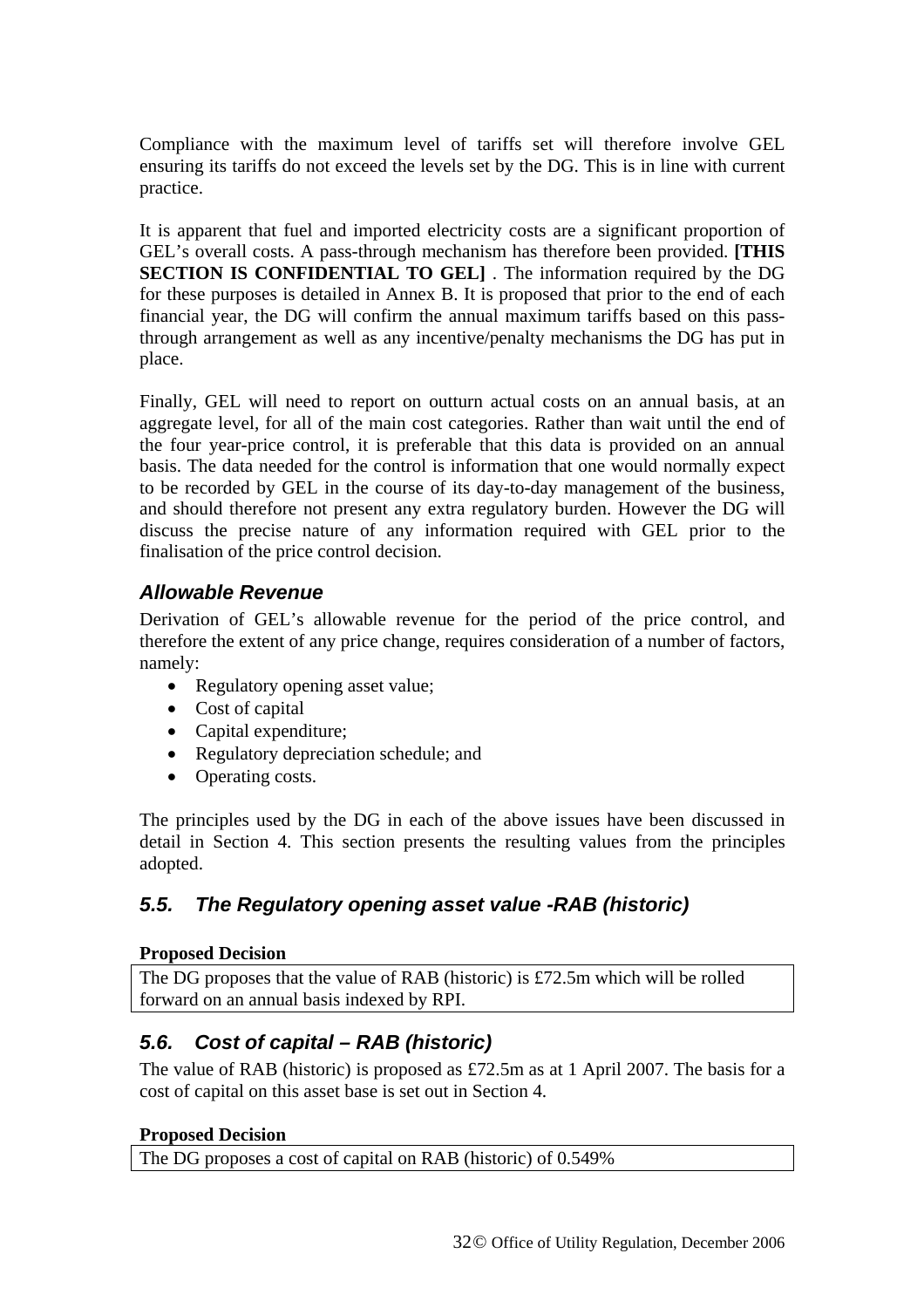## <span id="page-33-0"></span>*5.7. The Regulatory opening asset value - RAB new*

#### **Proposed Decision**

The DG proposes that the value of RAB (new) is £17m which will be rolled forward on an annual basis indexed by RPI.

## *5.8. Cost of capital – RAB (new)*

The value of RAB (new) is proposed as £17.0m as at 1 April 2007. The basis for a cost of capital on this asset base is set out in Section 4.

#### **Proposed Decision**

| The DG proposes a cost of capital on RAB (new) of 5.97% |  |
|---------------------------------------------------------|--|
|                                                         |  |

## *5.9. The Regulatory Depreciation Schedule for RAB (historic)*

#### **Proposed Decision**

| The DG proposes a regulatory depreciation schedule for RAB (historic) over the |         |         |         |  |  |  |
|--------------------------------------------------------------------------------|---------|---------|---------|--|--|--|
| period of the price control as follows:                                        |         |         |         |  |  |  |
| 2007/08                                                                        | 2008/09 | 2009/10 | 2010/11 |  |  |  |
|                                                                                |         |         |         |  |  |  |

## *5.10. The Regulatory Depreciation Schedule for RAB (new)*

| <b>Proposed Decision</b>                                                         |         |         |         |  |  |  |
|----------------------------------------------------------------------------------|---------|---------|---------|--|--|--|
| The DG proposes a regulatory depreciation schedule for RAB (new) over the period |         |         |         |  |  |  |
| of the price control as follows:                                                 |         |         |         |  |  |  |
| 2007/08                                                                          | 2008/09 | 2009/10 | 2010/11 |  |  |  |
|                                                                                  |         |         |         |  |  |  |

## *5.11. Capital expenditure*

The DG has assessed GEL's capital expenditure proposals. Several capex projects were provided for in the price control over the period 01/01/2006 to 31/03/2007 but were not undertaken. GEL has cash reserves from which to fund capital expenditure and the DG would expect that over the 2007/08 year GEL would complete the capital expenditure programmes submitted for purposes of the current price control commencing 1 January 2006. This expenditure will be added to RAB (new) in the year it occurs. Given the structure of the current price control and since GEL's capital funding is provided for from cash reserves, there would not appear to be an argument to recoup the capital expenditure provided for, but not used, through reducing future allowable revenue<sup>[5](#page-33-1)</sup>. Such issues will however be relevant for the price control commencing April 2007.

<span id="page-33-1"></span> $\overline{a}$  $<sup>5</sup>$  In a standard price control, depreciation charges would have been set higher than necessary and a</sup> return on RAB would have been inflated since they were based on a RAB higher than the outturn.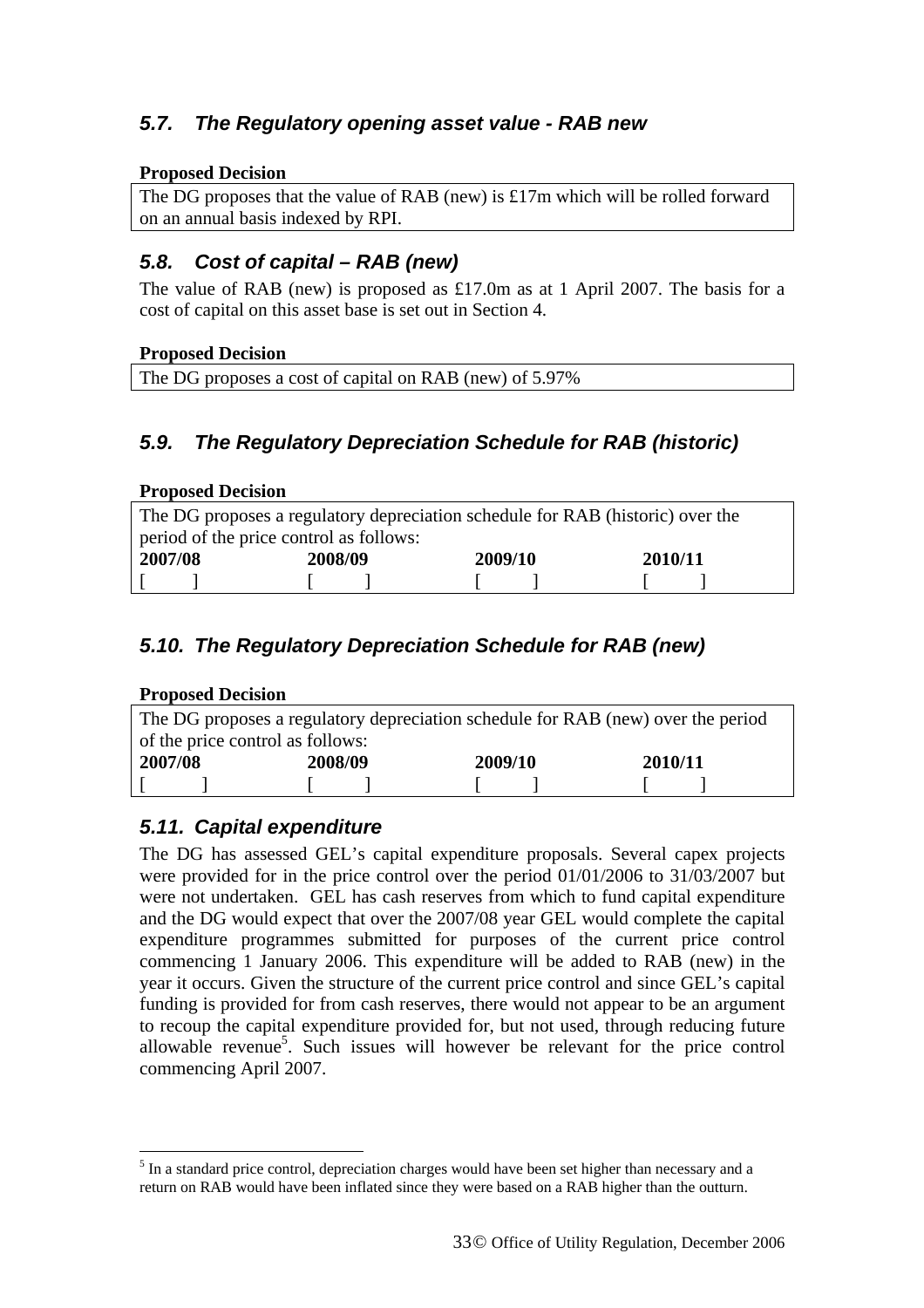<span id="page-34-0"></span>A consequence of GEL not spending its cash reserves in the time period it originally proposed is that interest was earned on those funds that were not originally accounted for in GEL's allowable revenue. GEL therefore received a higher level of income from this source than was assumed in the current price control. As a consequence a higher level of allowable revenue was provided for than necessary. The DG proposes to address this by reducing GEL's allowable revenue for the price control commencing 1 April 2007 by the amount of interest earned on the funds in cash reserves not employed for the proposed capital expenditure.

The DG has accepted GEL's capital expenditure as submitted for purposes of setting the four year price control, with GEL's capital expenditure forecasts thereafter used to inform a level of Save-to-Spend reserves at prudent levels to undertake a combination of investment in on-island and interconnector generation capacity. This will be reviewed in further detail when the price control commencing April 2011 is set. This period will cover the peak investment period for GEL and more accurate information will be available on which to assess these investment programmes.

However the DG will require from GEL a description of the various capital expenditures projects associated with the submitted expenditure. This will enable the DG to better understand the nature of the projects being undertaken over the price control period and ensure that the expenditure has been spent as allocated and with the required outcome.

Going forward, and in particular for future price control periods, the DG expects to undertake more detailed analysis of the degree to which any capex is consider efficient. This will be particularly relevant in the period beyond 2011 as major capex is planned for that period. This is standard regulatory practice and ensures that customers are provided with a level of assurance that they are only being asked to fund investments that are efficient and related to the core activities of GEL.

#### **Proposed Decision**

The DG has accepted a capital expenditure submission by GEL over the period of the price control as follows: **2007/08 2008/09 2009/10 2010/11 Generation**  $\begin{bmatrix} 1 & 1 \\ 1 & 1 \end{bmatrix}$   $\begin{bmatrix} 1 & 1 \\ 1 & 1 \end{bmatrix}$ **Conveyance**  $\begin{bmatrix} 1 & 1 \\ 1 & 1 \end{bmatrix}$   $\begin{bmatrix} 1 & 1 \\ 1 & 1 \end{bmatrix}$ **Supply** [ ] [ ] [ ] [ ]

### *5.12. Operating costs*

#### **Operating expenditure – Generation and Imports**

A key component of GEL's operating costs is in the provision of electricity to the Island, either through generation On-Island or imports through the interconnector. The key features of GEL's forecasts are:

a mix of volumes between on-island and off-island of approximately [ ] import and [ ]% on-island generation (including works power) over the period 2007/08 to 2010/11;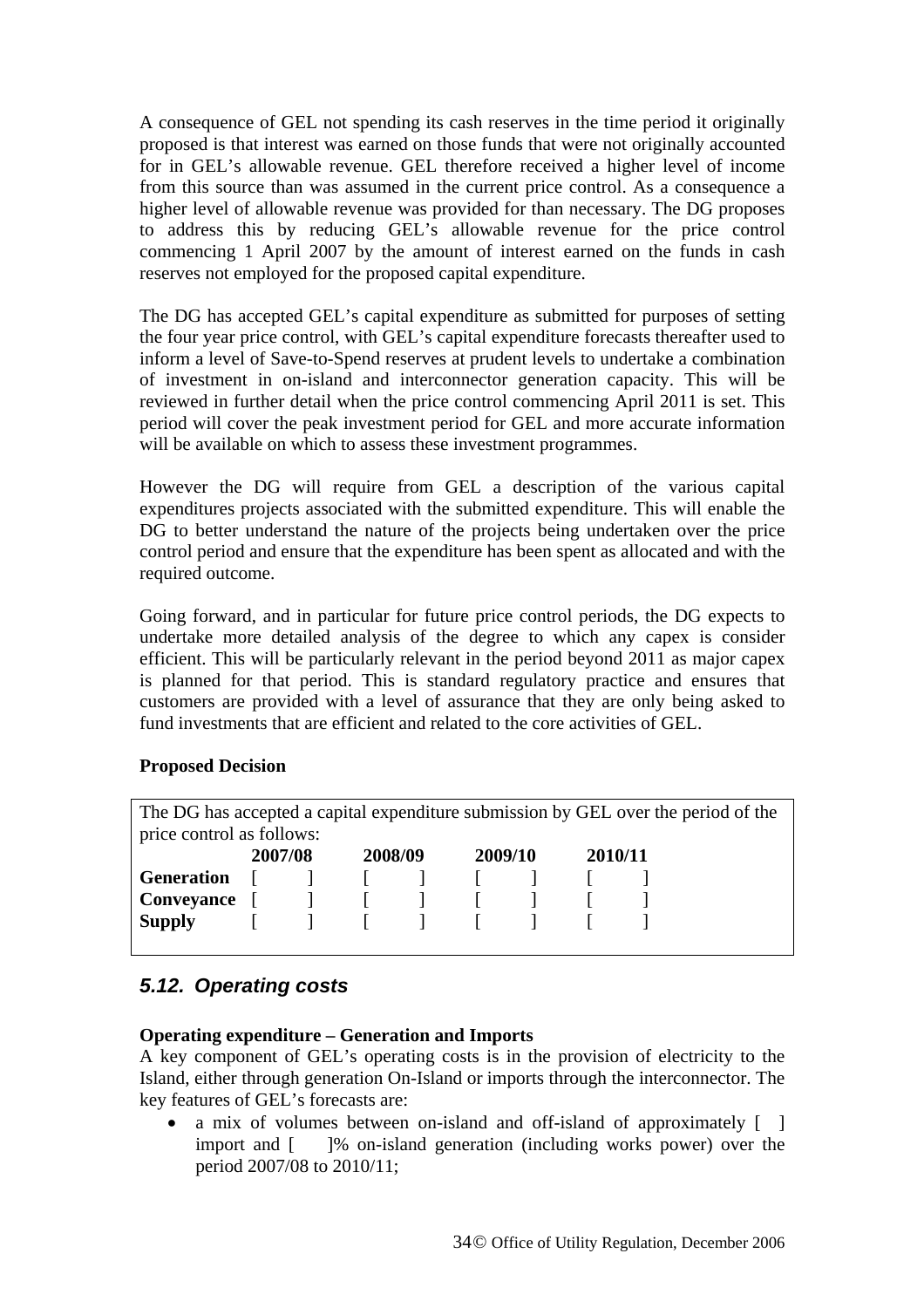- based on a forecast for Powernext baseload prices of  $\bigoplus$  ]/MWH for 2007,  $\bigoplus$ ]/MWH for 2008,  $\bigoplus$  ]/MWH for 2009, subsequently increasing by  $\bigoplus$ ]/MWH per annum;
- HFO prices forecast by GEL at [ ]p/litre remaining constant for the next four years; and
- A Euro to Pound exchange rate forecast at between  $\lceil \cdot \rceil$  and  $\lceil \cdot \rceil$ .

The efficiency review of GEL's generation business by PPA, in particular the accuracy of GEL's dispatching model, is highly relevant to the issue of what the efficient mix of generation might be in the future. The relationship between Powernext baseload prices and the price of HFO is a variable informing PPA's recommendations about which GEL have particular views. These views were considered in Section 4 and the DG's proposals in this area are set out in Annex C. The proposals conclude that a robust approach to assessing GEL's concerns was to:

- a) base an assessment of the efficient mix of on-island vs off-island generation for 2007 on the 2007 prices for HFO and Powernext as submitted by GEL, and
- b) For 2008, 2009 & 2010, assume the prices as submitted by GEL for 2008 (both HFO and Powernext) remain constant in nominal terms.

This differs from GEL's own forecasts in that the path for Powernext base load prices beyond 2008 is higher under GEL's own forecasts. The DG has also evaluated the exchange rate submitted by GEL and concluded this range is likely to be too low. Sensitivity analysis was conducted across a range of exchange ratios and an exchange rate of [ ] is taken as a robust input to this analysis. This rate is therefore forecast for the period of the price control.

The volume mix based on what the DG considers are more prudent assumptions about the level and differentials between Powernext base load prices and HFO prices is therefore [ ]% import and [ ]% on-island generation as discussed in more detail in Annex C.

#### **OPEX-Other**

The DG's assessment in Question 10 is relevant to this element of GEL's costs. The DG has based future allowed costs based on GEL's current projected costs for the year 06/07. The DG has noted that this figure is below the allowed revenue for this cost category in the current price control period. The future allowed costs in the first two years are based on the allowed costs, rather than the actual costs. In effect this allows GEL higher revenues than projected costs as a reward for getting to a lower cost base than previously allowed. This is consistent with good regulatory practice and provides an incentive for the regulated company to beat allowed costs since if allowed costs are immediately reduced to meet the new lower level, the regulated company has no incentive to get to a lower cost.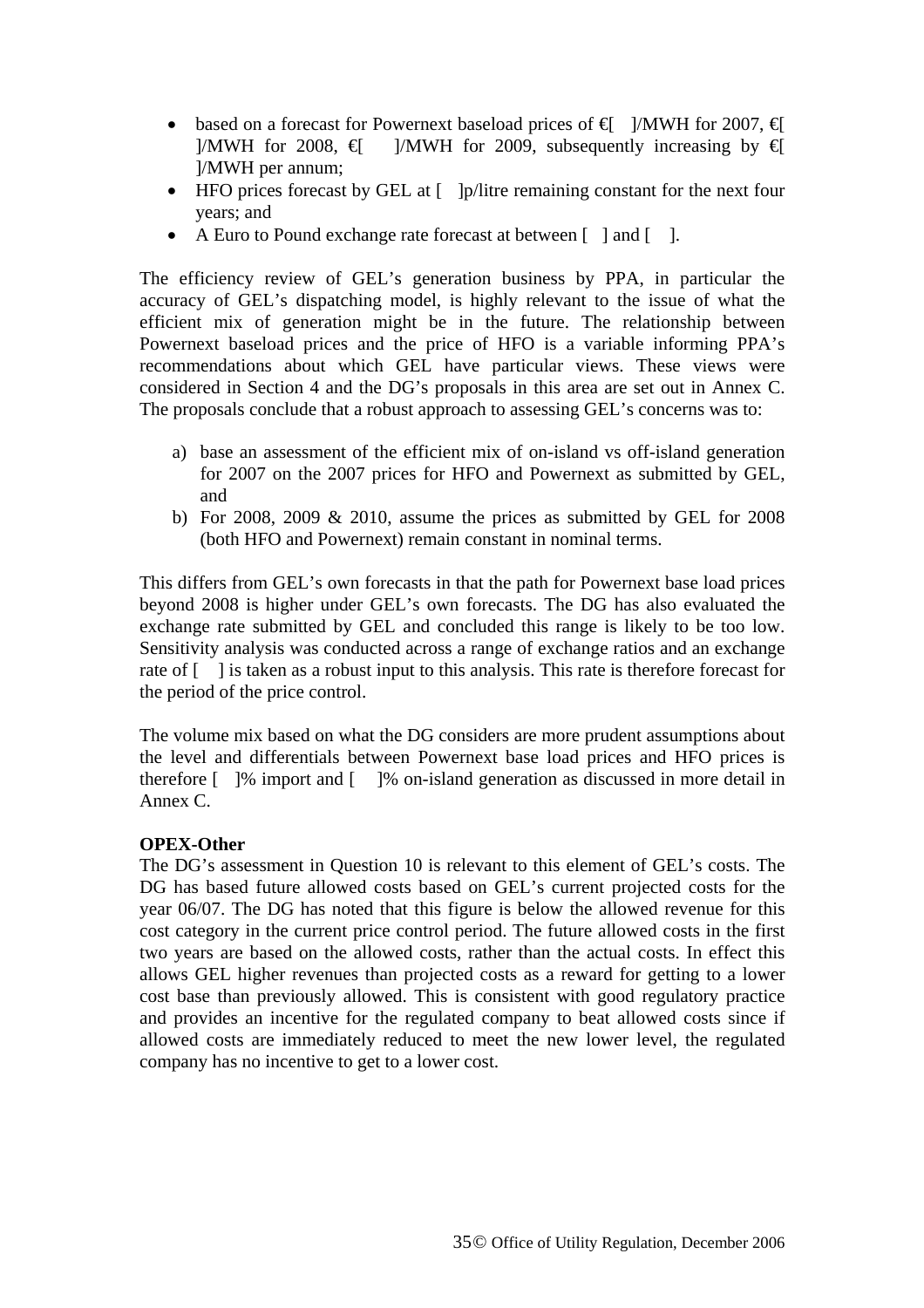### **[THIS SECTION IS CONFIDENTIAL TO GEL]**

## **Proposed Decision - Total Operating costs**

| The DG proposes to allow the following operating costs over the period of the price<br>control: |         |                                                |         |         |  |
|-------------------------------------------------------------------------------------------------|---------|------------------------------------------------|---------|---------|--|
|                                                                                                 | 2007/08 | 2008/09                                        | 2009/10 | 2010/11 |  |
| Total operating costs                                                                           |         | $\mathbf{1}$ and $\mathbf{1}$ and $\mathbf{1}$ |         |         |  |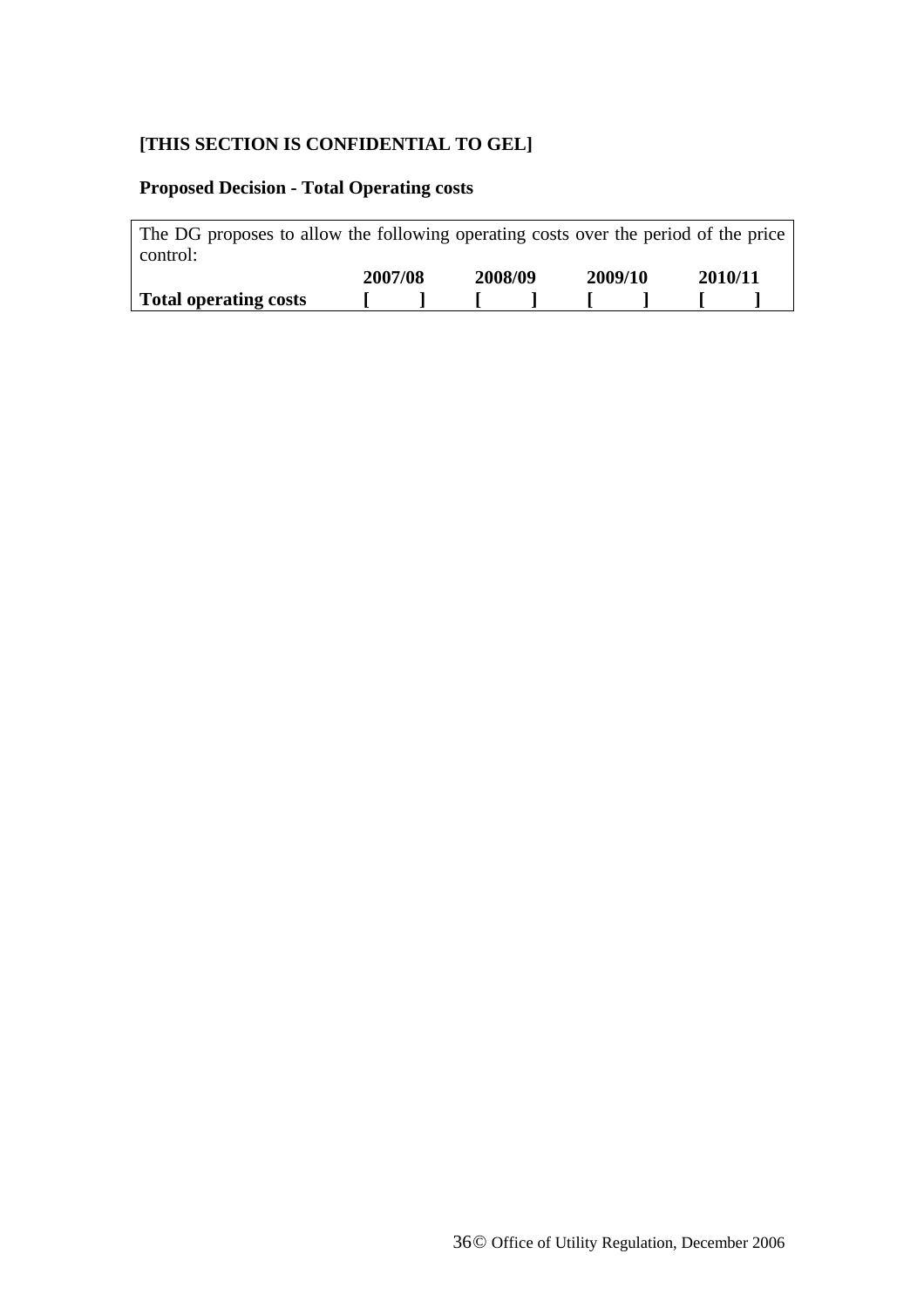## <span id="page-37-0"></span>**6. Save-to-spend cash reserves**

As recommended by the IEP, T&R as the shareholder has set out a rule establishing the appropriate level of cash reserves required under the Save-to-Spend policy.

The DG has applied this rule on the appropriate level of Save-to-Spend reserves by analysing the future path of GEL's cash reserves against the levels of capital expenditure over a 10-year time horizon from 1 April 2007 on the assumption that GEL operates at efficient levels as required under this price control. Figure 6.1 below illustrates the relationship between these two variables. This shows GEL will have sufficient cash in its Save-to-Spend reserve to fund future capital expenditure and satisfies both the rule established by T&R and the DG's key criterion for financeability of GEL's operations.





For this draft decision the DG proposes to allow all surpluses after tax and dividends to be added to the Save-to-Spend reserves. However, a situation where Save-to-Spend reserves rise to levels beyond that required will raise regulatory issues. The IEP have advised that provision should be made for a customer dividend in the event the shareholder requires less than a full commercial return. The shareholder has not made such a provision for this price control and the materiality of the issue for this price control appears low in any event. For future price controls, the DG considers that should this become a material issue in terms of raising Save-to-Spend reserves beyond necessary levels the DG would have to either consider allowing a less than commercial return on RAB (new) or provide for a customer dividend allowance in some form.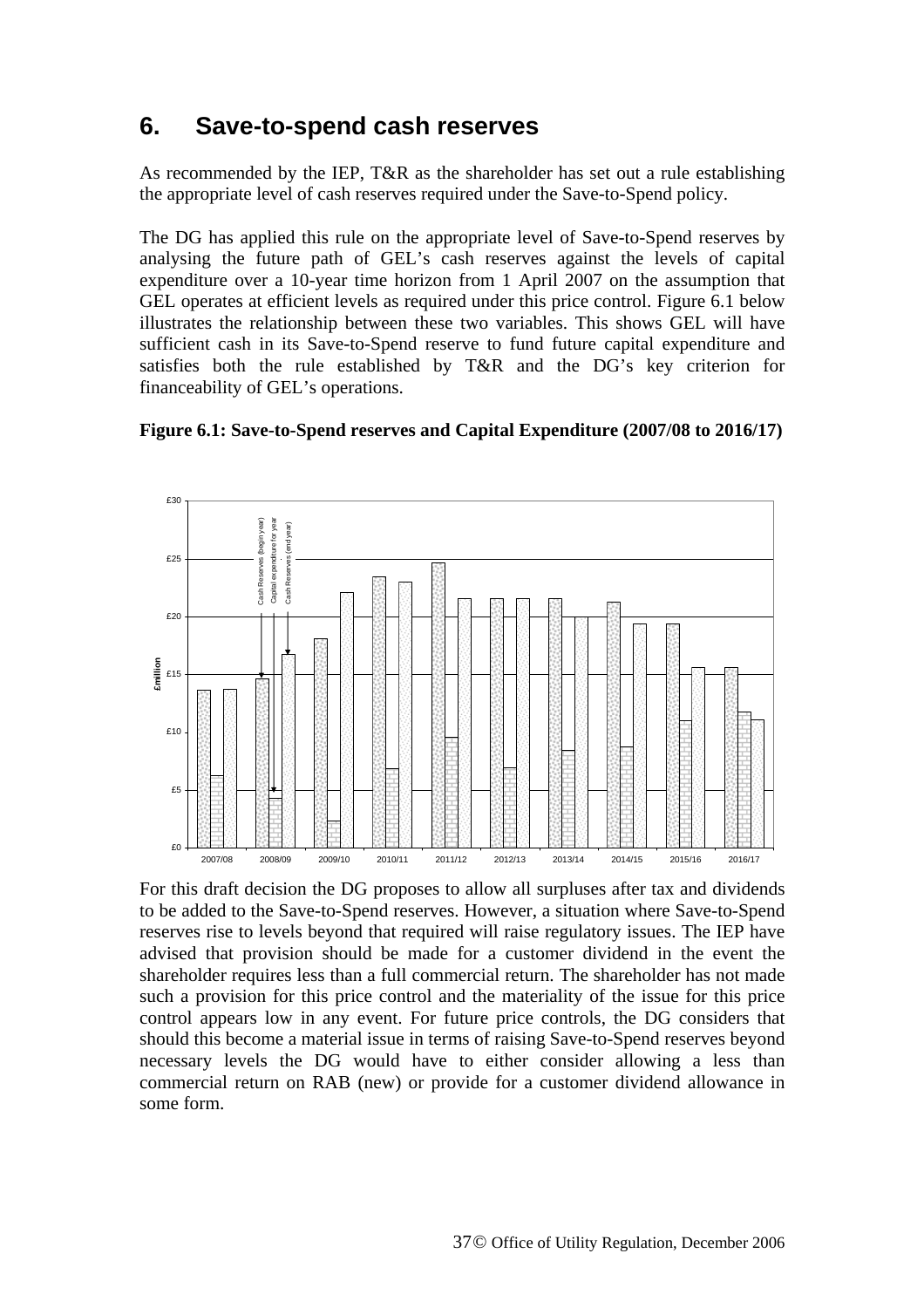## <span id="page-38-0"></span>**7. Conclusion**

The conclusions of the DG's assessment in this draft decision paper are based on the most recently published RPI figure by the States which is 3.5%. This may differ from the latest available RPI figure when GEL announces its next price change. On this basis the DG proposes to set the price control for 1 April 2007 at a level of RPI+14.5%, which equates to a change in tariffs of 18%. Forecasts for inflation have been assumed for subsequent years of 3.6% (2008/09), 3.5% (2009/10) and 3.4% (2010/11).

#### **Proposed Decision**

| The proposed tariff change for each year of the price control is as follows: |                      |  |  |  |  |
|------------------------------------------------------------------------------|----------------------|--|--|--|--|
| $1st$ April 2007 – 31 <sup>st</sup> March 2008:                              | $RPI + 14.5\%$ (18%) |  |  |  |  |
| $1st$ April 2008 – 31 <sup>st</sup> March 2009:                              | $RPI - 3.6\%$ (0%)   |  |  |  |  |
| $1st$ April 2009 – 31 <sup>st</sup> March 2010:                              | $RPI - 3.5\%$ (0%)   |  |  |  |  |
| $1st$ April 2010 – 31 <sup>st</sup> March 2011:                              | $RPI - 3.4\%$ (0%)   |  |  |  |  |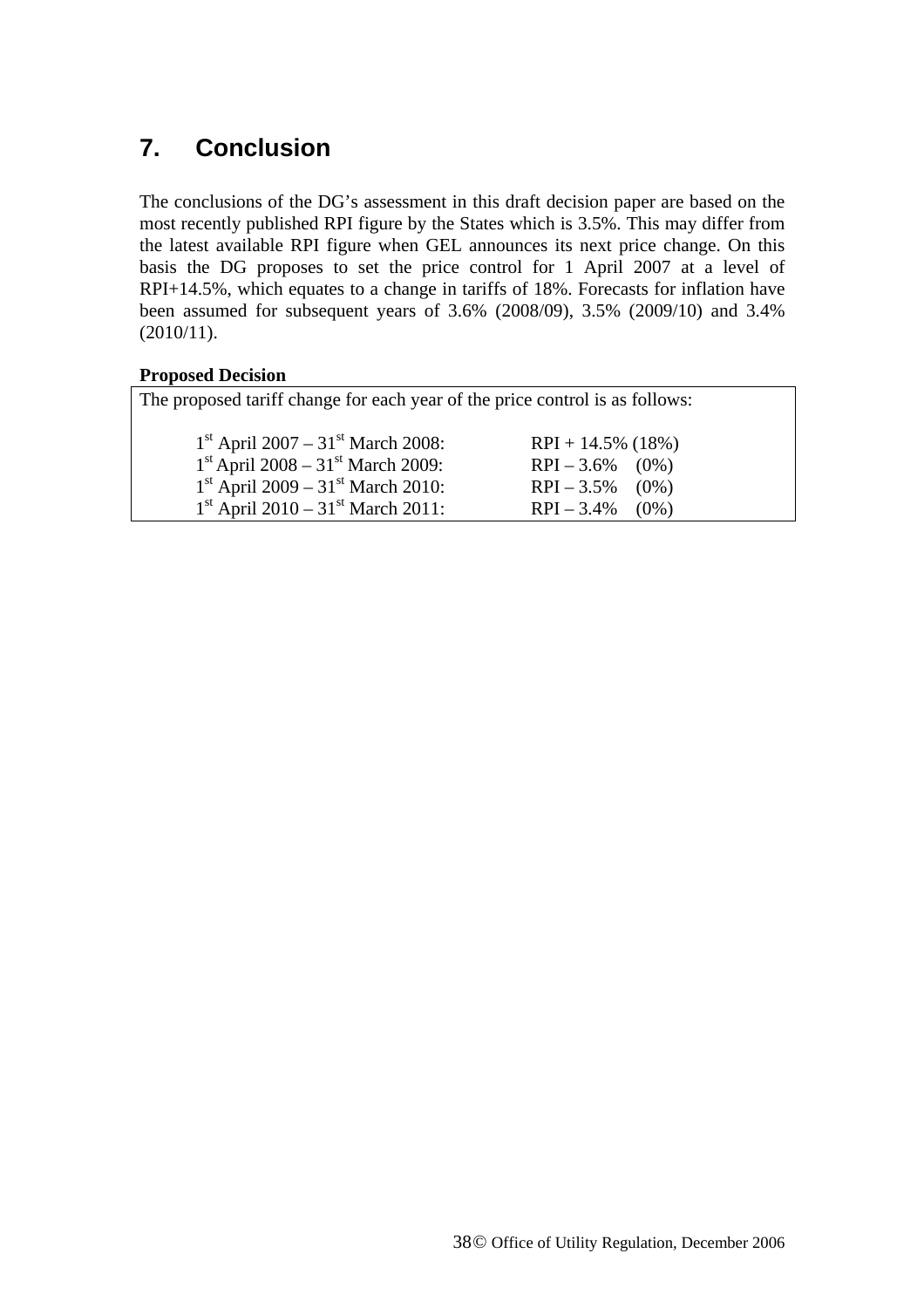## <span id="page-39-0"></span>**8. Next Steps**

GEL has been provided with a copy of the price control model to inform its response to this draft decision. It is proposed that GEL will submit the data required for the annual adjustment mechanism in the form of a spreadsheet, which will apply the formula as set out in Annex B to the OUR by the end of November of each year of the price control.

The DG will, following consideration of any comments received to this draft decision, publish the final decision in February 2007. The final decision will set out the exact changes in tariffs that will take effect from 1st April 2007.

The deadline for responses is  $19<sup>th</sup>$  of January 2007.

**Ends/**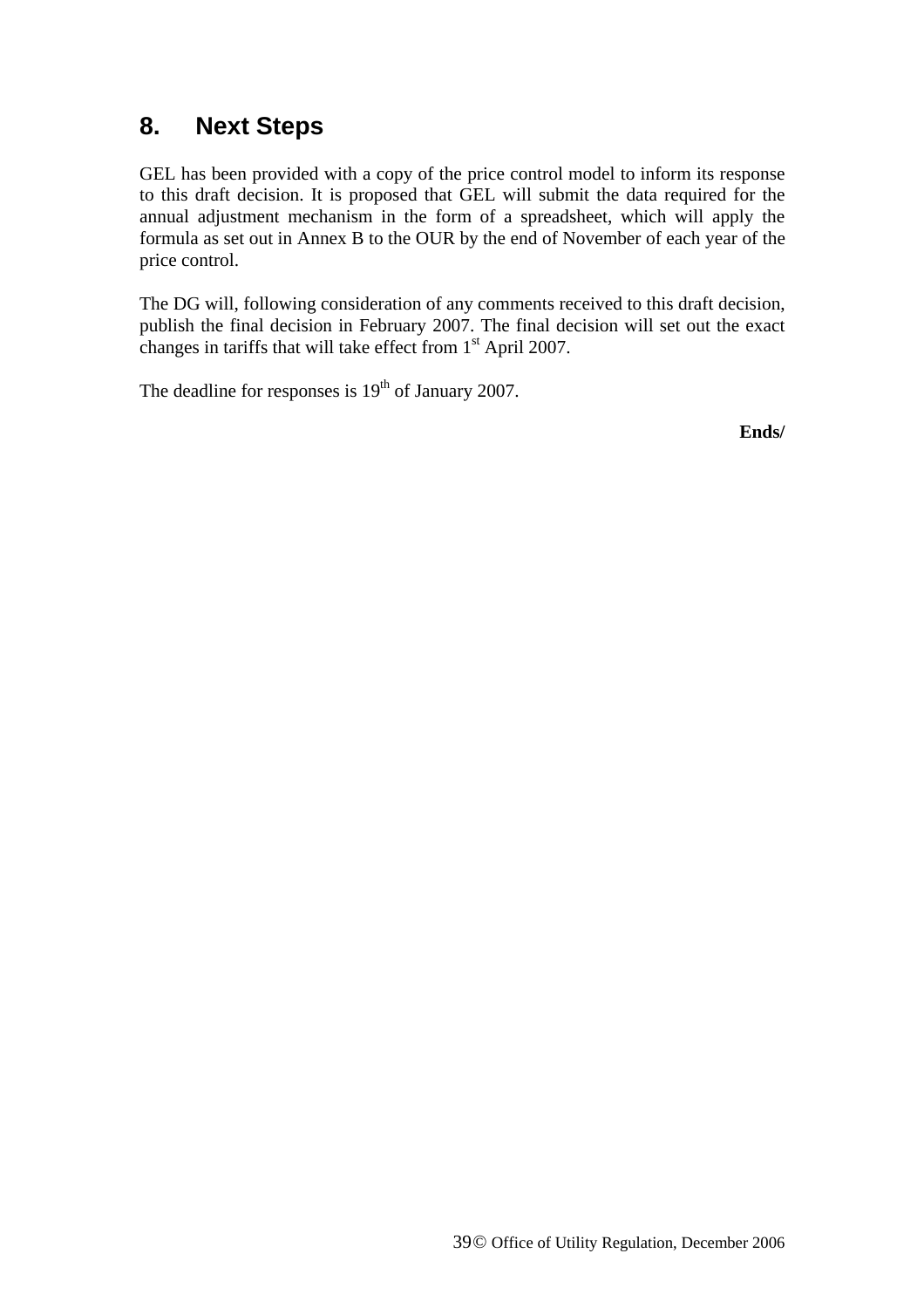## <span id="page-40-0"></span>**Annex A – Summary of Key Elements of Price Control**

# **[SOME INFORMATION CONFIDENTIAL TO GEL]**

|                                                         | 2007/08 | 2008/09 | 2009/10 | 2010/11 |
|---------------------------------------------------------|---------|---------|---------|---------|
| <b>Assumed revenue</b>                                  |         |         |         |         |
| <b>Assumed Capital</b><br>expenditure                   |         |         |         |         |
| Depreciation provided                                   |         |         |         |         |
| <b>Assumed Operating</b><br>expenditure                 |         |         |         |         |
| Cost of capital (RAB -<br>historic)                     | 0.549%  |         |         |         |
| Cost of capital (RAB-<br>new)                           | 5.97%   |         |         |         |
| <b>Cash Reserves</b><br>(forecast for 31 March<br>2011) | £23m    |         |         |         |
| <b>Cash Reserves</b><br>(forecast for 31 March<br>2017) | £11m    |         |         |         |
| <b>Assumed inflation</b>                                | 3.5%    | 3.6%    | 3.5%    | 3.4%    |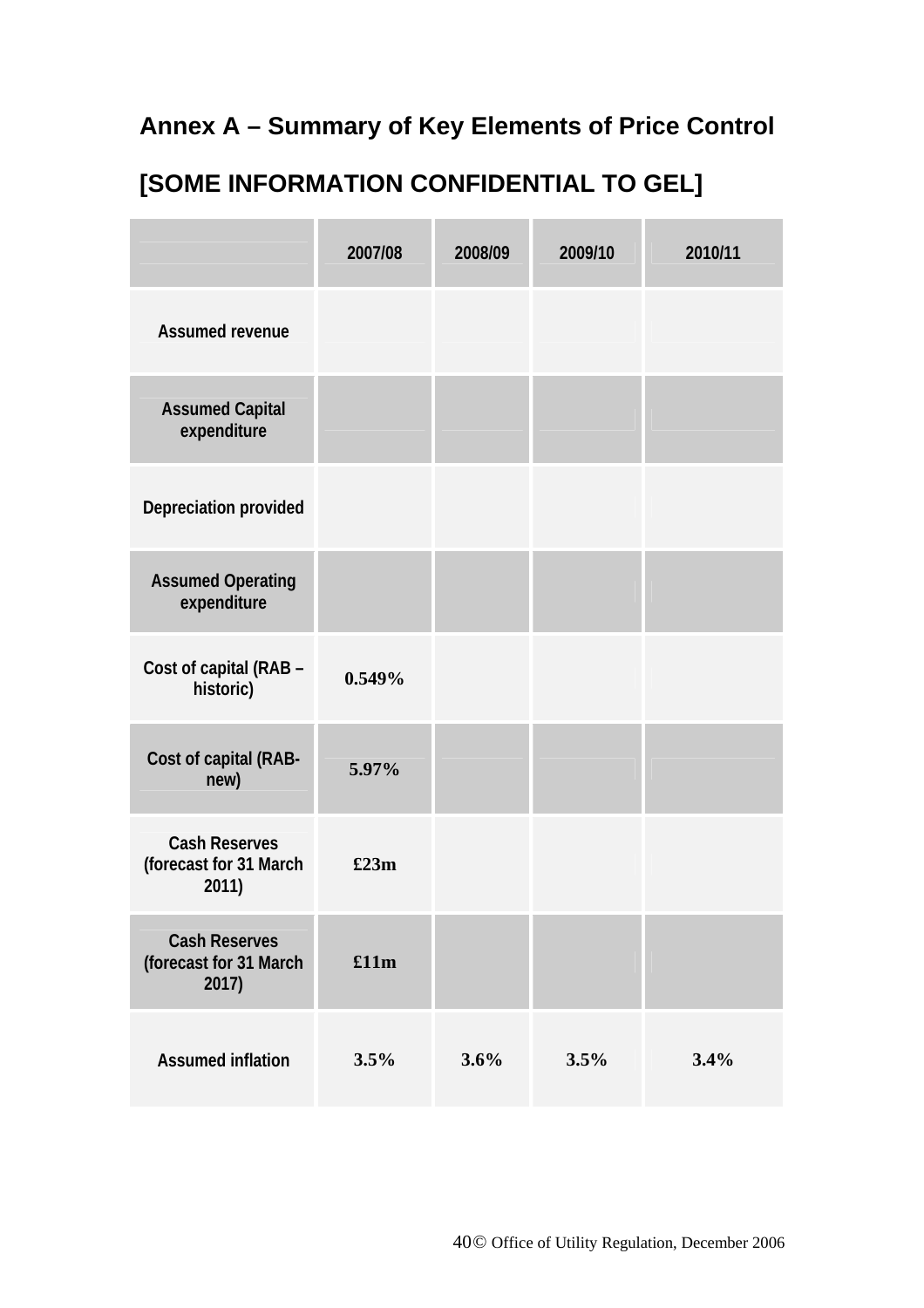# <span id="page-41-0"></span>**Annex B – [CONFIDENTIAL TO GEL]**